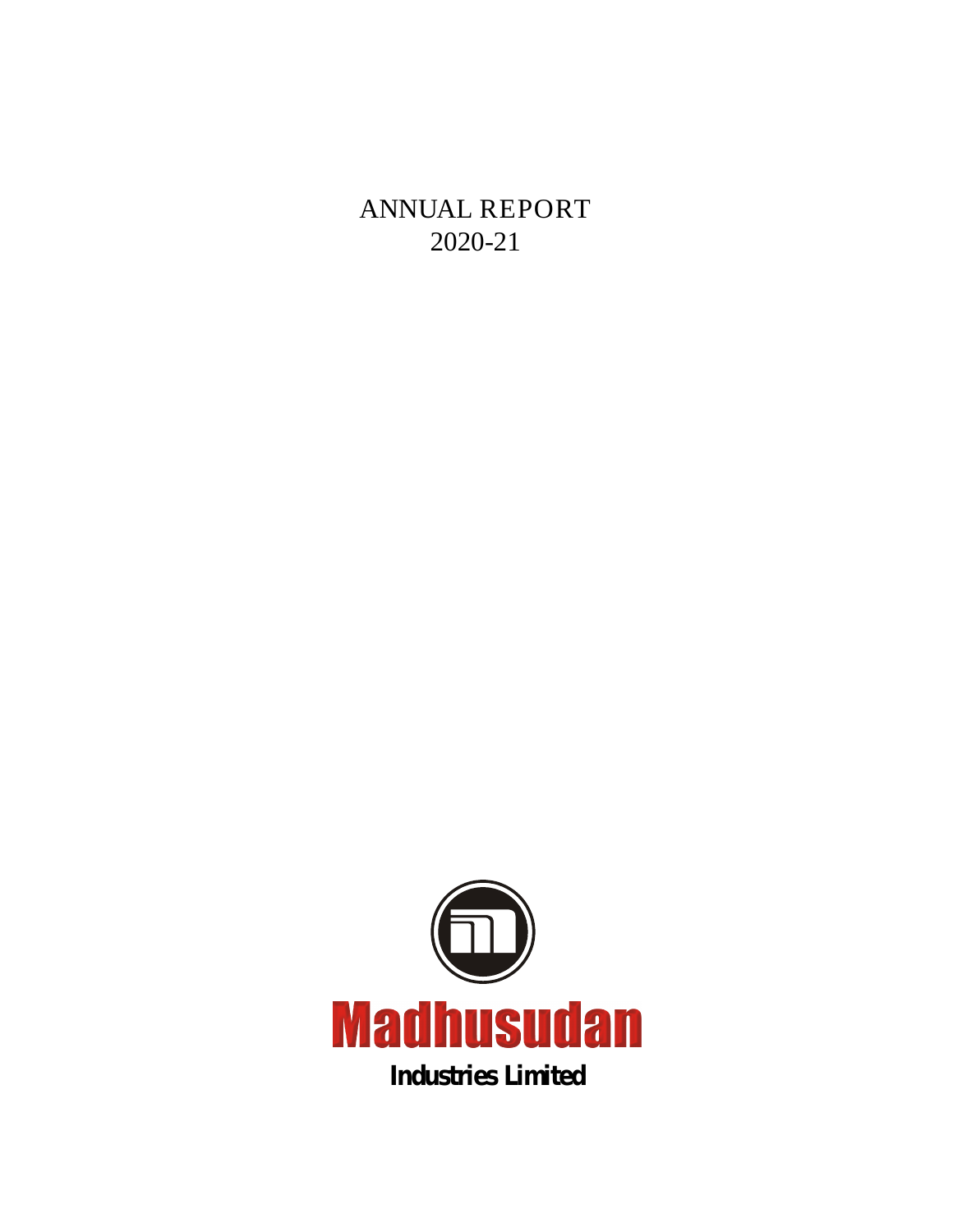**Board of Directors** Shri Rajesh B. Shah Shri P. K. Shashidharan Shri P. C. Surana Smt. Rutva Acharya Shri Sanwarmal Agarwal (upto 11.08.2020) Shri Rajesh P. Shah (upto 20.04.2021) Shri Yogendra Jhaveri (w.e.f. 15.06.2021)

**Auditors** Shailesh Shah & Associates Chartered Accountants, Ahmedabad.

#### **Registered Office**

Survey No. 359/B, 359/C, 361 and 362, Rakhial - 382 315, Taluka - Dehgam, Dist. Gandhinagar, Gujarat. Phone : (079) 26427287 E-mail : [madhusudan\\_i@yahoo.in](mailto:madhusudan_i@yahoo.in) Website : [www.madhusudan-india.com](http://www.madhusudan-india.com) CIN : L29199GJ1945PLC000443

#### **Ahmedabad Office**

"Madhusudan House", Opp. Navrangpura Telephone Exchange, Ahmedabad - 380 006.

#### **Registrar & Share Transfer Agent**

MCS Share Transfer Agent Limited, 201, Shatdal Complex, 2nd Floor, Opp. Bata Show Room, Ashram Road, Ahmedabad - 380 009.

| <b>Contents</b>               | Page No. |
|-------------------------------|----------|
| <b>Notice</b>                 | 1        |
| Directors' Report             | 7        |
| Corporate Governance Report   | 12       |
| Secretarial Audit Report      | 20       |
| Independent Auditors' Report  | 23       |
| <b>Balance Sheet</b>          | 27       |
| Statement of Profit & Loss    | 28       |
| <b>Cash Flow Statement</b>    | 30       |
| Notes to Financial Statements | 31       |

**Annual General Meeting at 11.30 a.m. on Thursday, the 16th day of September, 2021 through Video Conferencing / Other Audio Visual Means.**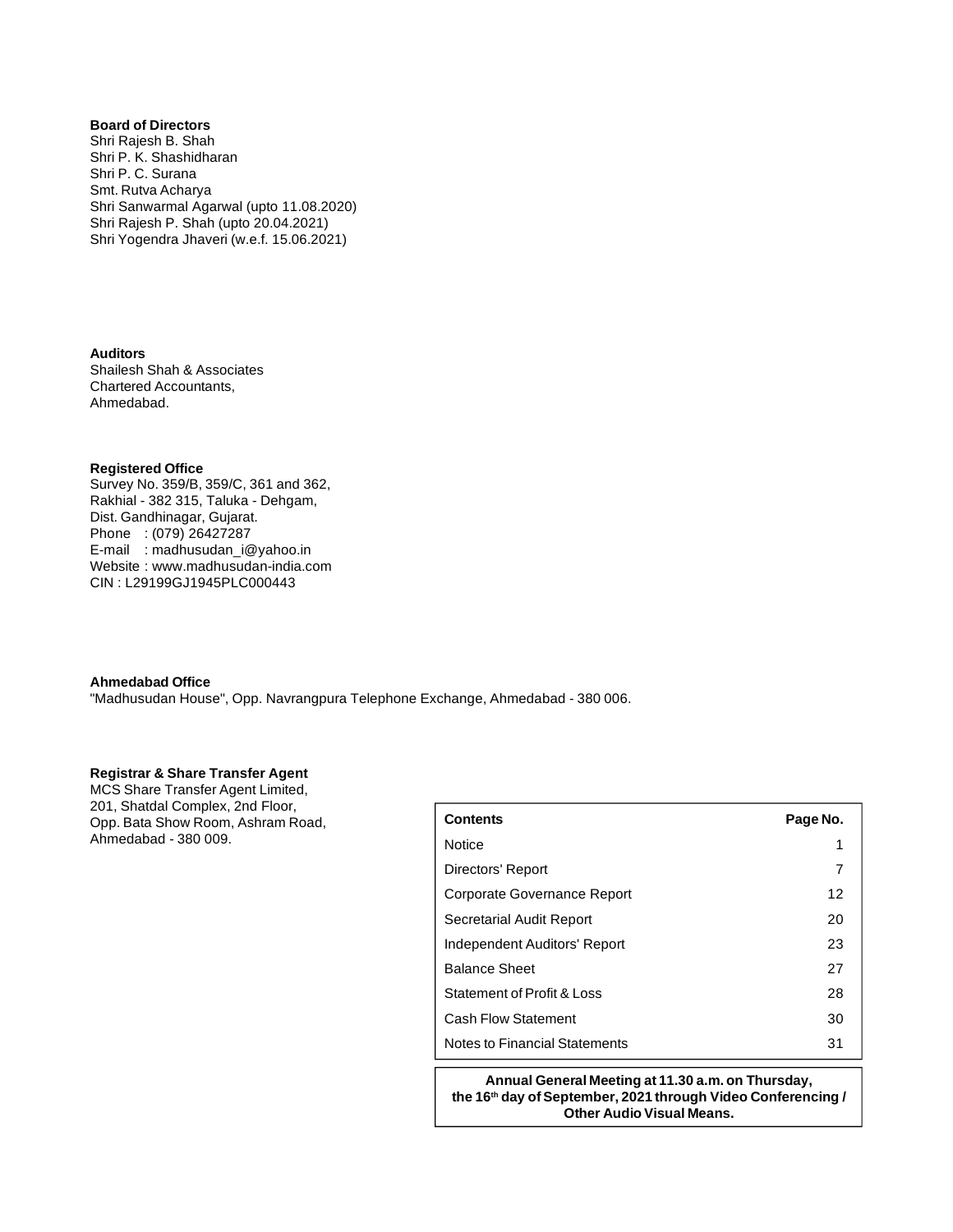

#### **NOTICE**

Notice is hereby given that the 75<sup>th</sup> Annual General Meeting of the Members of the **MADHUSUDAN INDUSTRIES LIMITED** will be held at 11.30 a.m. on Thursday, the 16<sup>th</sup> day of September, 2021 through Video Conferencing ('VC') facility or Other Audio Visual Means ('OAVM') to transact the following businesses:

#### **ORDINARY BUSINESS**

- 1. To receive, consider and adopt the audited financial statements of the Company for the Financial year ended on 31<sup>st</sup> March, 2021 and the Directors' and Auditors' Reports thereon.
- 2. To appoint a director in place of Shri P. K. Shashidharan (DIN: 06506263), who retires by rotation and being eligible, offers himself for reappointment.

#### **SPECIAL BUSINESS**

3. To consider and, if thought fit, to pass with or without modification(s), the following resolution as a **Ordinary resolution:**

"RESOLVED THAT Shri Yogendra Jhaveri (DIN:09158111), who was appointed as an additional director of the Company by the Board of Directors w.e.f. 15<sup>th</sup> June 2021 in terms of Section 161 of the Companies Act, 2013 and Article 131 of the Articles of Association of the Company and whose term of office expires at this Annual General Meeting and in respect of whom the Company has received a notice in writing from a member proposing his candidature for the office of Director, be and is hereby appointed as an Independent Director of the Company (who will not retire by rotation) pursuant to the provisions of Sections 149, 150, 152 and any other applicable provisions of the Companies Act, 2013 and the rules made there under including any amendment(s), modification(s), replacement(s) or re-enactment(s) thereof for the time being in force read with Schedule IV to the Companies Act, 2013 to hold office for 5 (five) consecutive years for a term up to 14<sup>th</sup> June, 2026."

Regd. Office :<br>
Survey No. 359/B, 359/C, 361 and 362, Survey No. 359/B, 359/C, 361 and 362, Survey No. 359/B, 359/C, 361 and 362, Survey No. 359/B, 359/C, 361 and 362, Rakhial – 382 315, Taluka - Dehgam, Dist. Gandhinagar. Neha Singh CIN : L29199GJ1945PLC000443

Company Secretary<br>(ACS: 55606)

#### **N O T E S**

- 1. In view of the continuing Covid-19 pandemic, the Ministry of Corporate Affairs ("MCA") has vide its circular dated May 5, 2020 read with circulars dated April 8, 2020, April 13, 2020 and January 13, 2021 (collectively referred to as "MCA Circulars") permitted the holding of the Annual General Meeting ("AGM") through VC / OAVM, without the physical presence of the Members at a common venue. In compliance with the provisions of the Companies Act, 2013 ("Act"), SEBI (Listing Obligations and Disclosure Requirements) Regulations, 2015 ("SEBI Listing Regulations") and MCA Circulars, the AGM of the Company is being held through VC / OAVM.
- 2. Pursuant to the provisions of the Act, a Member entitled to attend and vote at the AGM is entitled to appoint a proxy to attend and vote on his/her behalf and the proxy need not be a Member of the Company. Since this AGM is being held pursuant to the MCA Circulars through VC / OAVM, physical attendance of Members has been dispensed with. Accordingly, the facility for appointment of proxies by the Members will not be available for the AGM and hence the Proxy Form and Attendance Slip are not annexed to this Notice.
- 3. Institutional / Corporate Shareholders (i.e. other than individuals / HUF, NRI, etc.) are required to send a scanned copy (PDF/JPG Format) of its Board or governing body Resolution/Authorization etc., authorizing its representative to attend the AGM through VC / OAVM on its behalf and to vote through remote e-voting. The said Resolution/Authorization shall be sent to the Scrutinizer by email through its registered email address to [evoting@parikhdave.com](mailto:evoting@parikhdave.com) with a copy marked to [evoting@cdslindia.com.](mailto:evoting@cdslindia.com.)
- 4. Members are requested to intimate changes, if any, pertaining to their name, postal address, email address, telephone/ mobile numbers, Permanent Account Number (PAN), mandates, nominations, power of attorney, bank details such as, name of the bank and branch details, bank account number, MICR code, IFSC code, etc., to their DPs in case the shares are held by them in electronic form and to MCS Share Transfer Agent Limited, Ahmedabad in case the shares are held by them in physical form.
- 5. Statement pursuant to provisions of Section 102 of the Companies Act, 2013 is annexed hereto.
- 6. Unpaid / Unclaimed Dividend, Share application money received and due for refund and matured deposits unclaimed and unpaid for a period of seven years as applicable have been transferred to the Investor Education and Protection Fund pursuant to the provisions of, the Companies Act.
- 7. The Securities and Exchange Board of India (SEBI) has mandated the submission of Permanent Account Number (PAN) by every participant in securities market. Members holding shares in electronic form are, therefore, requested to submit the PAN to their Depository Participants with whom they are maintaining their demat accounts. Members holding shares in physical form can submit their PAN details to the Company or to the Registrar. Securities and Exchange Board of India has prohibited physical transfer of shares w.e.f. 01.04.2019.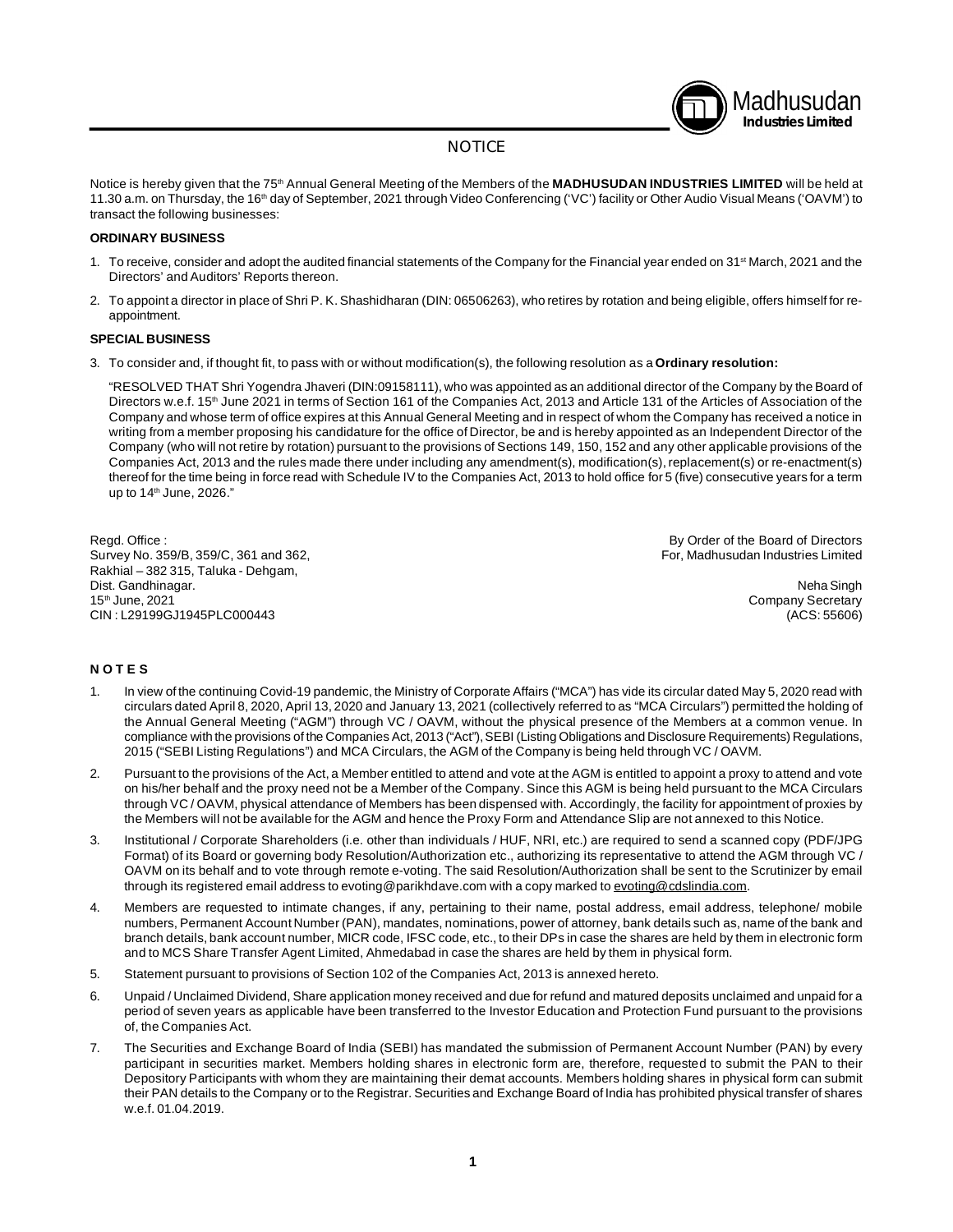- 8. In compliance with the aforesaid MCA Circulars and SEBI Circular dated May 12, 2020 and January 15, 2021, Notice of the AGM alongwith the Annual Report 2020-21 is being sent only through electronic mode to those Members whose email addresses are registered with the Company/ Depositories. Members may note that the Notice and Annual Report 2020-21 will also be available on the Company's website www.madhusudan-india.com, websites of the Stock Exchange i.e. BSE Limited at [www.bseindia.com](http://www.bseindia.com) at Notice of AGM on the website of CDSL: [www.evotingindia.com.](http://www.evotingindia.com.) Members who have not registered their email address are requested to get their email address registered with their DPs in case the shares are held in electronic mode and with Company's Registrar and Share Transfer Agent, MCS Share Transfer Agent Limited, Ahmedabad in case shares are held in Physical Form. This may be treated as an advance opportunity in terms of proviso to Rule 18(3)(i) of the Companies (Management and Administration) Rules, 2014.
- 9. Since the AGM will be held through VC / OAVM, the Route Map is not annexed in this Notice.
- 10. Members seeking any information with regard to the accounts or any matter to be placed at the AGM, are requested to write to the Company on or before 9<sup>th</sup> September, 2021 through email on [madhu\\_green@madhusudan-india.com.](mailto:madhu_green@madhusudan-india.com.) The same will be replied by the Company suitably. All the documents, if any, referred to in this notice and explanatory statement are available for inspection of the members of the Company on any working day except Saturday, between 10:00 a.m. to 1:00 p.m. up to the conclusion of this meeting.
- 11. A person, whose name is recorded in the Register of Members or in the Register of Beneficial Owners maintained by the Depositories as on cut-off date i.e. 9<sup>th</sup> September, 2021 only shall be entitled to avail the facility of remote e-voting or voting at the Meeting. The copy of register of Directors, Key Managerial Personnel and their shareholding maintained under the Companies Act, 2013 will be available for inspection by the members on request by sending an e mail to the Company.

| Name of Director                                                       | Shri P. K. Shashidharan (DIN: 06506263)   | Shri Yogendra Jhaveri(DIN: 09158111)                                            |
|------------------------------------------------------------------------|-------------------------------------------|---------------------------------------------------------------------------------|
| Date of Birth                                                          | 07.08.1958                                | 16.09.1950                                                                      |
| Date of Appointment                                                    | 26.02.2013                                | 15.06.2021                                                                      |
| Qualification                                                          | M.A. (English)                            | <b>Bachelor of Commerce</b>                                                     |
| Brief Resume and nature of expertise<br>in specific Functional areas   | <b>Marketing &amp; Marketing Services</b> | Rich experience of more than 30 years in<br>the field of Purchase & Commercials |
| List of other Directorships                                            | NIL                                       | Gujarat Soaps Private Limited                                                   |
| Terms and Condition for appointment                                    | N.A.                                      | As per Explanatory Statement                                                    |
| Chairman / Member of the Committees<br>of the Board of other Companies | <b>NIL</b>                                | NIL                                                                             |
| Shareholding in the Company                                            | NIL                                       | 200                                                                             |
| Disclosure of relationship between<br>Director inter se                | Not related to any Director               | Not related to any Director                                                     |
| No. of Board Meeting attendance<br>FY 2020-21                          | 4                                         | N.A.                                                                            |

12. Brief resume of Directors, proposed to be appointed / re-appointed at this Annual General Meeting is given below:

#### 13. **INSTRUCTION FOR E-VOTING AND JOINING THE AGM:**

- a) Pursuant to the provisions of Section 108 of the Companies Act, 2013 readwith Rule 20 of the Companies (Management and Administration) Rules, 2014 (as amended) and Regulation 44 of SEBI (Listing Obligations & Disclosure Requirements) Regulations, 2015 (as amended), and MCA Circulars dated April 08, 2020, April 13, 2020, May 05, 2020 and 13th January, 2021 the Company is providing facility of remote e-voting to its Members in respect of the business to be transacted at the AGM. For this purpose, the Company has appointed Central Depository Services (India) Limited (CDSL) for facilitating voting through electronic means, as the authorized e-Voting's agency. The facility of casting votes by a member using remote e-voting as well as the evoting system on the date of the AGM will be provided by CDSL.
- b) The Members can join the AGM in the VC / OAVM mode 15 minutes before and after the scheduled time of the commencement of the Meeting by following the procedure mentioned in the Notice. The facility of participation at the AGM through VC/OAVM will be made available to at least 1000 members on first come first served basis. This will not include large Shareholders (Shareholders holding 2% or more shareholding), Promoters, Institutional Investors, Directors, Key Managerial Personnel, the Chairpersons of the Audit Committee, Nomination and Remuneration Committee and Stakeholders Relationship Committee, Auditors etc. who are allowed to attend the AGM without restriction on account of first come first served basis.
- c) The attendance of the Members attending the AGM through VC/OAVM will be counted for the purpose of ascertaining the quorum under Section 103 of the Companies Act, 2013.
- d) Shareholders holding equity shares shall have one vote per share as shown against their holding. The shareholders can vote for their entire voting rights as per their discretion.
- **e) THE INSTRUCTIONS OF SHAREHOLDERS FOR REMOTE E-VOTING AND E-VOTING DURING AGM AND JOINING MEETING THROUGH VC/OAVM ARE AS UNDER:**
- (i) The voting period will begin on 13<sup>th</sup> September, 2021 and will end on 15<sup>th</sup> September, 2021. During this period shareholders of the Company, holding shares either in physical form or in dematerialized form, as on the cut-off date of 9<sup>th</sup> September, 2021 may cast their vote electronically. The e-voting module shall be disabled by CDSL for voting thereafter.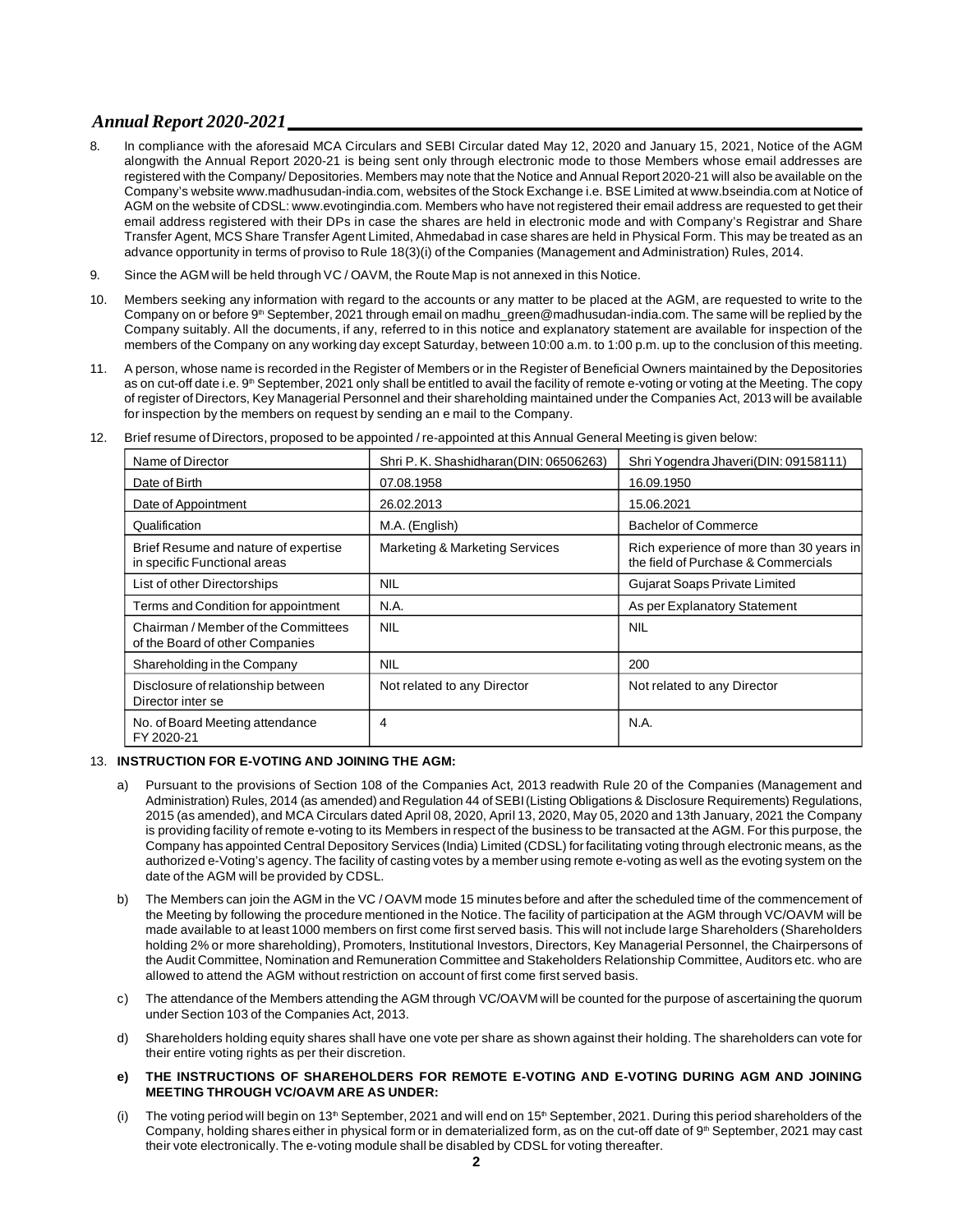- (ii) Shareholders who have already voted prior to the meeting date would not be entitled to vote at the time of meeting.
- (iii) Pursuant to SEBI Circular No. SEBI/HO/CFD/CMD/ CIR/P/2020/242 dated 09.12.2020, under Regulation 44 of Securities and Exchange Board of India (Listing Obligations and Disclosure Requirements) Regulations, 2015, listed entities are required to provide remote e-voting facility to its shareholders, in respect of all shareholders' resolutions. However, it has been observed that the participation by the public non-institutional shareholders/retail shareholders is at a negligible level.

Currently, there are multiple e-voting service providers (ESPs) providing e-voting facility to listed entities in India. This necessitates registration on various ESPs and maintenance of multiple user IDs and passwords by the shareholders.

Madhusudan **Industries Limited**

In order to increase the efficiency of the voting process, pursuant to a public consultation, it has been decided to enable e-voting to all the demat account holders, by way of a single login credential, through their demat accounts / websites of Depositories / Depository Participants. Demat account holders would be able to cast their vote without having to register again with the ESPs, thereby, not only facilitating seamless authentication but also enhancing ease and convenience of participating in e-voting process.

(iv) In terms of SEBI circular no. SEBI/HO/CFD/CMD/ CIR/P/2020/242 dated December 9, 2020 on e-Voting facility provided by Listed Companies, Individual shareholders holding securities in demat mode are allowed to vote through their demat account maintained with Depositories and Depository Participants. Shareholders are advised to update their mobile number and email Id in their demat accounts in order to access e-Voting facility.

Pursuant to above said SEBI Circular, Login method for e-Voting and joining virtual meetings for Individual shareholders holding securities in Demat mode is given below:

| Type of<br>shareholders                                                            | <b>Login Method</b>                                                                                                                                                                                                                                                                                                                                                                                                                                                                                                                                                                                                                                                                                                                                                                                                                                                                                   |
|------------------------------------------------------------------------------------|-------------------------------------------------------------------------------------------------------------------------------------------------------------------------------------------------------------------------------------------------------------------------------------------------------------------------------------------------------------------------------------------------------------------------------------------------------------------------------------------------------------------------------------------------------------------------------------------------------------------------------------------------------------------------------------------------------------------------------------------------------------------------------------------------------------------------------------------------------------------------------------------------------|
| Individual<br>Shareholders holding<br>securities in Demat<br>mode with CDSL        | 1)<br>Users who have opted for CDSL Easi / Easiest facility, can login through their existing<br>user id and password. Option will be made available to reach e-Voting page without<br>any further authentication. The URL for users to login to Easi / Easiest are https://<br>web.cdslindia.com/myeasi/home/login or visit www.cdslindia.com and click on Login icon and select<br>New System Myeasi.                                                                                                                                                                                                                                                                                                                                                                                                                                                                                               |
|                                                                                    | 2)<br>After successful login the Easi / Easiest user will be able to see the e- Voting option for eligible<br>companies where the evoting is in progress as per the information provided by company. On clicking<br>the evoting option, the user will be able to see e-Voting page of the e-Voting service provider for casting<br>your vote during the remote e-Voting period or joining virtual meeting & voting during the meeting.<br>Additionally, there is also links provided to access the system of all e-Voting Service Providers i.e.<br>CDSL/NSDL/KARVY/LINKINTIME, so that the user can visit the e-Voting service providers' website<br>directly.                                                                                                                                                                                                                                       |
|                                                                                    | 3)<br>If the user is not registered for Easi/Easiest, option to register is available at https://web.cdslindia.com/<br>myeasi/Registration/EasiRegistration                                                                                                                                                                                                                                                                                                                                                                                                                                                                                                                                                                                                                                                                                                                                           |
|                                                                                    | Alternatively, the user can directly access e-Voting page by providing Demat Account<br>4)<br>Number and PAN No. from a e-Voting link available on www.cdslindia.com home page.<br>The system will authenticate the user by sending OTP on registered Mobile & Email as<br>recorded in the Demat Account. After successful authentication, user will be able to<br>see the e-Voting option where the evoting is in progress and also able to directly<br>access the system of all e-Voting Service Providers.                                                                                                                                                                                                                                                                                                                                                                                         |
| Individual<br>Shareholders holding<br>securities in demat<br>mode with <b>NSDL</b> | 1)<br>If you are already registered for NSDL IDeAS facility, please visit the e-Services website of NSDL.<br>Open web browser by typing the following URL: https://eservices.nsdl.com either on a Personal<br>Computer or on a mobile. Once the home page of e-Services is launched, click on the "Beneficial<br>Owner" icon under "Login" which is available under 'IDeAS' section. A new screen will open. You will<br>have to enter your User ID and Password. After successful authentication, you will be able to see e-<br>Voting services. Click on "Access to e-Voting" under e-Voting services and you will be able to see e-<br>Voting page. Click on company name or e-Voting service provider name and you will be re-directed to<br>e-Voting service provider website for casting your vote during the remote e-Voting period or joining<br>virtual meeting & voting during the meeting. |
|                                                                                    | If the user is not registered for IDeAS e-Services, option to register is available at https://<br>2)<br>eservices.nsdl.com. Select "Register Online for IDeAS "Portal or click at https://eservices.nsdl.com/<br>SecureWeb/IdeasDirectReg.jsp                                                                                                                                                                                                                                                                                                                                                                                                                                                                                                                                                                                                                                                        |
|                                                                                    | 3)<br>Visit the e-Voting website of NSDL. Open web browser by typing the following URL: https://<br>www.evoting.nsdl.com/either on a Personal Computer or on a mobile. Once the home page of e-Voting<br>system is launched, click on the icon "Login" which is available under 'Shareholder/Member' section. A<br>new screen will open. You will have to enter your User ID (i.e. your sixteen digit demat account number<br>hold with NSDL), Password / OTP and a Verification Code as shown on the screen. After successful<br>authentication, you will be redirected to NSDL Depository site wherein you can see e-Voting page. Click<br>on company name or e-Voting service provider name and you will be redirected to e-Voting service<br>provider website for casting your vote during the remote e-Voting period or joining virtual meeting &<br>voting during the meeting.                  |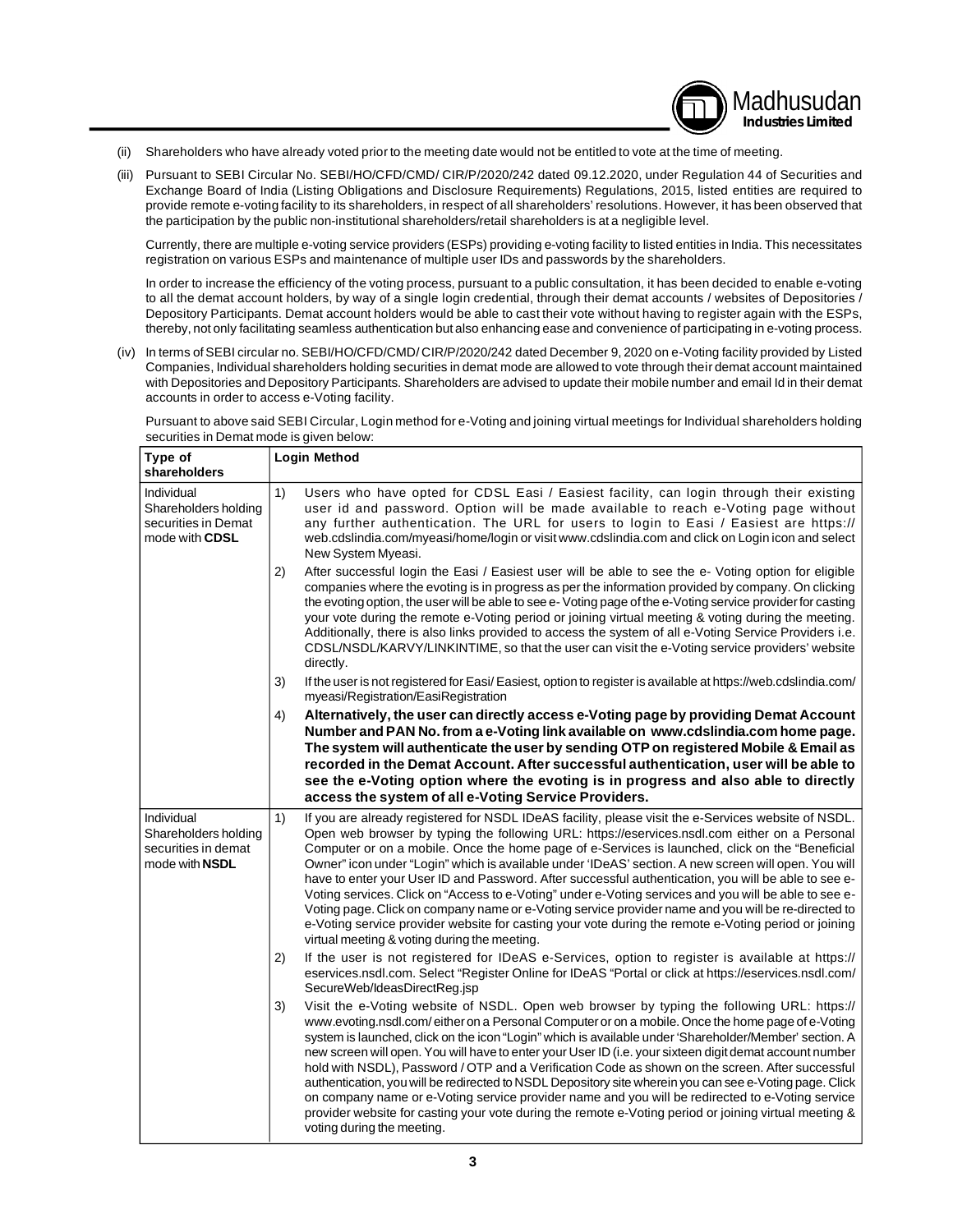| Individual          | You can also login using the login credentials of your demat account through your Depository Participant    |
|---------------------|-------------------------------------------------------------------------------------------------------------|
| Shareholders        | registered with NSDL/CDSL for e-Voting facility. After Successful login, you will be able to see e-Voting   |
| holding securities  | option. Once you click on e-Voting option, you will be redirected to NSDL/CDSL Depository site after        |
| in demat mode)      | successful authentication, wherein you can see e-Voting feature. Click on company name or e-Voting          |
| login through their | service provider name and you will be redirected to e-Voting service provider website for casting your vote |
| <b>Depository</b>   | during the remote e-Voting period or joining virtual meeting & voting during the meeting.                   |
| <b>Participants</b> |                                                                                                             |

**Important note:** Members who are unable to retrieve User ID/ Password are advised to use Forget User ID and Forget Password option available at abovementioned website.

Helpdesk for Individual Shareholders holding securities in demat mode for any technical issues related to login through Depository i.e. CDSL and NSDL:

| Login type                                                                   | <b>Helpdesk details</b>                                                                                                                                                            |
|------------------------------------------------------------------------------|------------------------------------------------------------------------------------------------------------------------------------------------------------------------------------|
| Individual Shareholders holding securities<br>in Demat mode with CDSL        | Members facing any technical issue in login can contact CDSL helpdesk by sending a<br>request at helpdesk.evoting@cdslindia.com or contact at 022-23058738 and 22-<br>23058542-43. |
| Individual Shareholders holding securities<br>in Demat mode with <b>NSDL</b> | Members facing any technical issue in login can contact NSDL helpdesk by sending a<br>request at evoting@nsdl.co.in or call at toll free no.: 1800 1020 990 and 1800 22 44 30      |

- (v) Login method for e-Voting and joining virtual meeting for Individual shareholders holding shares in Physical Form and shareholders other than individual shareholders holding shares in Demat form / physical form.
	- 1) The shareholders should log on to the e-voting website [www.evotingindia.com.](http://www.evotingindia.com.)
	- 2) Click on "Shareholders" module.
	- 3) Now enter your User ID
		- a. For CDSL: 16 digits beneficiary ID,
		- b. For NSDL: 8 Character DP ID followed by 8 Digits Client ID,
		- c. Shareholders holding shares in Physical Form should enter Folio Number registered with the Company.
	- 4) Next enter the Image Verification as displayed and Click on Login.
	- 5) If you are holding shares in demat form and had logged on to [www.evotingindia.com](http://www.evotingindia.com) and voted on an earlier e-voting of any company, then your existing password is to be used.
	- 6) If you are a first-time user follow the steps given below:

|                                                           | For Shareholders holding shares in Demat Form other than individual and Physical Form                                                                                                                                                                                                                                                                                |
|-----------------------------------------------------------|----------------------------------------------------------------------------------------------------------------------------------------------------------------------------------------------------------------------------------------------------------------------------------------------------------------------------------------------------------------------|
| <b>PAN</b>                                                | Enter your 10 digit alpha-numeric *PAN issued by Income Tax Department (Applicable for both<br>demat shareholders as well as physical shareholders)                                                                                                                                                                                                                  |
|                                                           | Shareholder who have not updated their PAN with the Company / Depository participated are<br>requested to use the Sequence Number. Please send request to madhu green@madhusudan-<br>india.com to get sequence number.                                                                                                                                               |
| Dividend Bank Details<br><b>OR</b> Date of Birth<br>(DOB) | Enter the Dividend Bank Details or Date of Birth (in dd/mm/yyyy format) as recorded in your demat<br>account or in the company records in order to login.<br>If both the details are not recorded with the depository or company, please enter the member id<br>$\blacksquare$<br>/ folio number in the Dividend Bank details field as mentioned in instruction (v). |

- 7) After entering these details appropriately, click on "SUBMIT" tab.
- 8) Shareholders holding shares in physical form will then directly reach the Company selection screen. However, shareholders holding shares in demat form will now reach 'Password Creation' menu wherein they are required to mandatorily enter their login password in the new password field. Kindly note that this password is to be also used by the demat holders for voting for resolutions of any other company on which they are eligible to vote, provided that company opts for e-voting through CDSL platform. It is strongly recommended not to share your password with any other person and take utmost care to keep your password confidential.
- 9) For shareholders holding shares in physical form, the details can be used only for e-voting on the resolutions contained in this Notice.
- 10) Click on the EVSN for the relevant <Madhusudan Industries Limited> on which you choose to vote.
- 11) On the voting page, you will see "RESOLUTION DESCRIPTION" and against the same the option "YES/NO" for voting. Select the option YES or NO as desired. The option YES implies that you assent to the Resolution and option NO implies that you dissent to the Resolution.
- 12) Click on the "RESOLUTIONS FILE LINK" if you wish to view the entire Resolution details.
- 13) After selecting the resolution, you have decided to vote on, click on "SUBMIT". A confirmation box will be displayed. If you wish to confirm your vote, click on "OK", else to change your vote, click on "CANCEL" and accordingly modify your vote.
- 14) Once you "CONFIRM" your vote on the resolution, you will not be allowed to modify your vote.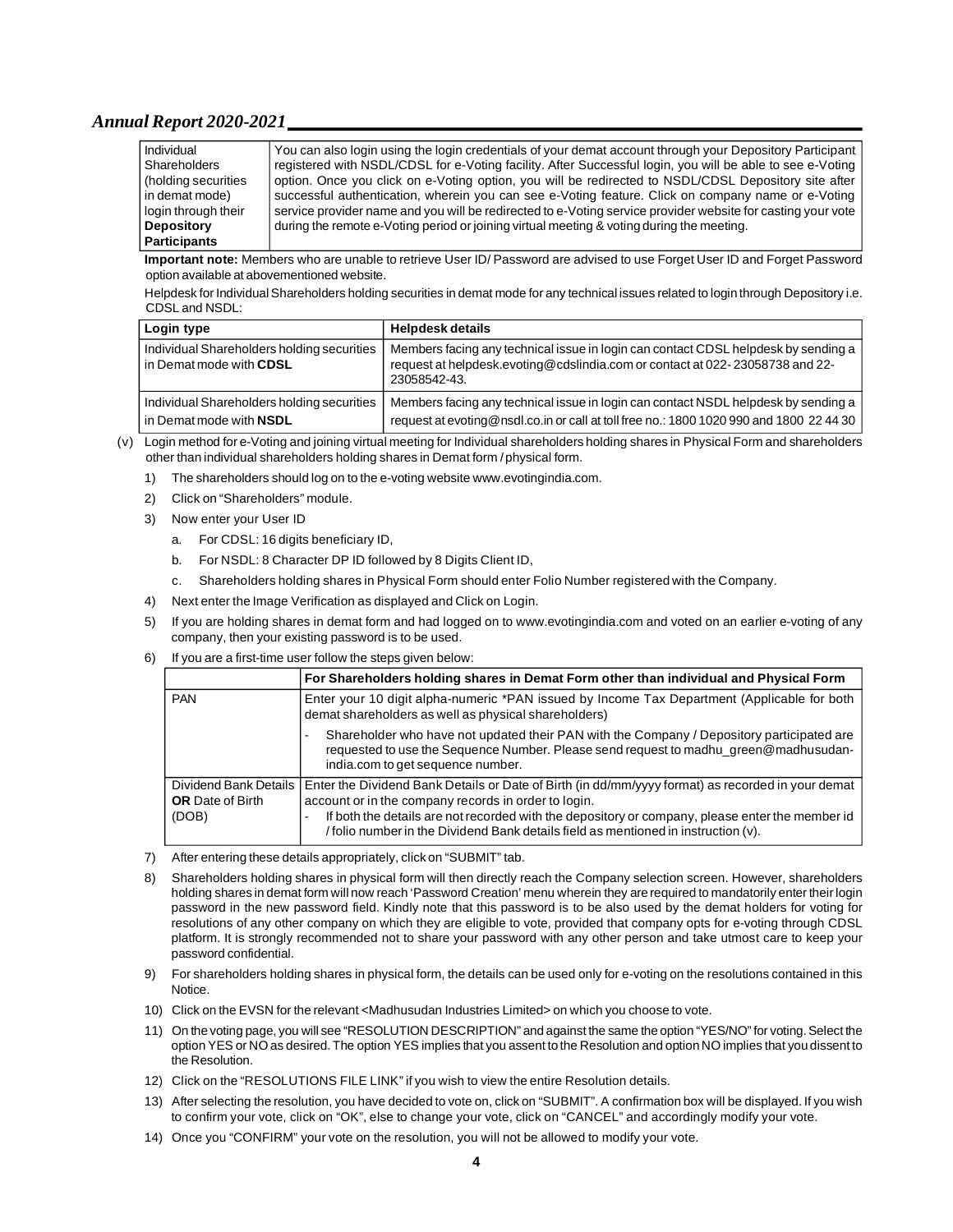

- 15) You can also take a print of the votes cast by clicking on "Click here to print" option on the Voting page.
- 16) If a demat account holder has forgotten the login password then Enter the User ID and the image verification code and click on Forgot Password & enter the details as prompted by the system.

#### **(vi) INSTRUCTIONS FOR NON – INDIVIDUAL SHAREHOLDERS AND CUSTODIANS**

- 1) Non-Individual shareholders (i.e. other than Individuals, HUF, NRI etc.) and Custodians are required to log on to [www.evotingindia.com](http://www.evotingindia.com) and register themselves in the "Corporates" module.
- 2) A scanned copy of the Registration Form bearing the stamp and sign of the entity should be emailed to [helpdesk.evoting@cdslindia.com.](mailto:helpdesk.evoting@cdslindia.com.)
- 3) After receiving the login details a Compliance User should be created using the admin login and password. The Compliance User would be able to link the account(s) for which they wish to vote on.
- 4) The list of accounts linked in the login should bemailed to [helpdesk.evoting@cdslindia.com](mailto:helpdesk.evoting@cdslindia.com) and on approval of the accounts they would be able to cast their vote.
- 5) A scanned copy of the Board Resolution and Power of Attorney (POA) which they have issued in favour of the Custodian, if any, should be uploaded in PDF format in the system for the scrutinizer to verify the same.
- 6) Alternatively Non Individual shareholders are required to send the relevant Board Resolution/ Authority letter etc. together with attested specimen signature of the duly authorized signatory who are authorized to vote, to the Scrutinizer and to the Company at the email address viz; company email id i.e. [madhu\\_green@madhusudan-india.com,](mailto:madhu_green@madhusudan-india.com,) if they have voted from individual tab & not uploaded same in the CDSL e-voting system for the scrutinizer to verify the same.

#### **(vii) PROCESS FOR THOSE SHAREHOLDERS WHOSE EMAIL ADDRESSES ARE NOT REGISTERED WITH THE DEPOSITORIES FOR OBTAINING LOGIN CREDENTIALS FOR E-VOTING FOR THE RESOLUTIONS PROPOSED IN THIS NOTICE:**

- 1) For Physical shareholders- please provide necessary details like Folio No., Name of shareholder, scanned copy of the share certificate (front and back), PAN(self attested scanned copy of PAN card), AADHAR (self attested scanned copy of Aadhar Card) by email to Company/ RTA email id.
- 2) For Demat shareholders -, Please update your email id & mobile no. with your respective Depository Participant (DP)
- 3) For Individual Demat shareholders Please update your email id & mobile no. with your respective Depository Participant (DP) which is mandatory while e-Voting & joining virtual meetings through Depository.

#### **(viii)INSTRUCTIONS FOR SHAREHOLDERS ATTENDING THE AGM THROUGH VC/OAVM ARE AS UNDER:**

- 1) Shareholders are encouraged to join the Meeting through Laptops / IPads for better experience.
- 2) Further shareholders will be required to allow Camera and use Internet with a good speed to avoid any disturbance during the meeting.
- 3) Please note that Participants Connecting from Mobile Devices or Tablets or through Laptop connecting via Mobile Hotspot may experience Audio/Video loss due to Fluctuation in their respective network. It is therefore recommended to use Stable Wi-Fi or LAN Connection to mitigate any kind of aforesaid glitches.
- 4) Shareholders who would like to express their views/ask questions during the meeting may register themselves as a speaker by sending their request in advance atleast 7 days prior to meeting mentioning their name, demat account number/folio number, email id, mobile number at (company email id). The shareholders who do not wish to speak during the AGM but have queries may send their queries in advance 10 days prior to meeting mentioning their name, demat account number/folio number, email id, mobile number at (company email id i.e. [madhu\\_green@madhusudan-india.com\).](mailto:madhu_green@madhusudan-india.com).) These queries will be replied to by the company suitably by email.
- 5) Those shareholders who have registered themselves as a speaker will only be allowed to express their views/ask questions during the meeting.
- 6) If you have any queries or issues regarding attending AGM & e-Voting from the CDSL e-Voting System, you can write an email to [helpdesk.evoting@cdslindia.com](mailto:helpdesk.evoting@cdslindia.com) or contact at 022-23058738 and 022-23058542/43.
- 7) All grievances connected with the facility for voting by electronic means may be addressed to Mr. Rakesh Dalvi, Sr. Manager, (CDSL) Central Depository Services (India) Limited, A Wing, 25th Floor, Marathon Futurex, Mafatlal Mill Compounds, N M Joshi Marg, Lower Parel (East), Mumbai - 400013 or send an email to [helpdesk.evoting@cdslindia.com](mailto:helpdesk.evoting@cdslindia.com) or call on 022-23058542/43.

#### **(ix) INSTRUCTIONS FOR SHAREHOLDERS FOR E-VOTING DURING THE AGM ARE AS UNDER:-**

- 1) The procedure for attending meeting & e-Voting on the day of the AGM is same as the instructions mentioned above for Remote e-voting.
- 2) The link for VC/OAVM to attend meeting will be available where the EVSN of Company will be displayed after successful login as per the instructions mentioned above for Remote e-voting.
- 3) Only those shareholders, who are present in the AGM through VC/OAVM facility and who have not casted their vote on the Resolutions through remote e-Voting and are otherwise not barred from doing so, shall be eligible to vote through e-Voting system available during the AGM.
- 4) If any Votes are cast by the shareholders through the e-voting available during the AGM and if the same shareholders have not participated in the meeting through VC/OAVM facility, then the votes cast by such shareholders shall be considered invalid as the facility of e-voting during the meeting is available only to the shareholders attending the meeting.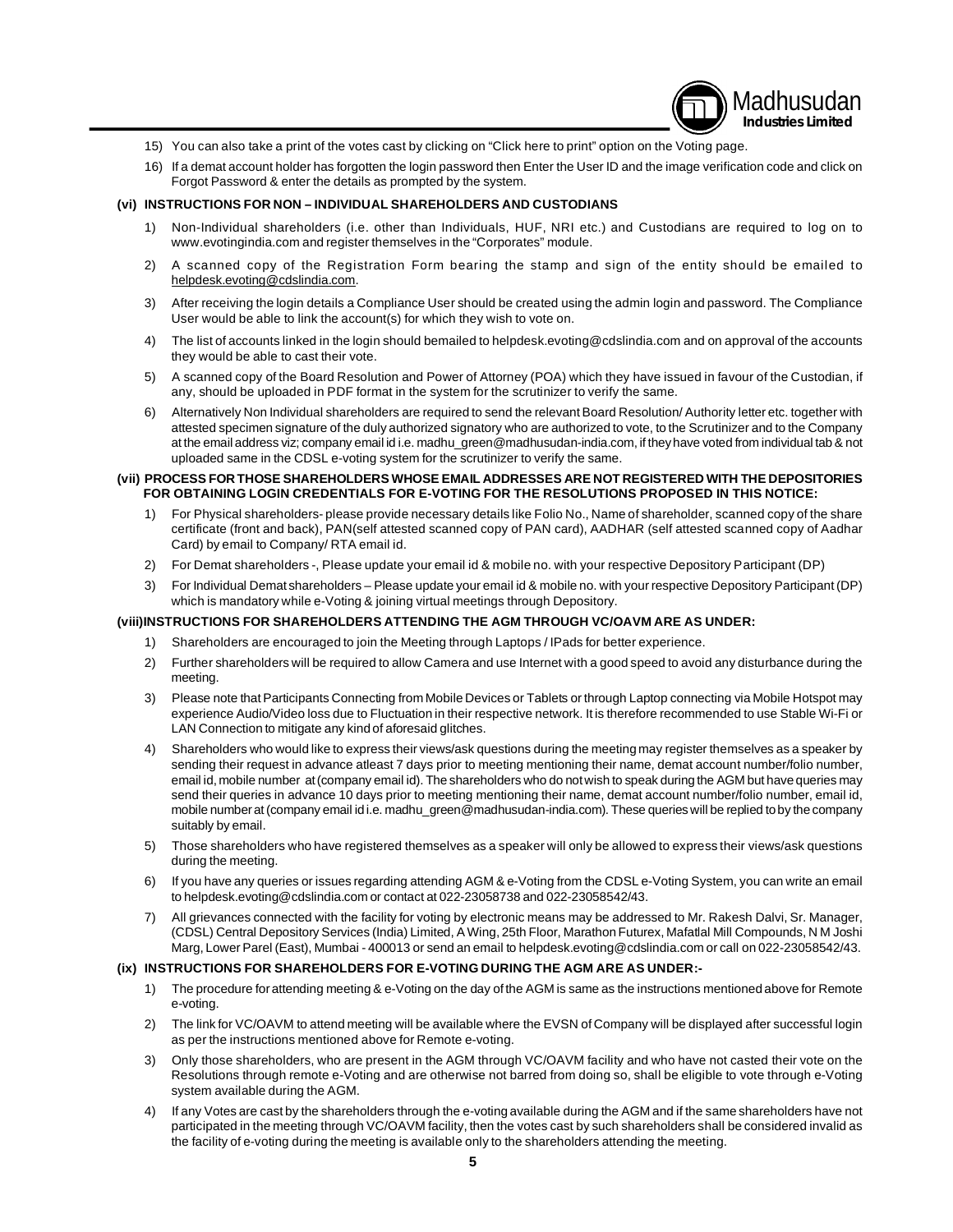- 5) Shareholders who have voted through Remote e-Voting will be eligible to attend the AGM. However, they will not be eligible to vote at the AGM.
- 14. Umesh Parikh, Partner of Parikh Dave & Associates, Practicing Company Secretaries, Ahmedabad has been appointed as the Scrutinizer to scrutinize the e-voting process and voting process at AGM in a fair and transparent manner.
- 15. The scrutinizer shall, immediately after the conclusion of voting at the Annual General Meeting, first count the votes cast at the meeting, thereafter unblock the votes cast through remote evoting in the presence of at least two witnesses not in the employment of the company and make, within two working days from the conclusion of the meeting, a consolidated scrutinizer's report of the total votes cast in favour or against, if any, to the Chairman or a person authorized by him in writing who shall countersign the same.
- 16. The Results will be declared on receipt of Scrutinizer's Report at the Registered office of the Company at Survey No. 359/B, 359/C, 361 and 362, Rakhial – 382 315, Taluka - Dehgam, Dist. Gandhinagar, Gujarat. The Results declared along with the Scrutinizer's Report shall be placed on the Company's website [www.madhusudanindia.](http://www.madhusudanindia.) com and on the website of CDSL immediately and communicated to the BSE.

#### **Statement pursuant to provisions of Section 102 the Companies Act, 2013.**

#### **Item No. 3**

The Board of Directors at its meeting held on 15th June, 2021 has appointed Shri Yogendra Jhaveri as an Additional Director (Independent) of the Company w.e.f. 15th June, 2021 under section 161 of the Companies Act, 2013 and Article 131 of the Articles of Association of the Company. He is Bachelor of Commerce, having rich experience of more than 30 Years in the field of Purchase and Commercials of manufacturing industries. He is holding 200 shares in the Company.

According to the provisions of Section 161 of the Companies Act, 2013, he will hold office as an Additional Director only up to the date of this Annual General Meeting. As required under Section 160 of the Companies Act, 2013, notice has been received from a member signifying his intention to propose the appointment of Shri Yogendra Jhaveri as Director. In terms of Section 149 and other applicable provisions of the Companies Act, 2013, Shri Yogendra Jhaveri being eligible and offering himself for appointment, is proposed to be appointed as an Independent Director for five consecutive years for a term up to 14th June 2026. His appointment as an Independent Director is also approved and recommended by the Nomination and Remuneration Committee of the Company.

In the opinion of the Board, Shri Yogendra Jhaveri fulfills the conditions specified in the Companies Act, 2013, rules made thereunder and SEBI (Listing Obligations and Disclosure Requirements) Regulations, 2015 for appointment as an Independent Director of the Company. He is independent of the management of the Company.

The Board considers that his experience and expertise would be beneficial to the Board and the Company and it is desirable to avail the services of Shri Yogendra Jhaveri as an Independent Director. Accordingly, the Board recommends the resolution as per item no. 3 of the accompanying notice for appointment of Shri Yogendra Jhaveri as an Independent Director for passing by the members of the Company as Ordinary Resolution.

The disclosure under Regulation 36 of the SEBI (Listing Obligations & Disclosure Requirements) Regulations, 2015 is provided in the notes to this Notice.

Except Shri Yogendra Jhaveri, none of your Directors or key Managerial Personnel of the Company or their relatives are concerned or interested financially or otherwise in the resolution as per the item No. 3 of the notice.

Regd. Office :<br>
Survey No. 359/B, 359/C, 361 and 362, Survey No. 359/B, 359/C, 361 and 362, Survey No. 359/B, 359/C, 361 and 362, Survey No. 359/B, 359/C, 361 and 362, Rakhial – 382 315, Taluka - Dehgam, Dist. Gandhinagar. Neha Singh CIN : L29199GJ1945PLC000443

Company Secretary<br>(ACS: 55606)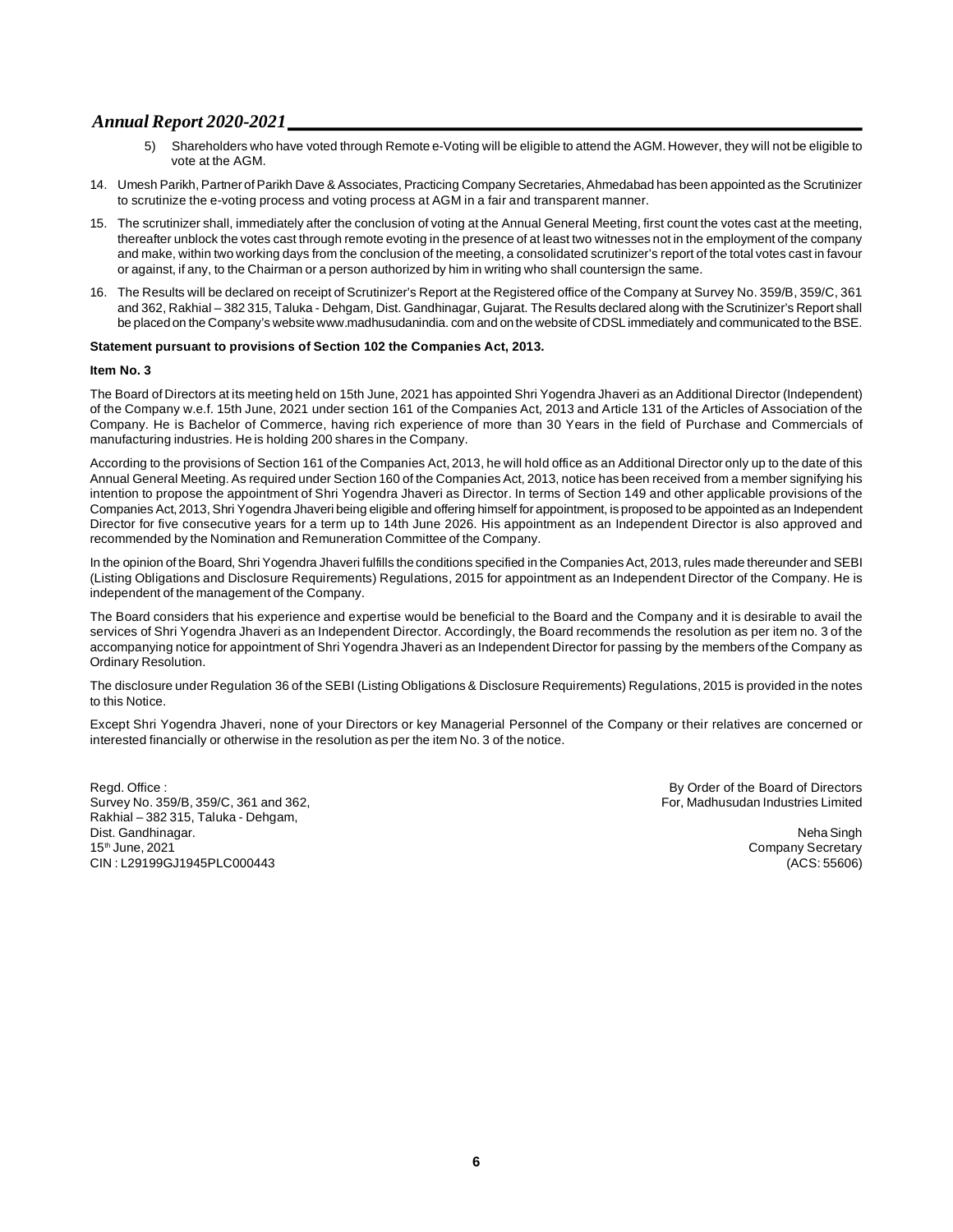

# Directors' Report

# To

The Members,

The Directors have pleasure in submitting the Annual Report together with the Statement of Audited Financial Statements of your Company for the year ended 31st March, 2021.

#### **Performance**

The summary of your Company's financial performance is given below:

|                                                                                                   | Year ended<br>March 31, 2021<br>(Rs. in lakhs) | Year ended<br>March 31, 2020<br>(Rs. in lakhs) |
|---------------------------------------------------------------------------------------------------|------------------------------------------------|------------------------------------------------|
| Profit before Depreciation and Taxes<br>Deducting there from Depreciation                         | 488.54<br>10.02                                | (125.24)<br>10.78                              |
| Profit / Loss before tax after exceptional item<br>Deducting therefrom taxes of:<br>- Current Tax | 478.52<br>15.00                                | (136.02)<br>11.15                              |
| - Deferred Tax                                                                                    | 105.19                                         | (49.62)                                        |
| Profit for the period                                                                             | 358.33                                         | (97.55)                                        |
| Add/(Less): Other Comprehensive Income (Net of Tax)                                               | 0.90                                           | (1.25)                                         |
| <b>Total Comprehensive Income</b>                                                                 | 359.23                                         | (98.80)                                        |

#### **Transfer to Reserves**

Due to Carry forward loss of previous years the Company has not transferred any amount to General Reserve in the current year.

#### **Highlights / Performance of the Company**

Total revenue from operations of the Company was Rs. 91.31 Lakhs during the year, as compared to Rs. 102.87 Lakhs in the previous year. The other income of the company stood at Rs. 493.11 lakhs during the year under review.

#### **Covid-19**

Presently Company is not involved in any manufacturing activities, except leasing of property. Hence, services of the company were not much affected by the Covid-19 pandemic. The Company has also considered internal and external information and has performed an analysis based on current estimates while assessing the provision towards employee benefits, trade receivables, investments and other current and financial assets, for any possible impact on the financial statements. The Company has also assessed the impact of this whole situation on its capital and financial resources, profitability, liquidity position and internal financial reporting controls. However, the actual impact of COVID-19 on business may differ from that estimated due to unforeseen circumstances and the Company will continue to closely monitor any material changes to future economic conditions.

#### **Management Discussion and Analysis**

#### **a) Industry Structure and Developments**

The Company continues its search for a viable project to be set up at the available facilities at Rakhial.

#### **b) Opportunities and Threats**

The Management is interested in undertaking a suitable venture that can be set up in the available land and infrastructure with the Company. As such the Company does not face any threat in its existence.

#### **c) Outlook**

It will entirely depend on the project to be set up by the Company.

#### **d) Risks & Concerns**

Presently, Company is exposed to the prevalent risks of uncertainties and changes in government policies, unexpected regulatory changes etc.

#### **e) Internal Control Systems and their adequacy**

The Company has computerized its accounting system since many years. Adequate internal control system exists in the Company and the internal control system of the Company is commensurate with the size and complexity of the Company's business. The operations are subject to periodic internal audit by independent Auditors.

#### **f) Financial performance with respect to Operational Performance is discussed in the main part of the report.**

# **g) Material Developments in Human Resources, Industrial Relations, Environment, Health & Safety**

The Company values and nurtures its human resources and Company would continue to adopt and implement the best HRD practices in future. Manpower strength of the Company as on March 31, 2021 stands at 5.

| Sr. No. Ratio |                                | 2020-21 | 2019-20  |  |
|---------------|--------------------------------|---------|----------|--|
|               | <b>Debtors Turnover -times</b> | 0.00    | 14550.07 |  |
| 2             | <b>Inventory Turnover</b>      | 0.00    | 0.00     |  |
| 3             | Interest Coverage Ratio        | 0.00    | 0.00     |  |
| 4             | <b>Current Ratio - times</b>   | 49.63   | 41.36    |  |
| 5             | Debt. Equity Ratio             | 0.00    | 0.00     |  |
| 6             | Operating Profit Margin %      | 524.04  | (132.23) |  |
| 7             | Net Profit Margin %            | 392.42  | (94.83)  |  |
| 8             | Return on Net Worth %          | 16.98   | (5.57)   |  |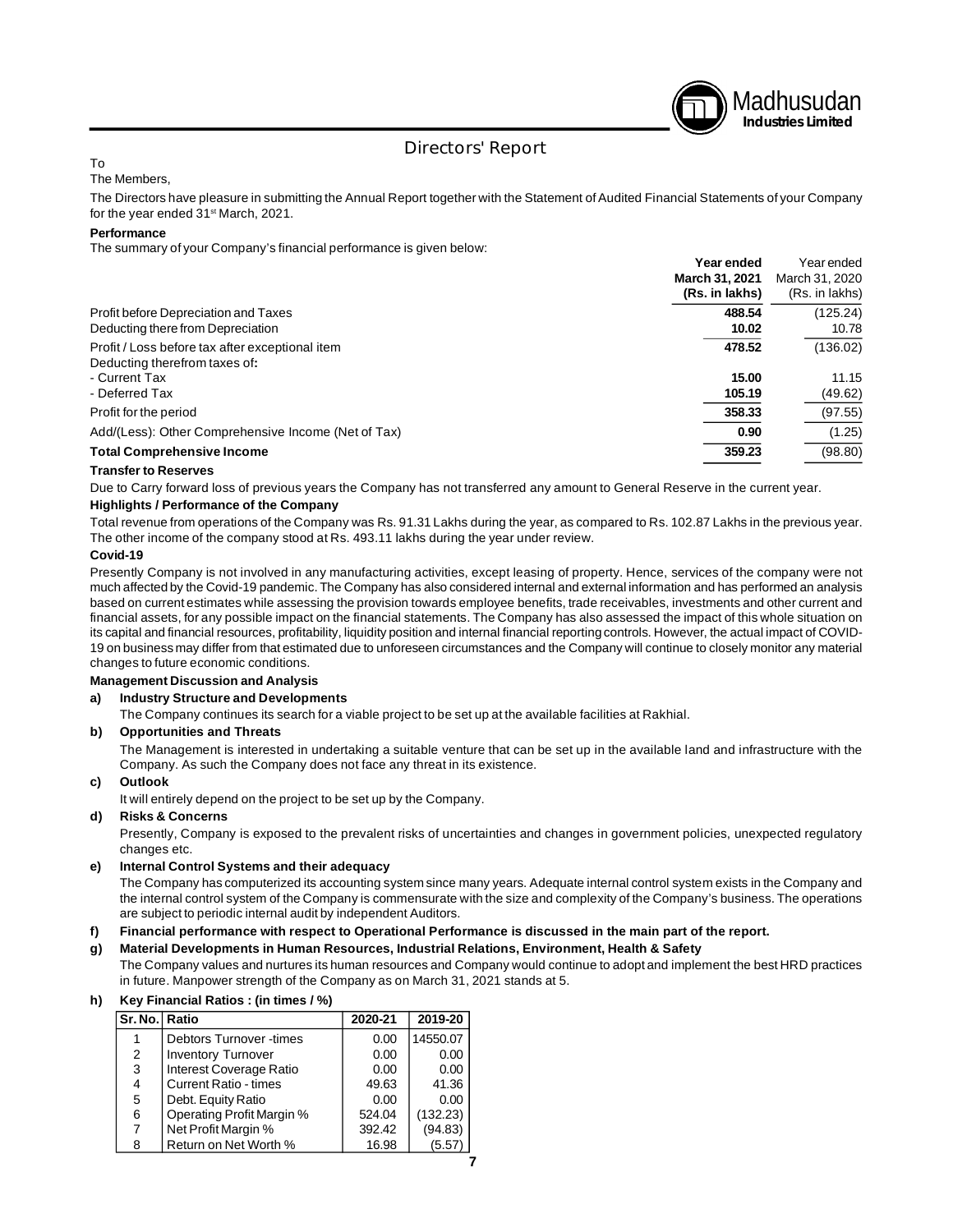There is no amount receivable from debtors at the beginning and at the end of FY 2020-21 which has resulted Debtors turnover ratio as Nil for FV 2020-21 as compared to that of FY 2019-20, which has resulted in decrease in Debtors Turnover. Operating Profit Margin, Net Profit Margin and Return on Net Worth Ratios varies due to increase in the fair value of Non-Current and Current Investments of the Company in FY 2020-21 as compared to carrying fair values of FY 2019-20, which are recognized in the statement of profit and loss account as per the requirement of Indian Accounting Standards (Ind AS).

#### **Conservation of energy, technology absorption and foreign exchange earnings and outgo**

The information required under Section 134 (3)(m) of the Companies Act, 2013 read with Rule 8 of The Companies (Accounts) Rules, 2014 is annexed herewith as a separate **Annexure-I.**

#### **Particulars of contracts or arrangements with related parties**

All transactions entered with Related parties as defined under the Companies Act, 2013 and SEBI (Listing Obligations and Disclosure Requirements) Regulations, 2015 during the financial year were in the ordinary course of business and on an arm's length basis, the details of which are included in the notes forming part of the financial statements.

There were no material related party transactions entered during the year. Accordingly, information in form AOC - 2 is not annexed. Further no materially significant related Party transactions were made by the Company with Directors, Key Managerial Personnel or other designated Persons, which may have a Potential Conflict with the interest of the Company at large. All related party transactions were placed before the Audit Committee and also the Board for approval. The Policy on related Party transactions as approved by the Board is uploaded on the Company's website i.e. [www.madhusudan-india.com.](http://www.madhusudan-india.com.)

#### **Director's Responsibility Statement**

In compliance of Section 134(5) of the Companies Act, 2013, the Directors of your Company confirm:

- that in the preparation of annual accounts, the applicable accounting standards have been followed and that there are no material departures;
- that such accounting policies have been selected and applied consistently and made judgements and estimates that are reasonable and prudent so as to give a true and fair view of the state of affairs of the Company as on March 31, 2021 and of the profit of the Company for the year ended on that date;
- that proper and sufficient care has been taken for the maintenance of adequate accounting records in accordance with the provisions of the Companies Act, 2013 for safeguarding the assets of the Company and for preventing and detecting fraud and other irregularities;
- that the annual accounts have been prepared on a going concern basis.
- that internal financial controls have been laid down to be followed by the Company and that such internal financial controls are adequate and were operating effectively;
- that proper systems have been devised to ensure compliance with the provisions of all applicable laws and that such systems were adequate and operating effectively.

#### **Managerial Remuneration and Employees**

Details required pursuant to Rule 5(1) of the Companies (Appointment and Remuneration of Managerial Personnel) Rules 2014 are enclosed as a separate **Annexure- II**

Details of employees as specified under Rule 5(2) of the Companies (Appointment and Remuneration of Managerial Personnel) Rules 2014 is annexed to this report as annexure, however it is not being sent alongwith this Annual Report but available for inspection at the Registered Office of the Company during working hours, 21 days before the Annual General Meeting and shall be made available to any shareholder on request, being made to the Company Secretary. The above detail is not being sent alongwith this Annual Report to the members in line with the provisions of Section 136 of the Companies Act, 2013 and rules made thereunder.

Company has not offered its shares to its employees under ESOS during the year under review.

Company has not sanctioned loan to any of its employees for purchase of Company's shares under any scheme.

#### **Annual Return**

Parsuant to Section 134(3)(a) and Section 92(3) of the Act, the copy of Annual Return of the Company for the Financial Year ended March 31, 2021 will be placed on the Company's website at [www.madhusudan-india.com](http://www.madhusudan-india.com)

#### **Corporate Governance**

Pursuant to SEBI (Listing Obligations and Disclosure Requirements) Regulations, 2015, report on Corporate Governance has been included in this Annual Report as a separate **Annexure - Ill**

As per Regulation 15 the of SEBI (Listing Obligations and Disclosure Requirements) Regulations, 2015 the Company is not required to comply with Regulations 17 to 27 and Clauses (b) to (i) of sub-regulation (2) of Regulation 46 and para C, D and E of Schedule V. However, as a good corporate governance practice, the Company has been complying with the aforesaid provisions / regulations voluntarily.

#### **Number of Meetings of the Board**

The Board of Directors, during the financial year 2020-21 duly met 4 times on 25.06.2020, 11.08.2020, 12.11.2020 and 08.02.2021 in respect of which meetings, proper notices were given and the proceedings were properly recorded and signed in the Minutes Book maintained for the purpose.

#### **Particulars of Loans, guarantees or investments u/s 186.**

The loans if any, made by the Company are within the limits prescribed u/s 186 of the Companies Act, 2013 and no guarantee or security is provided by the Company.

Details of investments covered u/s 186 of the Companies Act, 2013 are given in the notes to the Financial Statements.

#### **Risk Management Policy**

The Risk Management is overseen by the Audit Committee / Board of Directors of the Company on a continuous basis. The Committee oversees Company's process and policies for determining risk tolerance and review management's measurement and comparison of overall risk tolerance to established levels. Major risks identified by the businesses and functions are systematically addressed through mitigating actions on a continuous basis.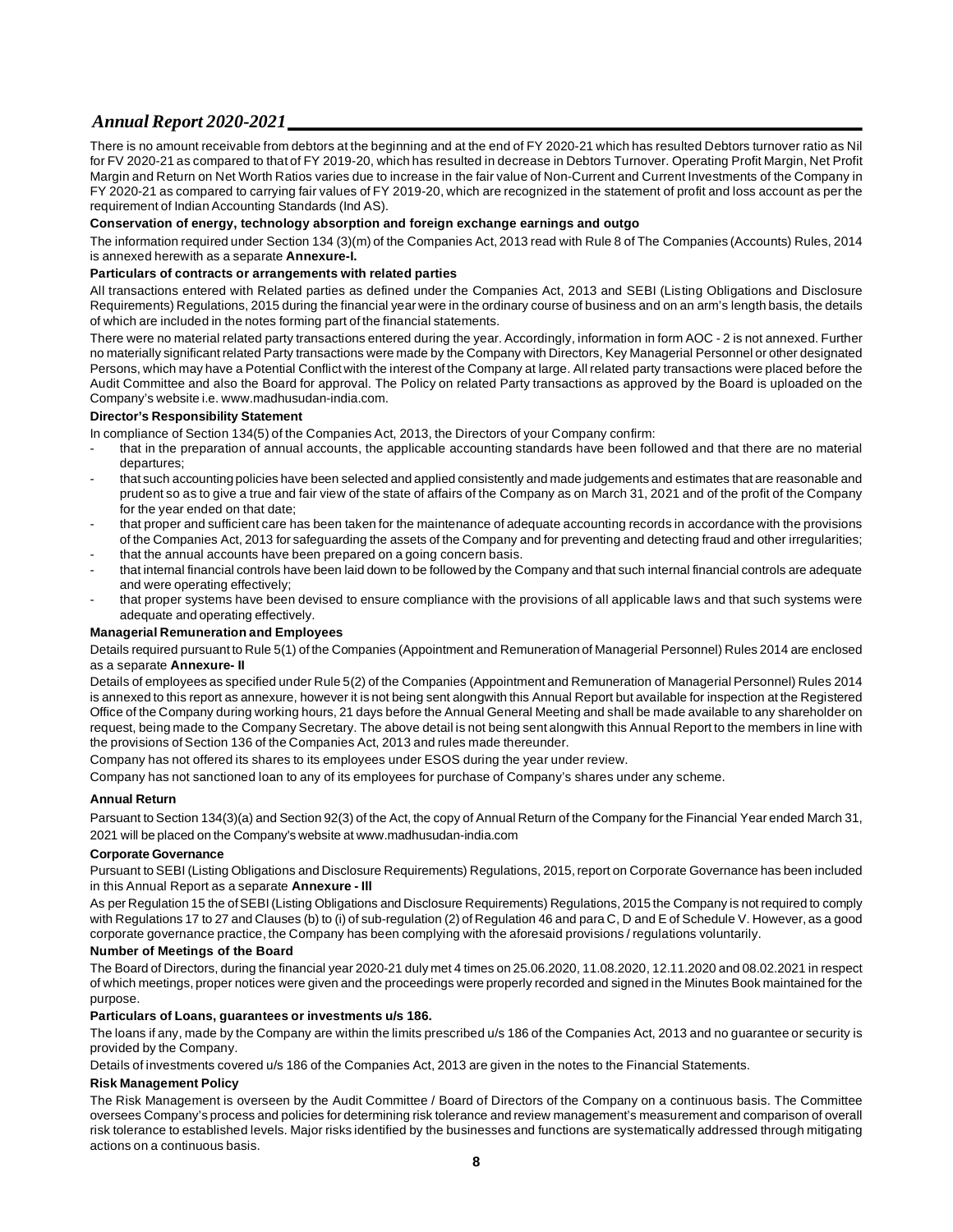#### **Audit Committee**

The Company has constituted Audit Committee. For details please refer Corporate Governance Report attached as a separate **Annexurelll**

Madhusudan **Industries Limited**

#### **Internal Control System and its Adequacy**

The Company has internal control system commensurate with the size, scale and complexity of its business operations. The scope and functions of Internal Auditor are defined and reviewed by the Audit Committee. The Internal Auditor reports to the Chairman of the Audit Committee. The Internal Auditor assesses opportunities for improvement of business processes, systems and controls, to provide recommendations, which can add value to the organisation.

#### **Dividend**

Due to carry forward loss of previous years, the Board of Directors has not recommended any dividend. During the year the Company was not required to transfer unclaimed dividend to the Investor Education and Protection Fund.

#### **Share Capital**

The paid up Equity Share Capital as on 31<sup>st</sup> March, 2021 was Rs.268.75 Lakhs. During the year under review the Company has not issued any shares.

No shares with differential voting rights, stock or sweat equity shares were issued by the Company during the year under review.

The Company was not required to transfer any Shares to Investor Education and Protection Fund, pursuant to the provisions of section 124 & 125 of the Companies Act, 2013 and Investor Education and Protection Fund (Accounting, Audit, Transfer and Refund) Rules, 2016.

### **Exchequer**

The Company has contributed Rs. 28.49 Lakhs to the exchequer by way of GST, Income Tax, Excise and other fiscal levies.

### **Deposits**

The Company has not accepted and not renewed any deposit falling within the ambit of Section 73 of the Companies Act, 2013 and The Companies (Acceptance of Deposits) Rules, 2014.

#### **Directors**

Members at the Annual General Meeting held on 25th September, 2018 have re-appointed Shri Rajesh B. Shah, Shri P. C. Surana and Smt. Rutva Acharya as Independent Directors of the Company to hold office for further period of five consecutive years for a term up to 31<sup>st</sup> March, 2024 (they will not retire by rotation).

All Independent Directors have given declarations that they meet the criteria of independence as laid down under Section 149(6) of the Companies Act, 2013 and SEBI (Listing Obligations and Disclosure Requirement) Regulations, 2015 and there has been no change in the circumstances which may affect their status as Independent director during the year under review and have also confirmed that they are not aware of any circumstance or situation, which exist or may be reasonably anticipated, that could impair or impact his/her ability to discharge his/her duties with an objective independent judgment and without any external influence. The Company keeps informed independent directors about changes in the Companies Act, 2013 and rules and other related laws from time to time and their role, duties and responsibilities.

On account of pre occupancy and personal reason Shri Sanwarmal Agarwal ceased to be the director of the company due to resignation dated 11.08.2020.

Shri Rajesh P. Shah was appointed as Additional Director -Non-Executive Independent on 11.08.2020 and was appointed as Independent Director for 5 (five) consecutive years for a term up to 10<sup>th</sup> August, 2025 at the AGM dated 19.09.2020 by members of the Company. Further, Due to COVID-19 he expired on 20.04.2021.

The Board placed its warm appreciation for the contribution made by both the Directors during their tenure on the Board of the Company.

Shri Yogendra Jhaveri is appointed as an Additional Director (Independent) of the Company by the Board of Directors at its meeting held 15<sup>th</sup> June, 2021. He is proposed to be appointed as an Independent Director for five consecutive years for a term up to 14<sup>th</sup> June 2026 at ensuing AGM.

Shri. P.K. Shashidharan, director is due to retire at the end of the ensuing Annual General Meeting and being eligible, offers himself for reappointment. Brief resume of the Director who is proposed to be reappointed at the ensuing Annual General meeting as required as per SEBI (Listing Obligations and Disclosure Requirements) Regulations, 2015 is provided in the notice convening this Annual General Meeting of the Company.

The resolution proposing their appointment/re-appointment is include in the Notice of Annual General Meeting for approval of the members. **Board Evaluation**

Pursuant to the provisions of the Companies Act, 2013 and Rules made thereunder, Schedule – IV of the Companies Act and SEBI (LODR) Regulations, 2015, the Board has carried the evaluation of its own performance, individual Directors and its Committees on the basis of attendance, contribution and various criteria as recommended by the Nomination and Remuneration Committee of the Company.

The performance of each of the Independent Director and non-independent director was also evaluated by the Independent Directors at the separate meeting held of Independent Directors of the Company.

#### **Policy on Directors appointment and remuneration**

Criteria determining the qualifications, positive attributes and independence of Directors.

#### **Independent Directors**

- Qualifications of Independent Director
- An independent director shall possess appropriate skills, qualifications, experience and knowledge in one or more fields of finance, law, management, marketing, administration, corporate governance, operations or other disciplines related to the Company's business. Positive attributes of Independent Directors
- An independent director shall be a person of integrity, who possesses knowledge, qualifications, experience, expertise in any area, integrity, level of independence from the Board and the Company etc. Independent Directors are appointed on the basis of requirement of the Company, qualifications & experience, association with the Company etc. He/She should also devote sufficient time to his professional obligations for informed and balanced decision making; and assist the Company in implementing the best corporate governance practices.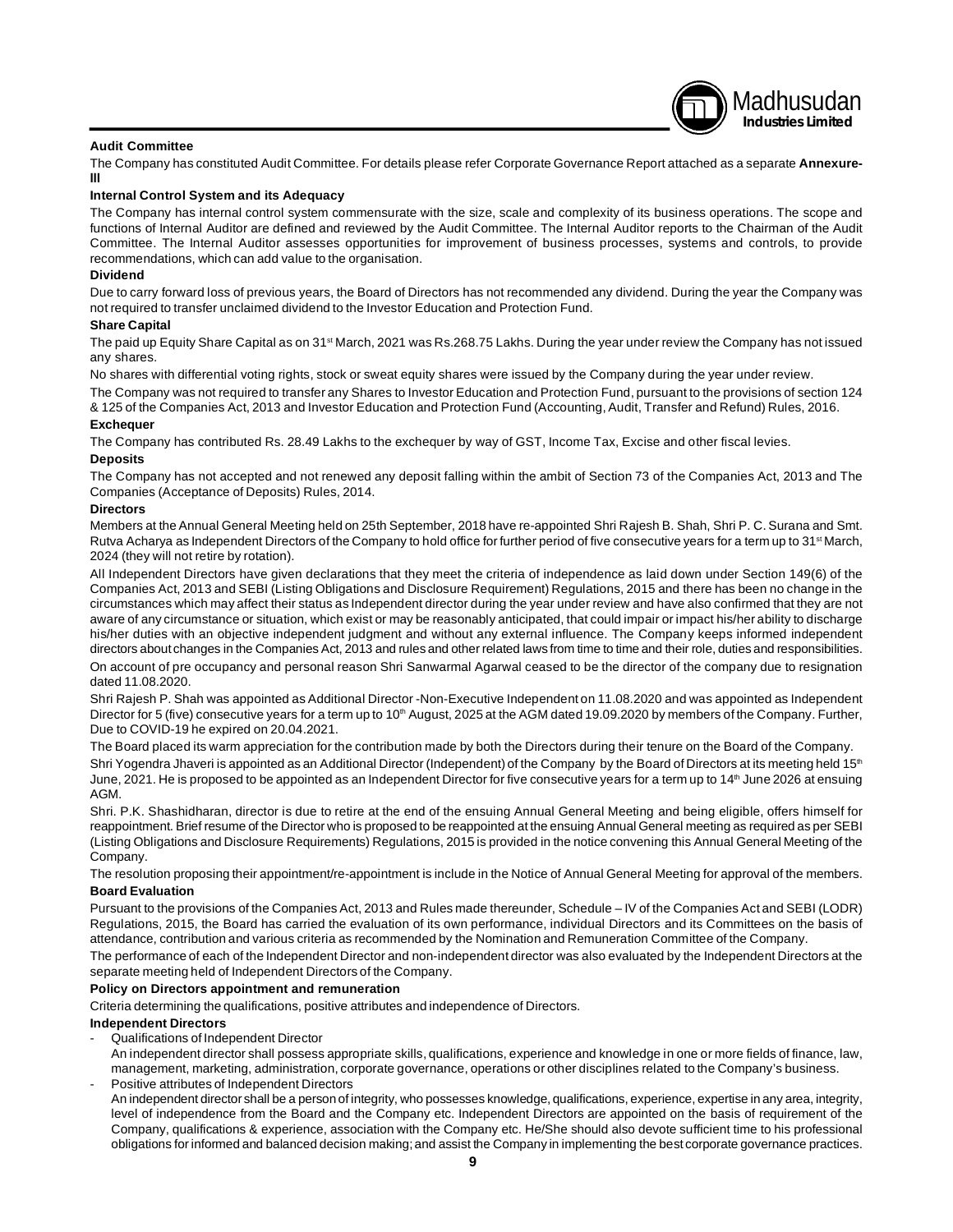Independence of Independent Directors

An independent director should meet the requirements of Section 149(6) of The Companies Act, 2013 and SEBI (LODR) Regulations, 2015 and give declaration every year to the Board of Directors for the same.

#### **Other Directors and Senior Management**

The Nomination and Remuneration Committee shall identify and ascertain the qualifications, expertise and experience of the person for appointment as Director or at Senior Management Level and recommend to the Board his/her appointment.

The Company shall not appoint or continue the employment of any person as Director or Senior Management Personnel if the evaluation of his performance is not satisfactory.

Other details are disclosed in the Corporate Governance Report under the head Nomination and Remuneration Committee and details of Remuneration (Managing Director/Whole Time Director and Non-Executive Directors) are attached as separate **Annexure Ill** to this report.

# **Remuneration / commission from Holding or Subsidiary Company**

The Company has no Holding Company or Subsidiary Company.

#### **Remuneration Policy**

It is separately disclosed in the Corporate Governance Report attached as a separate **Annexure-Ill** to this Report.

#### **Auditors and their Observations**

Shailesh Shah & Associates., Chartered Accountants are the statutory auditors of the company. They are appointed for a period of five years, from the conclusion of AGM held on 22nd September, 2017 till the conclusion of the AGM to be held for the Financial year 2021-22.

Pursuant to amendment to section 139 of the Companies Act, 2013 effective from May 7, 2018, ratification of Statutory Auditors' appointment is not required at every Annual General Meeting. Accordingly, resolution for ratification of Statutory Auditors is not proposed.

The Auditors' Report to the members for the financial year under review do not contain any qualification, reservation or adverse remarks or disclaimer.

The Statutory Auditors have not reported any fraud during the year under review.

#### **Secretarial Audit**

Pursuant to provisions of Section 204 of Companies Act, 2013 and Rules made there under, the Company has appointed Parikh Dave and Associates, Practicing Company Secretaries to undertake the secretarial audit of the Company for the year 2020-21.

The Secretarial Audit Report for the year 2020-21 given by Parikh Dave and Associates, Company Secretaries in practice is annexed with this report.

The Secretarial Audit Report do not contain any qualification or adverse remark.

The company is complying with the applicable Secretarial Standards.

#### **Cost Records and Cost Auditors**

The Company is not required to maintain cost records under Companies (Cost Records and Audit) Rules, 2014, accordingly Cost Auditors are not appointed.

#### **Insurance**

Your Company has adequately insured all its properties.

#### **Industrial Relations**

Your Company's relations with its employees remained cordial throughout the year. The Directors wish to place on record their deepappreciation for the services rendered by staff members and executives of the Company.

Your Company has taken adequate steps for the health and safety of its employees, as required under the Gujarat Factories Rules, 1963. During the year under review the Company has not received any complaint under The Sexual Harassment of women at Workplace (prevention, prohibition and redressal) Act, 2013.

#### **Material Changes Affecting Financial Position of the Company**

No material changes or commitments, affecting the financial position of the Company have occurred between the end of the financial year of the Company to which the financial statements relate, i.e. 31<sup>st</sup> March, 2021 and the date of the Board's Report.

There is no application pending under the Insolvency and Bankruptcy Code, 2016 against the company.

#### **Change in Nature of Business**

There has been no change in the nature of the business of the Company during the Financial year 2020-21.

#### **Orders passed by Regulatory Bodies or Courts**

No regulatory body or court or tribunal has passed any significant and material orders impacting the going concern status and operations of the company.

#### **Vigil Mechanism**

The company has implemented Vigil Mechanism. For details please refer Corporate Governance Report attached as a separate **Annexure-Ill Appreciation**

Your Directors would like to place on record their gratitude for the co-operation and assistance given by various departments of both State and Central Governments.

For and on behalf of the Board of Directors, Ahmedabad **Rajesh B. Shah (DIN : 00607602)** 15th June 2021 **P. C. Surana (DIN : 06508125) P. K. Shashidharan (DIN : 06506263) Rutva Acharya (DIN : 06933478) Directors**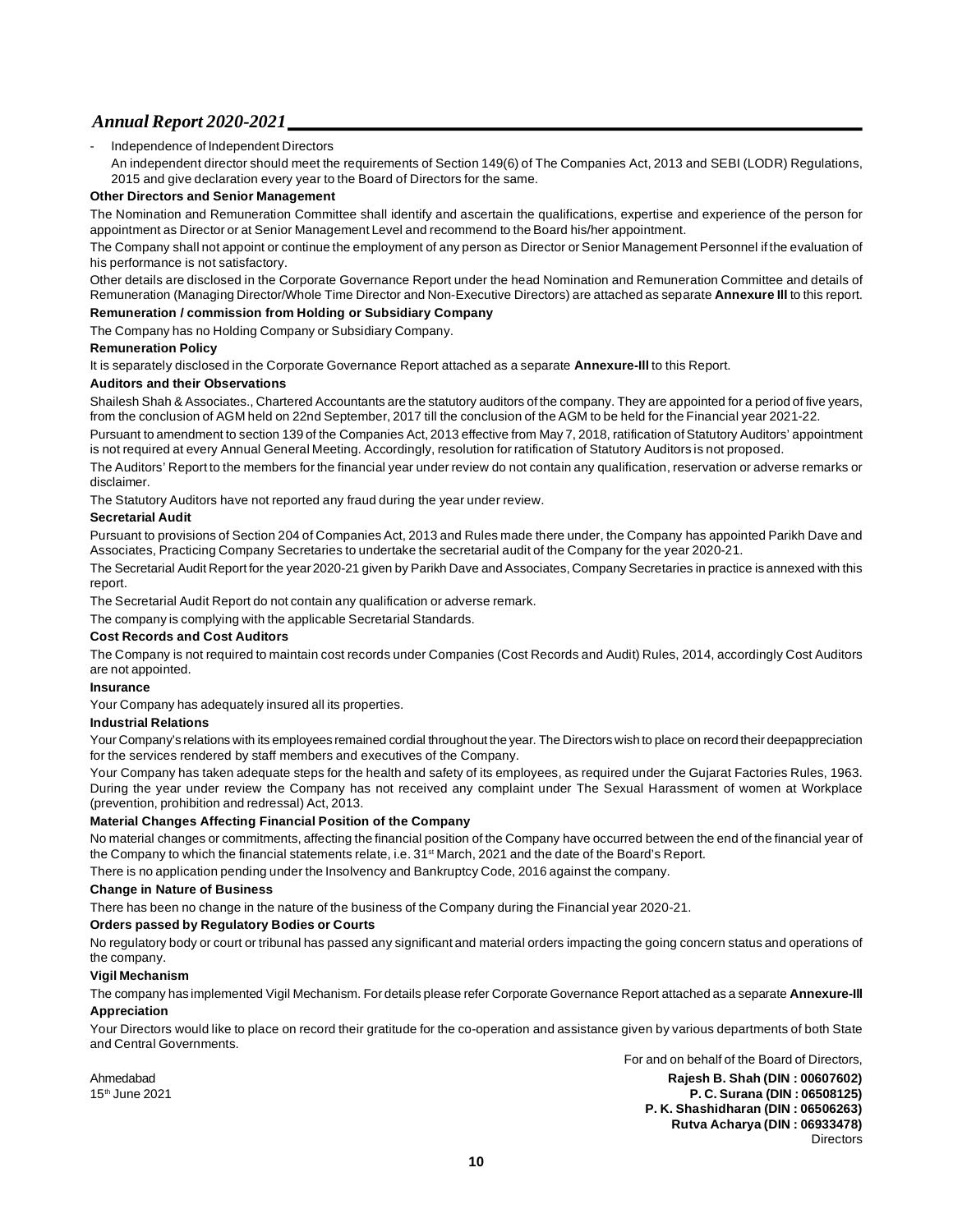

# **Annexure I to the Directors' Report**

Disclosure of particulars with respect to Information on Conservation of Energy,Technology Absorption, Foreign Exchange Earnings and Outgo stipulated under Section 134 (3) (m) of the Companies Act, 2013 read with Rule 8 of The Companies (Accounts) Rules 2014 andforming part of the Report of the Board of Directors for the year ended 31<sup>st</sup> March, 2021.

| А. | <b>Conservation of Energy</b>       | Steps taken or impact on conservation of energy: The Company has taken measures<br>and applied strict control system to monitor day to day power consumption, to endeavor<br>to ensure the optimal use of energy with minimum extent possible wastage as far as<br>possible. The day to day consumption is monitored various ways and meeting are<br>adopted to reduce the power consumption in an effort to save energy. |
|----|-------------------------------------|---------------------------------------------------------------------------------------------------------------------------------------------------------------------------------------------------------------------------------------------------------------------------------------------------------------------------------------------------------------------------------------------------------------------------|
|    |                                     | Steps taken for utilizing alternarte source of energy: the Company presently not taken<br>any steps for alternative utilization of alternate source of energy.                                                                                                                                                                                                                                                            |
|    |                                     | Capital investment on energy conservation equipment: Company has not made any<br>capital investment on energy conservation equipment.                                                                                                                                                                                                                                                                                     |
| В. | <b>Technology Absorption</b>        | The Company has not imported any technology hence there is nothing to be reported<br>here.                                                                                                                                                                                                                                                                                                                                |
| C. | Foreign Exchange earnings and outgo | There are no foreign exchange earning and outgo during the year under review.                                                                                                                                                                                                                                                                                                                                             |

For and on behalf of the Board of Directors, Ahmedabad **Rajesh B. Shah (DIN : 00607602)** 15th June 2021 **P. C. Surana (DIN : 06508125) P. K. Shashidharan (DIN : 06506263) Rutva Acharya (DIN : 06933478) Directors** 

#### **Annexure II to the Directors' Report**

Details as per Rule 5 (1) of the Companies (Appointment and Remuneration of Managerial Personnel) Rules,2014

| S. N.                                                                                                                                                           | Particulars                                                                                                                                                                                                                                                                                                                                                        |                                                                                                                                                                                                                                                                                                                                                                                 |     |     |     |
|-----------------------------------------------------------------------------------------------------------------------------------------------------------------|--------------------------------------------------------------------------------------------------------------------------------------------------------------------------------------------------------------------------------------------------------------------------------------------------------------------------------------------------------------------|---------------------------------------------------------------------------------------------------------------------------------------------------------------------------------------------------------------------------------------------------------------------------------------------------------------------------------------------------------------------------------|-----|-----|-----|
|                                                                                                                                                                 | The ratio of the remuneration of each director to the median<br>remuneration of the employees of the company for the financial<br>year                                                                                                                                                                                                                             | There is no working director in the Company and no remuneration<br>was paid to any director except sitting fees.                                                                                                                                                                                                                                                                |     |     |     |
| ii.                                                                                                                                                             | The % increase in remuneration of each Director, Chief Financial<br>Officer, Chief Executive Officer, Company Secretary or Manager,                                                                                                                                                                                                                                | <b>KMPs</b><br><b>Directors</b><br>CEO<br>CFO<br><b>NIL</b>                                                                                                                                                                                                                                                                                                                     |     |     | CS. |
|                                                                                                                                                                 | if any in the financial year                                                                                                                                                                                                                                                                                                                                       |                                                                                                                                                                                                                                                                                                                                                                                 | Nil | Nil | Nil |
| iii.                                                                                                                                                            | The % increase in the median remuneration of employees in the<br>financial year                                                                                                                                                                                                                                                                                    | Nil                                                                                                                                                                                                                                                                                                                                                                             |     |     |     |
| iv.                                                                                                                                                             | The number of permanent employees on the rolls of company.                                                                                                                                                                                                                                                                                                         | 5                                                                                                                                                                                                                                                                                                                                                                               |     |     |     |
| v.                                                                                                                                                              | Average percentile increase already made in the salaries of<br>employees other than the managerial personnel in the last financial<br>year and its comparison with the percentile increase in the<br>managerial remuneration and justification thereof and point out if<br>there are any exceptional circumstances for increase in the<br>managerial remuneration. | The percentage increase in salary of employees in last financial<br>year is Nil%. There was no whole-time director (Managerial<br>Personnel defined under the Companies Act) in the Company.<br>Annual increase in remuneration was based on remuneration<br>policy, qualifications and experience, responsibilities shouldered<br>and individual performance of the employees. |     |     |     |
| vi.<br>Affirmation that the remuneration is as per the remuneration policy<br>Remuneration is as per the remuneration policy of the Company.<br>of the company. |                                                                                                                                                                                                                                                                                                                                                                    |                                                                                                                                                                                                                                                                                                                                                                                 |     |     |     |

For and on behalf of the Board of Directors,

Ahmedabad **Rajesh B. Shah (DIN : 00607602)** 15th June, 2021 **P. C. Surana (DIN : 06508125) P. K. Shashidharan (DIN : 06506263) Rutva Acharya (DIN : 06933478)** Directors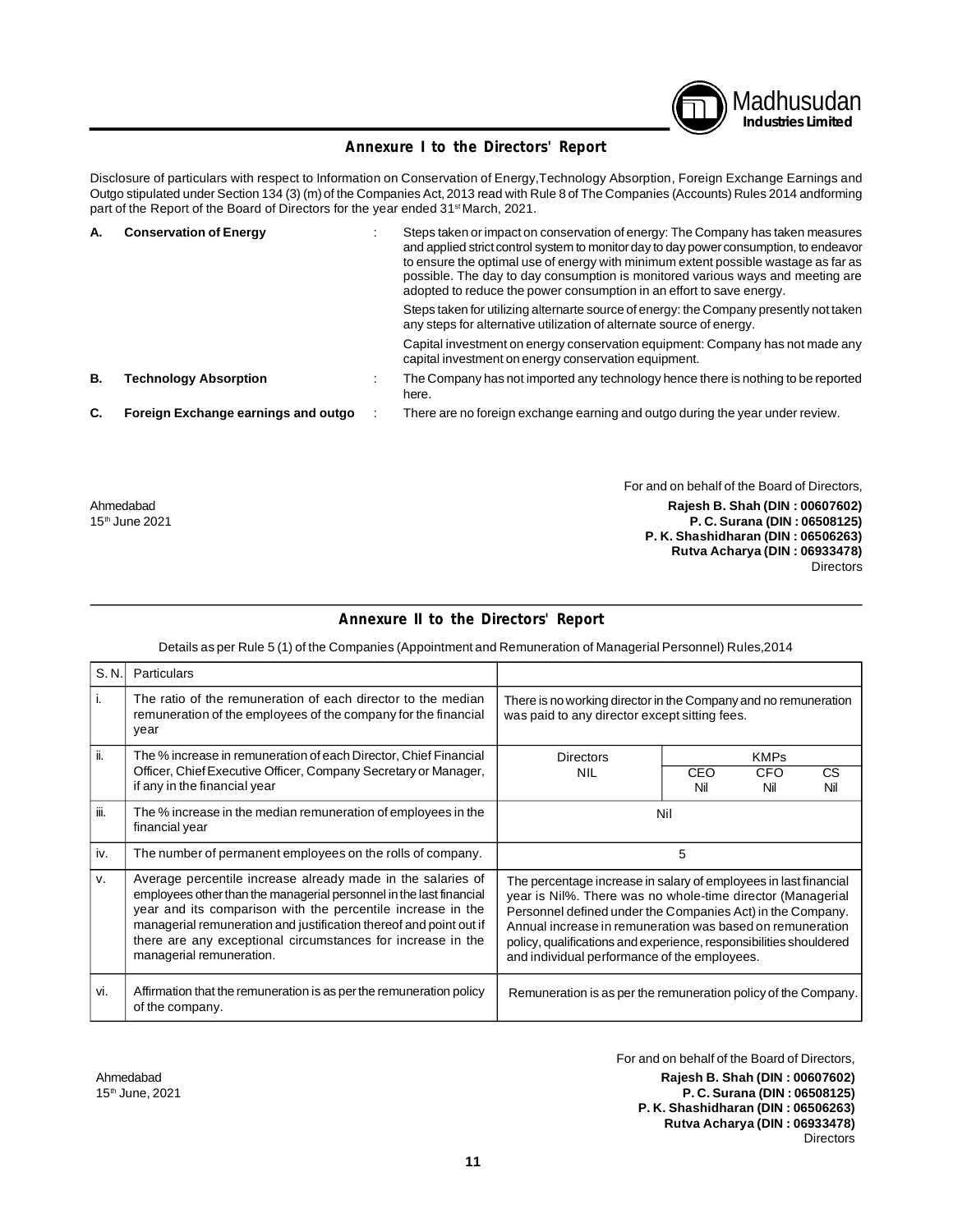## **Annexure III to the Directors' Report**

#### **CORPORATE GOVERNANCE REPORT**

#### **(As required under the Companies Act, 2013 and SEBI (Listing Obligations and Disclosure Requirements) Regulations, 2015)**

#### **1) Company's Philosophy**

The Company believes in the practice of good Corporate Governance and acting as a good corporate citizen.

The spirit of Corporate Governance has been prevailing in the Company. The Company believes in the values of transparency, professionalism and accountability. The Company recognizes the accountability of the Board and importance of its decisions on its customers, dealers, employees, shareholders, and with every individual, who comes in contact with the Company.

#### **2) Board of Directors**

The Board comprises of 5 (five) Non-Executive Directors.

The Company did not have any pecuniary relationship or transactions with the Non-Executive Directors during the period under review.

During the year, 4 Board Meetings were held on 25.06.2020, 11.08.2020, 12.11.2020 and 08.02.2021.

None of the directors on the Board are members in more than ten committees and they do not act as Chairmen of more than five committees across all companies in which they are directors.

The composition of Board of Directors and their attendance at the Board meetings during the year and at the last Annual General Meeting as also number of other directorships and Committee Memberships are given below:

|                  | Sr. Name of<br>No. Director | Category of<br>Directorship                     | No. of<br>Board<br>Meetings<br>attended | Atten-<br>dance<br>At<br>last<br><b>AGM</b> | No. of<br>Other<br>ships | No. of<br>Other<br>director- Committee<br>Member-<br>ships |
|------------------|-----------------------------|-------------------------------------------------|-----------------------------------------|---------------------------------------------|--------------------------|------------------------------------------------------------|
| 1.               | Shri Rajesh B. Shah         | Non-Executive<br>Independent<br><b>Director</b> | 4                                       | Yes                                         | 1                        |                                                            |
| $\overline{2}$ . | Shri Sanwarmal<br>Agarwal*  | Non-Executive<br><b>Director</b>                | 1                                       | ΝA                                          | 1                        |                                                            |
| 3.               | Shri P.K.<br>Shashidharan   | Non-Executive<br><b>Director</b>                | 4                                       | Yes                                         |                          |                                                            |
| 4.               | Shri Prem Chand<br>Surana   | Non-Executive<br>Independent<br><b>Director</b> | 4                                       | Yes                                         | 1                        |                                                            |
| 5.               | Smt. Rutva Acharya          | Non-Executive<br>Independent<br><b>Director</b> | 4                                       | Yes                                         |                          |                                                            |
| 6.               | Shri Rajesh P.<br>Shah**    | Non-Executive<br>Independent<br><b>Director</b> | $\overline{2}$                          | Yes                                         |                          |                                                            |
| 7.               | Shri Yogendra<br>Jhaveri*** | Non-Executive<br>Independent<br><b>Director</b> |                                         | ΝA                                          | 1                        |                                                            |

\*Shri Sanwarmal Agarwal ceased to be the director of the company due to resignation dated 11.08.2020.

\*\*Shri Rajesh P. Shah appointed as Non-Executive Independent Director on 11.08.2020 and he ceased to be Director due to death on 20.04.2021.

\*\*\*Shri Yogendra Jhaveri Appointed as an Additional Director (Independent) w.e.f. 15.06.2021.

None of the Directors of the Company hold Directorship in any other Listed Company.

The Company provides the information as set out in Regulation 17 read with Part A of Schedule II of SEBI (Listing Obligationsand Disclosure Requirements) Regulations, 2015 to the Boardand the Board Committees to the extent it is applicable andrelevant. Such information is submitted either as part of theagenda papers in advance of the respective meetings orbyway of presentations and discussions during the meeting.

All Independent Directors are experienced and competent from their respective field. They actively participate in the Board and Committees which gives significant value additionin the decision-making process. Familiarization programs imparted to independent directors is posted on company's website [www.madhusudan-india.com.](http://www.madhusudan-india.com.)

None of the Directors are related to any other director on the Board in term of Definition of 'relative' as per the Companies, Act, 2013.

#### **Skills / Expertise / Competence of the board**

The Board comprises of persons with varied experiences in different areas who bring in the required skills, competenceand expertise that allows them to make effective contribution to the Board and its committees. The following list summarizes the key skills, competence and area of expertise that the Board thinks is necessary for functioning in the context of the Company's business and sector and which in the opinion of the Board, its members possess:

| Commercial                                           | Ability to understand what make<br>business or organization successful<br>through either buying or selling<br>products, cost of goods<br>andServices and taxes etc.                                                                              |
|------------------------------------------------------|--------------------------------------------------------------------------------------------------------------------------------------------------------------------------------------------------------------------------------------------------|
| Finance                                              | Having knowledge in accounting,<br>finance, treasury, tax, financial<br>management of large scale<br>corporates, financial reporting<br>process etc.                                                                                             |
| Sales and marketing                                  | Having understanding of complex<br>and large corporate structure<br>supply and marketing chain,<br>strategic planning, marketing skills.<br>Understanding local and global<br>trends in the business.                                            |
| Technology and<br>technical know how.                | knowledge<br>Having<br>of<br>emergingareas of digital technology,<br>intelligence, cyber<br>artificial<br>technology etc. and having good<br>understanding of technical<br>knowhow and technologies<br>specifically used in ceramic<br>industry. |
| <b>General Administration</b><br>and Human Resources | Having<br>understanding<br>οf<br>organizational system, complex<br>business<br>and<br>regulatory<br>environment, strategic planning and<br>handling routine affairs and<br>Humanresources of the Company.                                        |
| Risk management and<br>mitigation planning           | Ability to understand and assess<br>the key risks to the organization,<br>legal compliances, and to ensure<br>that appropriate procedures and<br>policiesare in place for effective<br>managing the Company.                                     |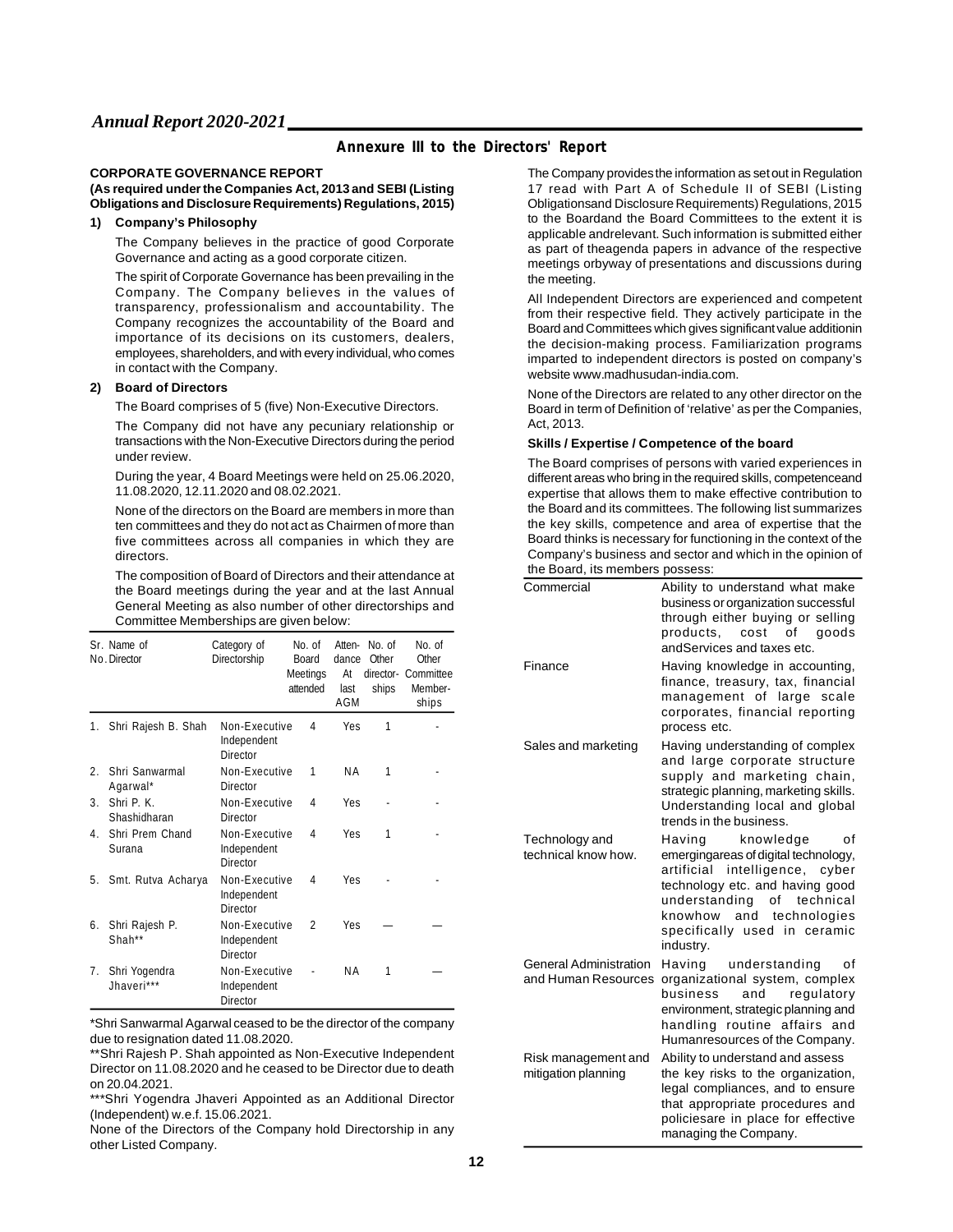Legal and Corporate Understanding the legal eco system Laws in which the Company operates, Experience and expertise in implementing good corporate governance, Stakeholders' interest, possessing the required skill and knowledge of laws and regulations applicable to the Company and ensuring its compliance in the best interest of the Company.

#### **Chart / matrix setting out the skills/expertise/competence of the Board of Directors**

| Area of expertise/<br>skills                         | Shri.<br>Rajesh | Shri.<br>P.K.Sha- P.C.<br>B. Shah shidharan Surana Acharya | Shri. | Smt.<br>Rutva | Shri.<br>Yogendra<br>Jhaveri |
|------------------------------------------------------|-----------------|------------------------------------------------------------|-------|---------------|------------------------------|
| Commercial                                           |                 |                                                            |       |               |                              |
| Finance                                              |                 |                                                            |       |               |                              |
| Sales and marketing                                  |                 |                                                            |       |               |                              |
| Technology                                           |                 |                                                            |       |               |                              |
| <b>General Administration</b><br>and Human Resources |                 |                                                            |       |               |                              |
| Legal and Corporate Laws                             |                 |                                                            |       |               |                              |

#### **Performance Evaluation**

Pursuant to the provisions of the Companies Act, 2013 and Regulations of the SEBI (Listing Obligations and Disclosure Requirements) Regulations, 2015, the Board has carried out the annual performance evaluation of its own performance, the Directors individually as well as the evaluation of the working of its Audit Committee, Nomination and Remuneration Committee and Stakeholders Relationship Committee. The Board's functioning such as adequacy of the composition of the Board and its Committees, Board culture, execution and performance of the specific duties, obligations and governance were also evaluated.

A separate exercise was carried out to evaluate the performance of individual Directors, who were evaluated on parameters such as level of engagement and contribution, independence of judgement, safeguarding the interest of the Company and its shareholders etc. The performance evaluation of the Independent Directors was carried out by the entire Board. The performance evaluation of the Independent and Non-Independent Directors was carried out by the Independent Directors, who also reviewed the performance of the Secretarial Department. The Directors expressed their satisfaction with the evaluation process.

#### **Independent Directors' Meeting:**

During the year under review, the Independent Directors met on 08.02.2021 inter alia, to discuss:

- Evaluation of the performance of Non-Independent Directors, the Board of Directors as whole and Key Managerial Personnel.
- Evaluation of the performance of the Board of Directors, taking into account the views of the Directors.
- Evaluation of the quality, content and timelines of flow of information between the Management and the Board that is necessary for the Board to effectively and reasonably perform its duties.

All Independent Directors have given declarations that they meet the criteria of independence as laid down under Section 149(6) of the Companies Act, 2013 and SEBI (Listing Obligations and Disclosure Requirements) Regulations, 2015



and there has been no change in the circumstances which may affect their status as Independent director during the year under review and have also confirmed that they are not aware of any circumstance or situation, which exist or may be reasonably anticipated, that could impair or impact their ability to discharge their duties with an objective independent judgment and without any external influence. In the opinion of the Board the Independent Directors of the Company fulfills conditions specified in SEBI (LODR) Regulations, 2015 and are Independent of the management of the Company.

#### **Prohibition of Insider Trading:**

In Compliance with the SEBI Regulations on Prevention ofInsider Trading, the Company has framed a Code of Conductto avoid any insider trading and it is applicable to all the Directors, Promoters, Senior Managerial Personnel, Designated Persons and other connected persons of theCompany who are expected to have access to the unpublishedprice sensitive information relating to the Company. The Codelays down guidelines, which advises them on procedure to be followed and disclosures to be made, while dealing in theshares of the Company. The Company has revised InternalCode of Procedures and Conduct for Regulating, Monitoringand Reporting of Trading by Insiders in line with the amendments in SEBI (Prohibition of Insider Trading) Regulations, 2015.

#### **Code of Conduct**

The Company has implemented model code of conduct for theBoard members and senior Officers of the Company. Thecode of conduct has been posted on the website of theCompany i.e. [www.madhusudan-india.com](http://www.madhusudan-india.com)

#### **Risk Management Policy**

The Board of directors has framed, approved and implemented Risk Management Policy of the Company including identification and element of risks.

#### **3) Audit Committee**

The Audit Committee consists of 4 directors, namelyShri Rajesh B. Shah – Chairman (Independent), Shri PremChand Surana (Independent), Smt. Rutva Acharya (Independent) and Shri Yogendra Jhaveri (Independent). During the year, 4 Audit Committee Meetings were heldon 25.06.2020, 11.08.2020, 12.11.2020 and 08.02.2021.

#### **Terms of reference:**

The role and terms of reference of the Audit Committee coverthe matters specified for Audit Committees under regulation18 and Part – C of Schedule - II of the SEBI (Listing Obligationsand Disclosure Requirements) Regulations, 2015 and Section177 of the Companies Act, 2013.

Details of no. of meetings and attendance there at is as under.

| <b>Name of Director</b>  | <b>No. of Meetings</b> |                 |  |
|--------------------------|------------------------|-----------------|--|
|                          | Held                   | <b>Attended</b> |  |
| Shri Rajesh B. Shah      |                        |                 |  |
| Shri Prem Chand Surana   |                        |                 |  |
| Shri Sanwarmal Agarwal*  | 2                      | 1               |  |
| Smt. Rutva Acharya       | 4                      | 4               |  |
| Shri Rajesh P. Shah**    | 2                      | 2               |  |
| Shri Yogendra Jhaveri*** | NΑ                     | NА              |  |

\*Shri Sanwarmal Agarwal ceased to be the member of Audit Committee of the company due to resignation dated 11.08.2020.

\*\*Shri Rajesh P. Shah ceased to be the member of Audit Committee of the company w.e.f. 20.04.2021.

\*\*\*Shri Yogendra Jhaveri appointed as Member of Audit Committee w.e.f. 15.06.2021.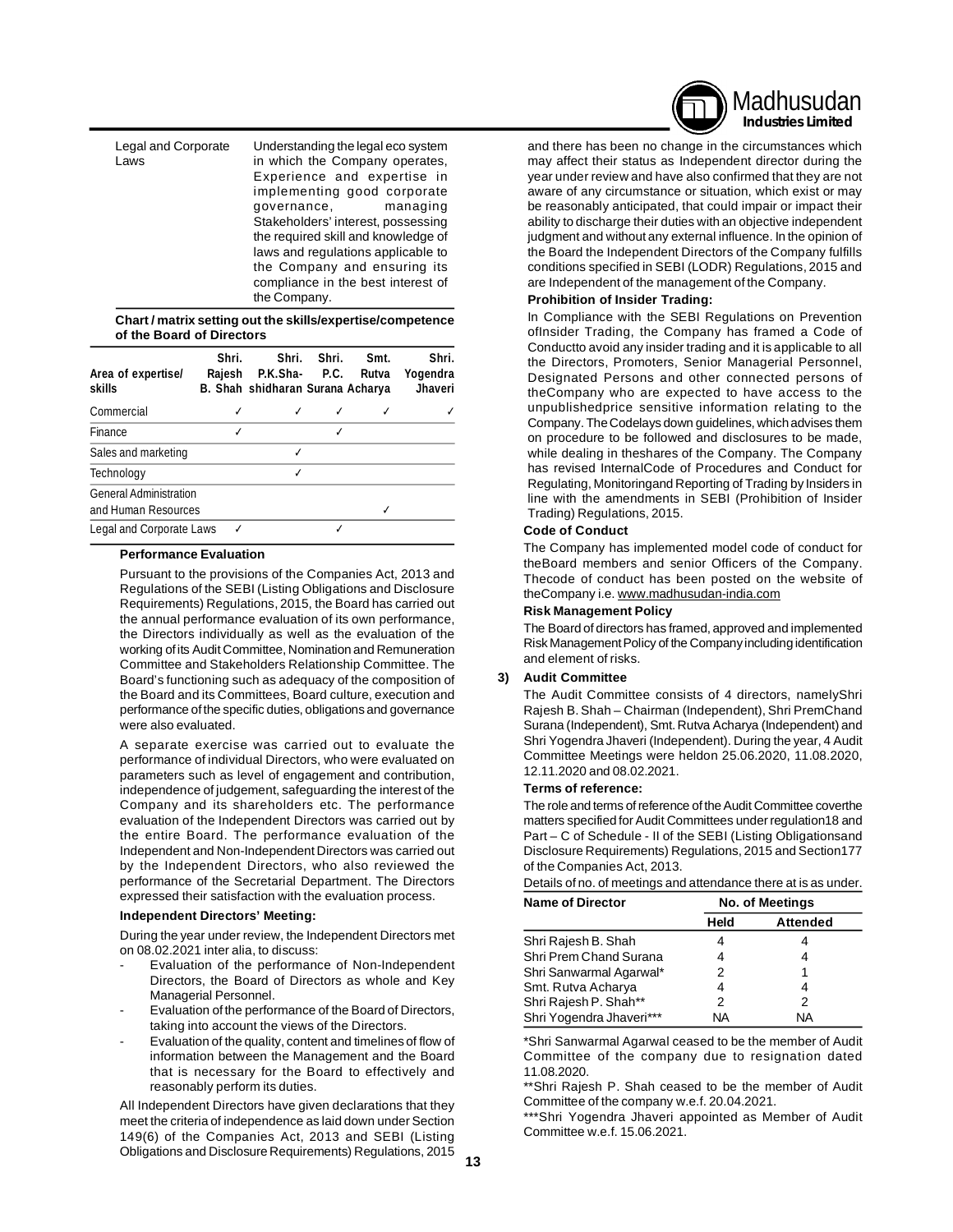#### **4) Nomination and Remuneration Committee**

The Nomination and Remuneration Committee, consists of 4 directors namely, Shri Rajesh B. Shah – Chairman (Independent), Shri Prem Chand Surana (Independent) Smt. Rutva Acharya (Independent) and Shri Yogendra Jhaveri (Independent).

The tearms of reference/scope of committee covers the matters as mentioned in Schedule ll Partt D of SEBI (LODR) Regulations, 2015 and Section 178 of the Companies Act, 2013

During the year under review 2 meetings were held on 11.08.2020 and 08.02.2021.

Independent Directors are appointed and their performance is evaluated based on the criteria such as knowledge, qualifications, experience, expertise in any area, integrity, level of independence from the Board and the Company, number of meetings attended, familiarization programs attended, time devoted etc. The committee recommends appointment of directors to the board.

Details of no. of meetings and attendance there at is as under.

| <b>Name of Director</b>  | <b>No. of Meetings</b> |                 |  |
|--------------------------|------------------------|-----------------|--|
|                          | Held                   | <b>Attended</b> |  |
| Shri Rajesh B. Shah      | 2                      | 2               |  |
| Shri Prem Chand Surana   | 2                      | 2               |  |
| Shri Sanwarmal Agarwal*  | 1                      | 1               |  |
| Smt. Rutva Acharya       | 2                      | 2               |  |
| Shri Rajesh P. Shah**    | 1                      | 1               |  |
| Shri Yogendra Jhaveri*** | ΝA                     | ΝA              |  |

\*Shri Sanwarmal Agarwal ceased to be the member of Nomination and Remuneration Committee of the company due to resignation dated 11.08.2020.

Shri Rajesh P. Shah ceased to be the member of Committee w.e.f. 20.04.2021.

\*\*\*Shri Yogendra Jhaveri appointed as Member of Nomination and Remuneration Committee w.e.f. 15.06.2021.

#### **5) Remuneration Policy**

Remuneration of employees largely consists of basic remuneration and perquisites.

The component of the total remuneration varies for differentgrades and is governed by Industry pattern, qualifications and experience of the employee, responsibilities handled by himand his individual performance, etc.

The objectives of the remuneration policy are to motivateemployees to excel in their performance, recognize theircontribution and to retain talent in the organization and accordmerit.

#### **6) Details of remuneration for the year ended 31.03.2021**

#### **(i) Managing Director / Whole-time Director(s)**

The company has noManaging Director / WholeTime Director(s).

#### **(ii) Non-Executive Directors & their Shareholding:**

Remuneration by way of sitting fees for attending Board meetings was paid to the Non-Executive directors. Nocommission is proposed to be paid to the Non-Executive Directors for the year ended 31<sup>st</sup> March, 2021.

The details of sitting fees paid to them during the year and their shareholding are as under:

| <b>Name of Director</b> | <b>Sitting</b><br>Fees<br>(Amt. in<br>Lakhs) | No of<br><b>Shares</b><br>held | % of total<br>share-<br>holding |
|-------------------------|----------------------------------------------|--------------------------------|---------------------------------|
| Shri Rajesh B. Shah     | 0.11                                         | 5                              | 0.00                            |
| Shri Prem Chand Surana  | 0.11                                         | 4                              | 0.00                            |
| Shri P. K. Shashidhaan  | 0.11                                         | <b>NIL</b>                     | <b>NIL</b>                      |
| Smt. Rutva Acharya      | 0.11                                         | 150                            | 0.00                            |
| Shri Sanwarmal Agarwal* | 0.02                                         | <b>NIL</b>                     | <b>NIL</b>                      |
| Shri Rajesh P. Shah**   | 0.07                                         | <b>NIL</b>                     | <b>NIL</b>                      |
| Shri Yogendra Jhaveri   | NA                                           | 200                            | 0.00                            |
| <b>Total</b>            | 0.53                                         |                                |                                 |

\*Shri Sanwarmal Agarwal ceased to be the director of the company due to resignation dated 11.08.2020.

\*\*Shri Rajesh P. Shah appointed as Non-Executive Independent Director on 11.08.2020 and ceased to be Director due to death on 20.04.2021.

\*\*\*Shri Yogendra Jhaveri appointed as an additional Independent Director of w.e.f. 15.06.2021.

#### **7) Share Transfer Committee**

In accordance with the SEBI (Listing Obligations and Disclosure Requirements) Regulations, 2015 and in order to expedite theprocess of share transfers / Duplicate/transmissions / name deletion and all the matters in connectionwith the securities issued by the Company, frequently as and when the need arises, the Board had delegated the powers for dealing in all the matters relating to securities of the Companyto the Share Transfer Committee.

The Share transfer committee consists of three directors namely Shri P.C. Surana – Chairman (independent), Shri Rajesh B. Shah (independent) and Shri Yogendra Jhaveri (independent).

Shri Sanwarmal Agarwal ceased to be the member of Share Transfer Committee, due to resignation as Director w.e.f. 11.08.2020 and Shri YogendraJhaveri appointed as Member of Share Transfer Committee w.e.f. 15.06.2021.

The Company confirms that there were no share transferslying pending as on date which were received upto 31.03.2021and all requests for dematerialization and re-materialization ofshares as on that date were confirmed / rejected into theNSDL / CDSL system.

#### **Share Transfer Agent**

The Company has appointed MCS Share Transfer AgentLimited, a SEBI registered Share Transfer Agent as Registrar and Share Transfer Agent.

#### **8) Stakeholders Relationship Committee**

The Stakeholders Relationship Committee consists of 3 directors namely Shri Prem Chand Surana – Chairman (Independent), Shri P.K. Shashidharan and Smt. Rutva Acharya (Independent).

All the complaints received from the Shareholders wereresolved. There is no complaint pending as on 31.03.2021,which is not attended / replied by the Company.

During the year, one meeting was held on 25.06.2020.

Name and Designation of Compliance Officer:

Ms. Neha Singh, Company Secretary and Compliance Officer.

Status of Complaints during the financial year ended on 31.03.2021: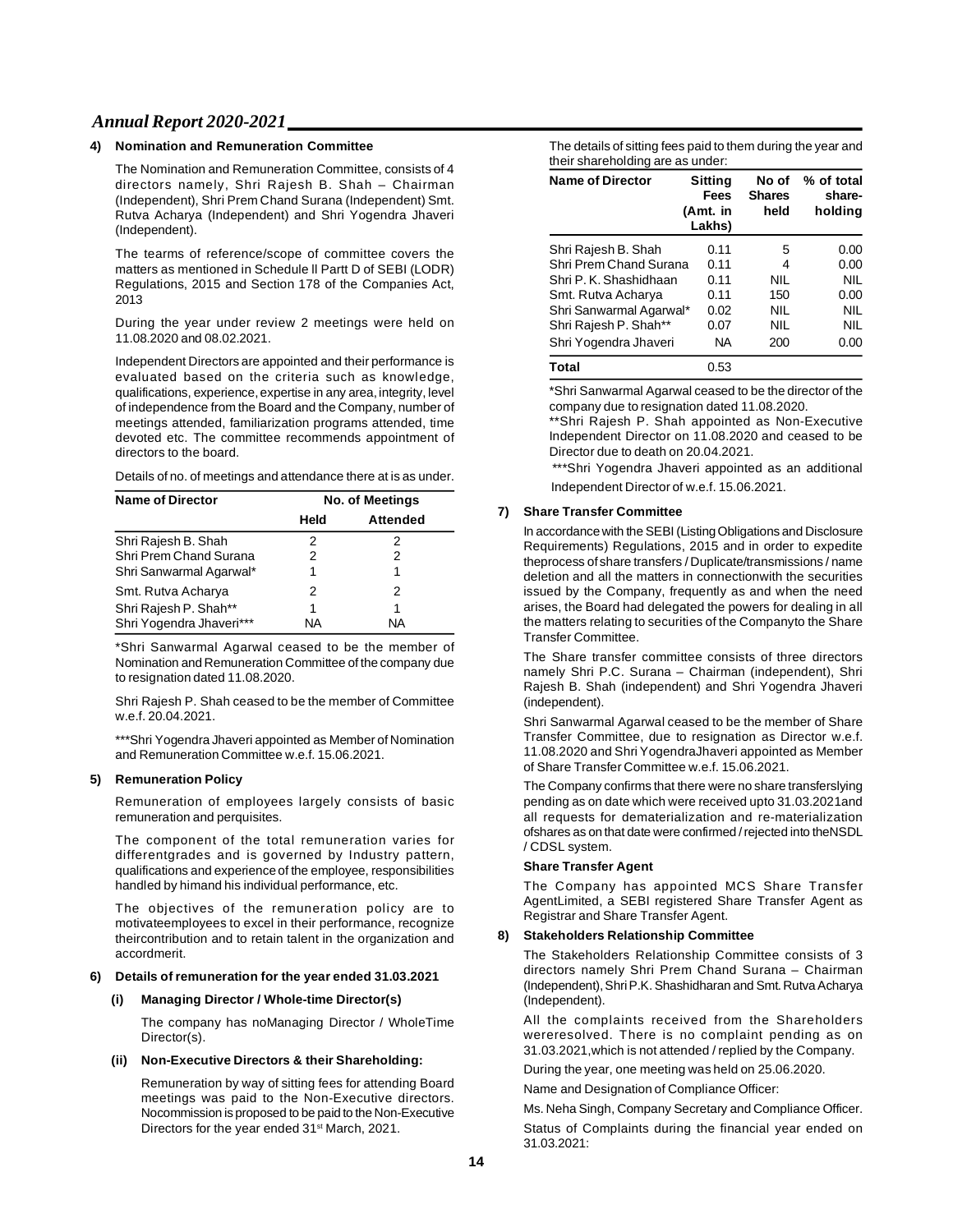

| Complaints at the beginning of the year              |  |
|------------------------------------------------------|--|
| Complaints received during the year:                 |  |
| Complaints resolved during the year:                 |  |
| Complaints remain unresolved at the end of the year: |  |

#### **9) General Body Meetings**

The last three Annual General Meetings/Extra ordinary General Meeting were held as under:

| ັ                              |            |            |                                                                                                      |
|--------------------------------|------------|------------|------------------------------------------------------------------------------------------------------|
| <b>Financial</b><br>Year ended | Date       | Time       | Venue                                                                                                |
| 31.03.2020                     | 19.09.2020 | 11.30 a.m. | Held Through Video<br>Conferencing<br>Other Audio Visual<br>Means                                    |
| 31.03.2019                     | 19.09.2019 | 11.30 a.m. | Survey No. 359/B,<br>359/C, 361 & 362,<br>Rakhial - 382315.<br>Taluka – Dehgam,<br>Dist. Gandhinagar |
| 31.03.2018                     | 25.09.2018 | 11.30 a.m. | Survey No. 359/B,<br>359/C, 361 & 362,<br>Rakhial - 382315.<br>Taluka - Dehgam,<br>Dist. Gandhinagar |

During last three Annual General Meetings, following specialresolutions were passed:

- 1. Re-appointment of Shri Rajesh B. Shah as an Independent Director. (Annual General Meeting Dated 25.09.2018)
- 2. Re-appointment of Shri Prem Chand Surana as an Independent Director. (Annual General Meeting Dated 25.09.2018)
- 3. Re-appointment of Smt. Rutva Acharya as an Independent Director. (Annual General Meeting Dated 25.09.2018)

One EGM was conducted on 21.05.2019 to consider reclassification of promoters.

During last three years no resolution is passed through Postal Ballot. No resolution is proposed to be conducted throughPostal Ballot as on date.

#### **10) Means of Communication**

- 1. Quarterly results are published in leading daily newspapers viz. Financial Express / Indian Express and a local language newspaper viz. Financial Express/Nav Gujarat Samay. The annual reports are circulated to all the members of the Company electronically, whose email ids are registered with depository participant and with theCompany only.
- 2. Management Discussion & Analysis, forms part of this Annual Report, which is also being posted to all the members of the Company.
- 3. The official news releases, if any, are given directly to the press and simultaneously to the Stock Exchange.
- 4. The Company sends its financial results, Shareholding pattern and other information to BSE Limited. They upload this information on their website. i.e. [www.bseindia.com.](http://www.bseindia.com.) The said information is also available on the company's website [www.madhusudan-india.com.](http://www.madhusudan-india.com.)

# **11) General Shareholders' Information**

#### **1. Annual General Meeting**

| Date and Time: | 16 <sup>th</sup> September, 2021at 11:30 a.m.                                                                                                                                                                                             |
|----------------|-------------------------------------------------------------------------------------------------------------------------------------------------------------------------------------------------------------------------------------------|
| Venue          | The company is conducting meeting<br>through VC/OAVM pursuant to the<br>MCA circular dated 5th May, 2020<br>and as such there is no requirement<br>tohave a venue for the AGM. For<br>details, please refer to the Notice of<br>this AGM. |
|                | Financial Calendar 2021-22 (tentative):                                                                                                                                                                                                   |

#### **2. Financial Calendar 2021-22 (tentative):**

| <b>Annual General Meeting</b> | By 3rd / 4th week of                 |
|-------------------------------|--------------------------------------|
|                               | September, 2022                      |
| Results for quarter ending    | By 15th day of                       |
| June 30, 2021                 | August, 2021                         |
| September 30, 2021            | November, 2021                       |
| December 31, 2021             | February, 2022                       |
| March 31, 2022 (Audited)      | By 29 <sup>th</sup> day of May, 2022 |

#### **3. Dividend payment**

Due to carry forward loss of previous years, no dividend is recommended by the Board of Directors for the year ended 31.03.2021.

#### **4. Listing on Stock Exchange**

The Company's shares are listed atBSE Limited, 1st Floor,New Trading Ring, Rotunda Building, P J Towers, Dalal Street, Fort Mumbai - 400 001. The company has paid listing fees for the year 2019-20 and 2020-21 to the StockExchange.

Listing details of the shares of the Company at the Stock Exchange is as under:

|  | BSE Limited : Stock Code: 515059 |
|--|----------------------------------|
|  | Scrip ID: MADHUDIN               |

#### **5. Share price at BSE Ltd.**

| <b>Month</b>        | High (Rs.) | Low (Rs.) |
|---------------------|------------|-----------|
| April, 2020         | 8.90       | 8.90      |
| May, 2020           | 8.90       | 8.90      |
| June, 2020          | 11.95      | 8.95      |
| July, 2020          | 13.79      | 9.04      |
| <b>August, 2020</b> | 11.55      | 8.65      |
| September, 2020     | 13.12      | 10.91     |
| October, 2020       | 12.30      | 10.12     |
| November, 2020      | 10.43      | 9.03      |
| December, 2020      | 11.48      | 9.51      |
| January, 2021       | 11.37      | 9.30      |
| February, 2021      | 12.78      | 8.84      |
| March, 2021         | 12.71      | 10.45     |

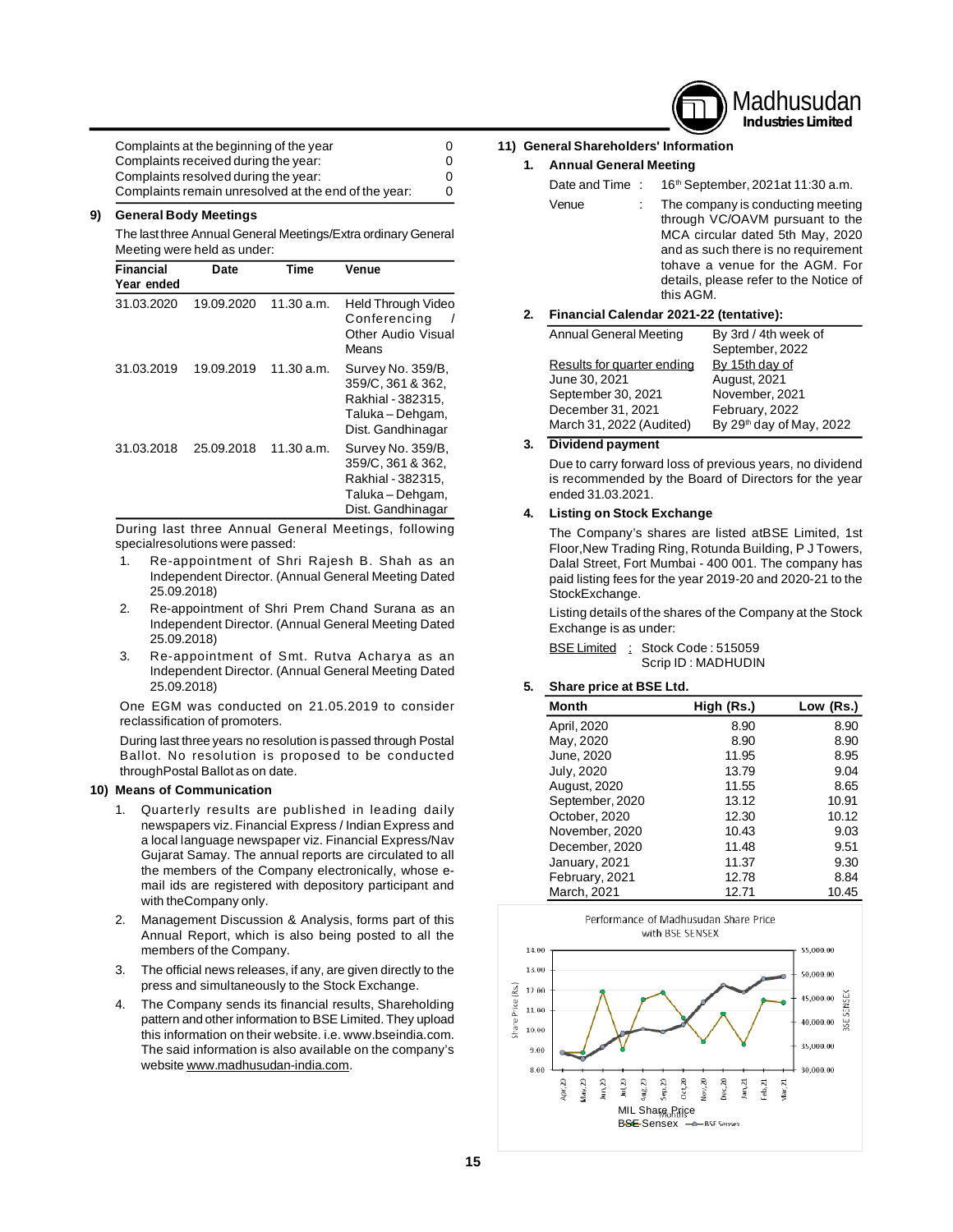Share Transfer Agent. Request for Share transfer, dematerialization and re-materialization should be sent directly to MCS Share Transfer Agent Limited, 201, Shatdal Complex, 2nd Floor, Opp. Bata Show Room, Ashram Road, Ahmedabad–380009. Shareholders have option to opentheir accounts with either NSDL or CDSL as the Companyhas entered into agreements with both of these depositories.

#### **7. Share Transfer System**

In terms of Regulation 40(1) of SEBI Listing Regulations, as amended, securities can be transferred only in dematerialized form w.e.f. April 1, 2019, except in case of request received for transmission or transposition or relodgement of securities. Members holding shares in physical form are requested to consider converting their holdings to dematerialized form. Transfers of equity shares in electronic form are effected through the depositories with no involvement of the Company. The Board has delegated the authority for approving transfer, transmission etc. to the Transfer Committee.

The Company obtains half-yearly certificate from a Company Secretary in Practice confirming the issue of share certificates, sub-division, consolidation, transmission etc., and submits a copy thereof to the Stock Exchanges in terms of Regulation 40(9) of SEBI Listing Regulations, 2015. Further, the Compliance Certificate under Regulation 7(3) of the SEBI Listing Regulations, 2015 confirming that all activities in relation to both physical and electronic share transfer facility are maintained by Registrar and Share Transfer Agent registered with the Securities and Exchange Board of India is also submitted to the Stock Exchanges on a half yearly basis.

As per SEBI notification SEBI/LAD-NRO/GN/2018/24 dated 8th June, 2018 read with SEBI Press Release dated 3rd December, 2018, the requests for effecting transfer of securities (except in case of transmission, transposition or re-lodgment of securities) is not being processed after 31st March, 2019, unless the securities are held in the dematerialized form with the depositories.

#### **8. Distribution of Shareholding as on 31.03.2021**

| <b>Shares</b>      |          | Total No. of<br><b>Shares</b> | No. of<br><b>Shareholders</b> |
|--------------------|----------|-------------------------------|-------------------------------|
| 1                  | 500      | 5,91,696                      | 4731                          |
| 501                | 1,000    | 1,01,231                      | 124                           |
| 1,001              | 2,000    | 99,370                        | 65                            |
| 2,001              | 3,000    | 70,121                        | 28                            |
| 3,001              | 4.000    | 32,919                        | 9                             |
| 4,001              | 5,000    | 41,063                        | 9                             |
| 5,001              | 10,000   | 1,12,570                      | 15                            |
| 10.001             | 50,000   | 2.67.518                      | 13                            |
| 50,001             | 1,00,000 | 3,20,483                      | 4                             |
| 1,00,001 And Above |          | 37,38,029                     | 11                            |
| Total              |          | 53.75.000                     | 5009                          |

#### **9. Pattern of Shareholding as on 31.03.2021.**

| Sr.<br>No.            | Category                                                    | <b>No. of Shares</b> | (%) of<br><b>Shares</b> |
|-----------------------|-------------------------------------------------------------|----------------------|-------------------------|
| 1.                    | Promotors                                                   | 27,46,401            | 51.10                   |
| $\mathcal{P}_{\cdot}$ | Financial Institutions/Banks/<br><b>Insurance Companies</b> | 2,71,117             | 5.04                    |
| 3.                    | Mutual Funds/UTI                                            | 275                  | 0.01                    |
| 4.                    | <b>NRIs</b>                                                 | 1,675                | 0.03                    |
| 5.                    | <b>Bodies Corporate</b>                                     | 6,74,200             | 12.54                   |
| 6.                    | Indian Public                                               | 16,81,332            | 31.28                   |
|                       | Total                                                       | 53,75,000            | 100.00                  |

#### **10. Dematerialisation of Shares as on 31.03.2021**

As on 31.03.2021, 93.43% of the Company's total shares representing 50,22,016 Shares were heldin dematerialized form and the balance 6.57% representing 3,52,984 shares were in paper form.

The ISIN Number in NSDL and CDSL is "INE469C01023".

#### **11. Secretarial Audit for reconciliation of Capital**

Pursuant to SEBI (Depositories and Participants) Regulations, 2018, a practicing company secretary hascarried out the Secretarial Audit for all the quarters of Financial Year 2020-21. The Audit Reports confirms thatthere is no discrepancy in the issued, listed and admitted capital of the Company.

**12.** There are no outstanding Global Depository Receipts orAmerican Depository Receipts or warrants or convertible instruments in the Company.

#### **13. Plant Locations**

Presently there is no operational plant of the Company.

The Company's Registered Office is situated at the following place:

Survey No. 359/B, 359/C, 361 & 362, Rakhial – 382315, Taluka – Dehgam, Dist. Gandhinagar.

#### **14. Address for Correspondence**

The Company's Registered Office is situated at SurveyNo. 359/B, 359/C, 361 & 362, Rakhial, Tal. – Dehgam,Dist. Gandhinagar – 382315. Shareholders'correspondence should be addressed either to theRegistered Office of the Company as stated above orAhmedabad Office at "Madhusudan House", Opp.Navrangpura Telephone Exchange, Ahmedabad - 380006or to the Registrar and Share Transfer Agent, MCS ShareTransfer Agent Limited, 201, Shatdal Complex, 2nd Floor,Opp. Bata Show Room, Ashram Road, Ahmedabad–380009, Contact No. 079- 26580462, Email [:mcsstaahmd@gmail.com.](mailto::mcsstaahmd@gmail.com.)

The Company has partly adopted non-mandatory requirements.

**15.** The Company has received Certificate from Parikh Dave & Associates, Practicing Company Secretaries certifying that none of the Directors on the Board of the Company have been debarred or disqualified from being appointed or continuing as Directors of the Company by the Board/ Ministry of Corporate Affairs or any such statutory Authority. The same is attached as annexue to this report.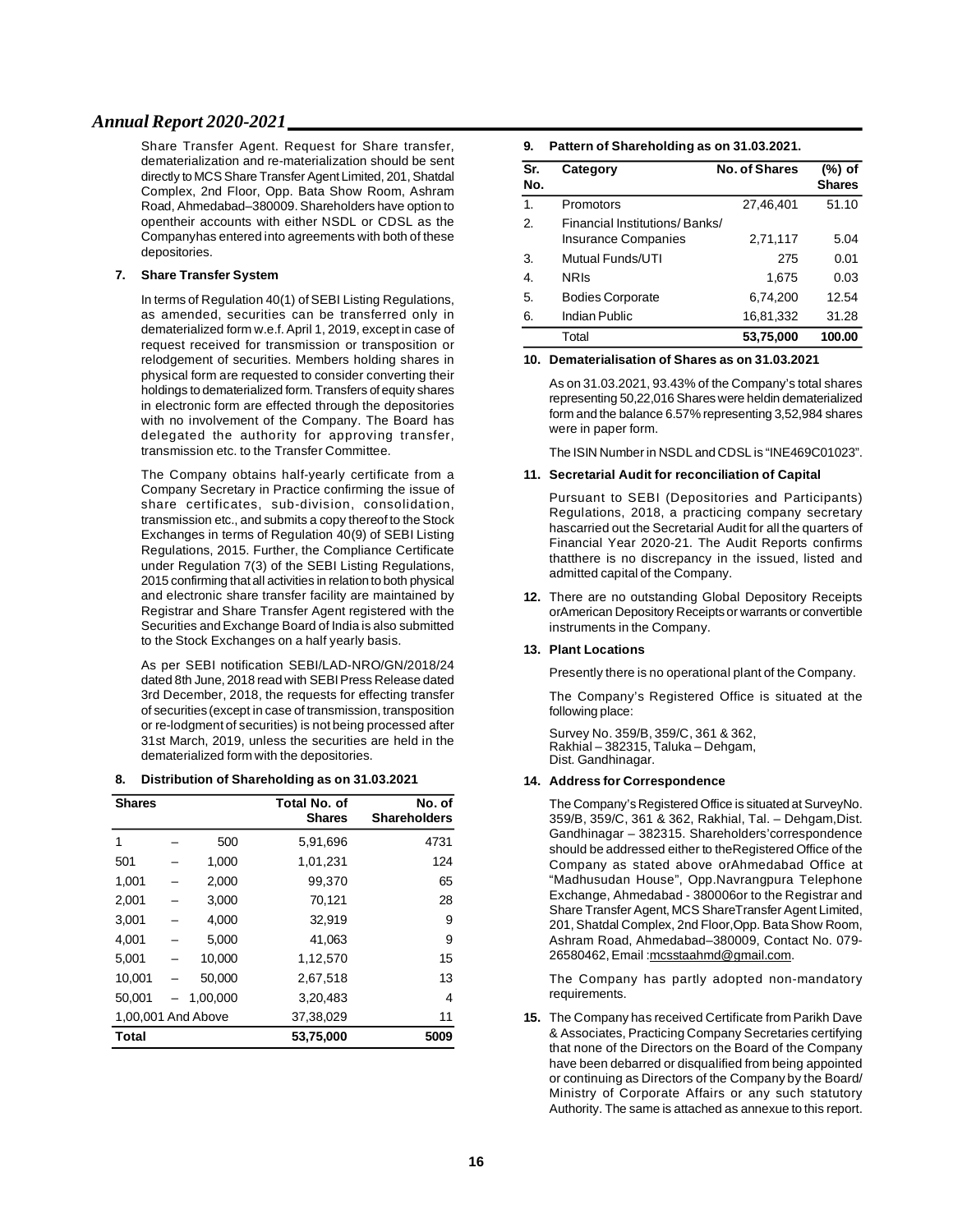

- **16.** No Preferential allotment of the shares, made during the F.Y. 2020-21
- **17.** During the year, Total fees of Rs.30,000/- have been paid to Statutory Auditors, Shailesh Shah & Associates, Chartered Accountants by the Company.
- **18.** No complaint under The Sexual Harassment of Women at Workplace (Prevention, Prohibition and Redressal) Act,2013 has been received by the company during the financial year 2020-21.

#### **12) Other Disclosures**

- 1. There were no transactions of material nature with the directors or the management or their subsidiaries or relatives etc. during the year, which could have potential conflict with the interests of the Company at large.
- 2. Disclosure of Accounting Treatment: These Financial Statements are prepared in accordance with Indian Accounting Standards (Ind AS) as per the Companies (Indian Accounting Standards) Rules, 2015 and the Companies (Indian Accounting Standards) (Amendment) Rules, 2016 notified under Section 133 of the Companies Act, 2013 (the 'Act') and other relevant provisions of the Act. The Financial Statements up to and for the year ended 31st March, 2021 were prepared to comply in all material aspects with the Accounting Standards specified under Section 133 of the Act read with Rule 7 of the Companies (Accounts) Rules, 2014 and the relevant provisions of the Act. The previous year figures have been regrouped/ reclassified or restated as per Ind AS, so as to make the figures comparable with the figures of current year.
- 3. There were no instances of non-compliance, penalty or strictures imposed on the company by Stock Exchange, SEBI or other statutory authority of any matter related to the capital market, during the last three years.
- 4. Vigil Mechanism (Whistle Blower Policy):The Company has implemented a VigilMechanism(Whistle Blower Policy) and is posted on the Company's website i.e. [www.madhusudan-india.com](http://www.madhusudan-india.com) and no person is denied access to the Audit Committee.
- 5. The Company has partly adopted non-mandatory requirements. The company has no managing director. The company is having unmodified audit opinion. The Internal Auditormay report directly to the audit committee. The Company is complying with applicable Secretarial Standards.
- 6. The company has no subsidiary.
- 7. Related Party Transactions
	- All transactions entered intowith Related parties as defined under the Companies Act, 2013 and SEBI (Listing Obligations and Disclosure Requirements) Regulations, 2015 during the financial year were in the ordinary course of business and on an arm's length basis and approved by the Audit Committee and the Board of Directors. There were no materially significant transactions with related parties during the financial year which were in the conflict of interest of the Company.

The Board has approved a policy for related party transactions which has been uploaded on the website of the Company i.e. [www.madhusudan-india.com.](http://www.madhusudan-india.com.)

- 8. Commodity Risk or Foreign Exchange Risk : The Company is not dealing in any activity which may have commodity price risk or Foreign Exchange risk or undertaken hedging activities.
- 9. There is no instance where the Board has not accepted any recommendation of any committee of the Board, which is mandatorily required in the financial year 2020-21.
- 10. CEO and CFO certification

As per Regulation 17(8) and Part– B of Schedule II of the SEBI (Listing Obligations and Disclosure Requirements) Regulations, 2015, a certificate from CEO and CFO has been obtained.

11. The Company has no unclaimed shares, as the Company has not offered/issued any shares to the public since 1993.

For and on behalf of the Board of Directors,

Ahmedabad **Rajesh B. Shah (DIN : 00607602)** 15th June 2021 **P. C. Surana (DIN : 06508125) P. K. Shashidharan (DIN : 06506263) Rutva Acharya (DIN : 06933478) Directors**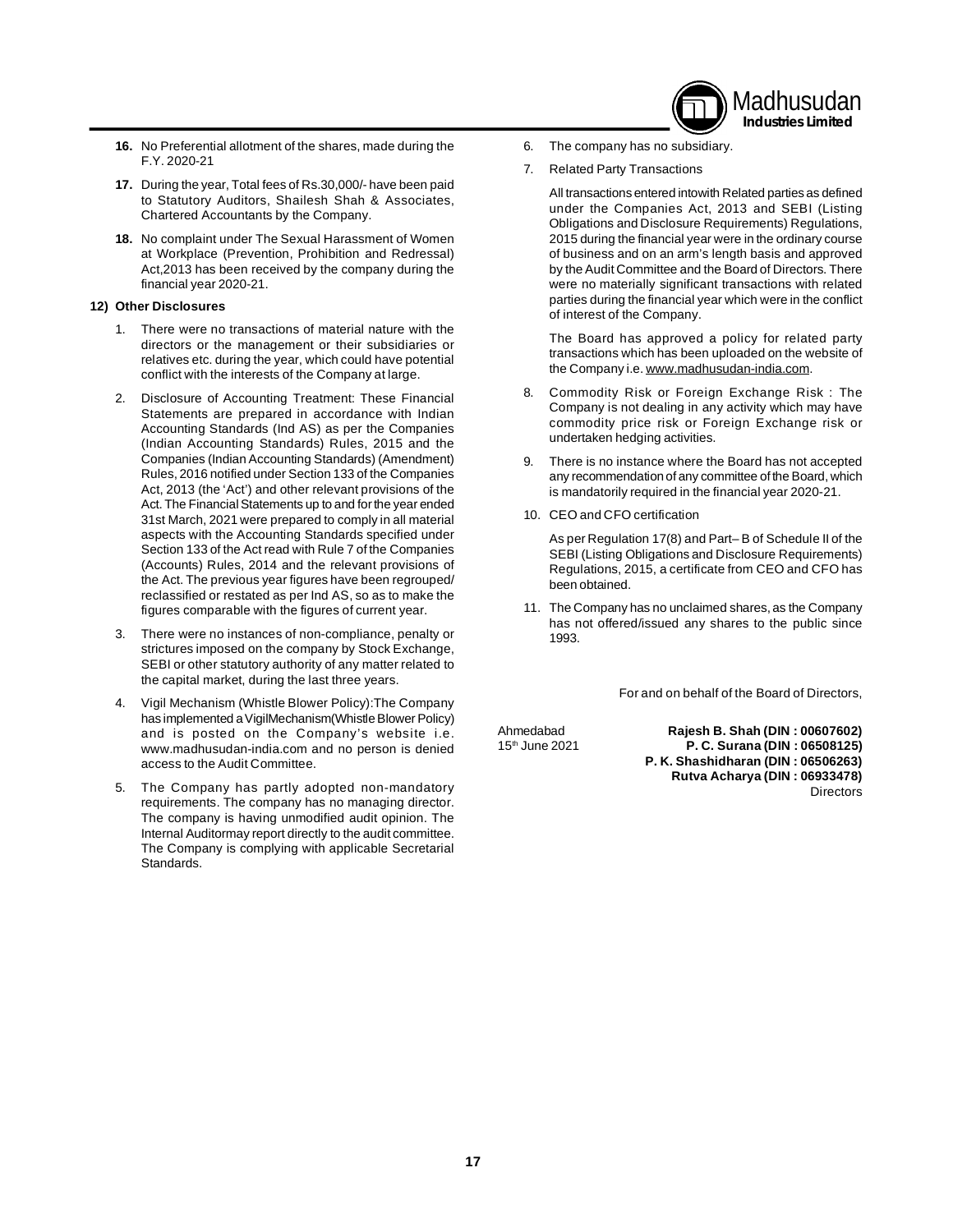# **C E R T I F I C A T E**

#### To, The Members, **MADHUSUDAN INDUSTRIES LIMITED CIN: L29199GJ1945PLC000443**

We have examined relevant registers, records, forms, returns and disclosures in respect of the Directors of **MADHUSUDAN INDUSTRIES LIMITED** (the Company) having its registered office situated at Survey No. 359/B, 359/C, 361 & 362, Tal.: Dehgam, Rakhial–382315, Gujaratwhich were produced before us by the Company (including receipt of documents by way of electronic means on account of ongoing pandemic of Covid - 19) for the purpose of issuing a certificate as stipulated in Regulation 34 (3) read with Clause (10) (i) of Part C of Schedule V of the Securities and Exchange Board of India (Listing Obligations and Disclosure Requirements) Regulations, 2015, amended from time to time.

In our opinion and to the best of our information and on the basis of the verification of the above stated documents (including the status of Directors Identification Number - DIN at the portal of Ministry of Corporate Affairs - MCA [www.mca.gov.in\),](http://www.mca.gov.in),) we hereby certify that none of the Directors on the Board of the Company as on 31.03.2021 have been debarred or disqualified from being appointed or continuing as a Directors of the Company by the Board i.e.Securities and Exchange Board of India (SEBI), Ministry of Corporate Affairs (MCA) or any such statutory authority.

Ensuring the eligibility for the appointment / continuity of every Director on the Board is the responsibility of the Management of the Company.Our responsibility is to express an opinion on the basis of verification of documents produced before us and made available to us.

> **FOR PARIKH DAVE & ASSOCIATES COMPANY SECRETARIES ICSI Unique Code No.: P2006GJ009900 Peer review Certificate No.: 796/2020**

**UMESH G. PARIKH PARTNER Place : Ahmedabad FCS No.: 4152 C. P. No.: 2413 Date : 15.06.2021 UDIN: F004152C000456549**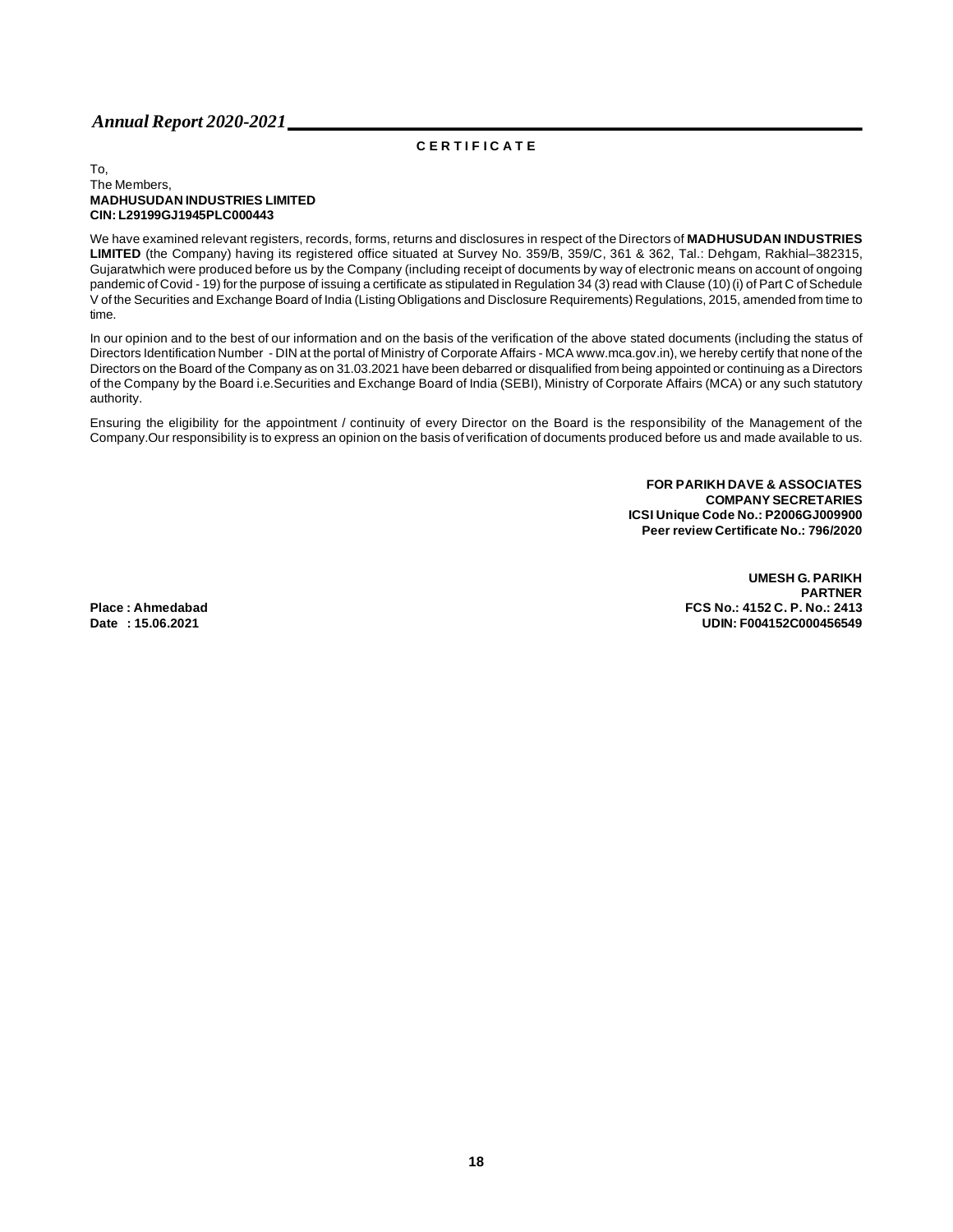# Madhusudan **Industries Limited**

### **COMPLIANCE CERTIFICATE ON CORPORATE GOVERNANCE**

#### To, The Members, **MADHUSUDAN INDUSTRIES LIMITED CIN: L29199GJ1945PLC000443**

We have examined all relevant records of **MADHUSUDAN INDUSTRIES LIMITED**for the purpose of certifying compliance of conditions of Corporate Governance as stipulated under para C and D of Schedule V read with Regulation 34(3) of SEBI (Listing Obligations and Disclosure Requirements) Regulations, 2015 for the year ended on March 31, 2021.

The compliance of conditions of Corporate Governance is the responsibility of the management. Our examination was limited to theprocedures and implementation thereof, adopted by the Company for ensuring the compliance of the conditions of the Corporate Governance.It is neither an audit nor an expression of opinion on the financial statements of the Company. This certificate is neither an assurance as tothe further viability of the Company nor of the effectiveness with which the management has conducted the affairs of the Company.

On the basis of the examination of the records produced(including receipt of documents by way of electronic means on account of ongoing pandemic of Covid - 19), explanations and information furnished, we certify that the Company has generally complied with the mandatory conditions of the Corporate Governance as stipulated in para C of Schedule V read with Regulation 34 (3) of SEBI (Listing Obligations and Disclosure Requirements) Regulations, 2015.

Since the paid-up share capital and net worth of the Company do not exceed Rupees Ten Crore and Rupees Twenty-Five Crore respectively as on the last day of previous financial year, the compliance with the Corporate Governance provisions as specified in Regulation 17 to 27 and Clauses (b) to (i) and (t) of Regulation 46(2) and para C, D and E of Schedule V of SEBI (Listing Obligations and Disclosure Requirements) Regulations, 2015, shall not apply to the Company. However, as a good corporate governance practice, the Company has been complying with the aforesaid provisions / regulations voluntarily.

This certificate is issued solely for the purpose of complying with the aforesaid regulations and may not be suitable for any other purpose.

**FOR PARIKH DAVE & ASSOCIATES COMPANY SECRETARIES ICSI Unique Code No.: P2006GJ009900 Peer review Certificate No.: 796/2020**

Place : Ahmedahad

**UMESH PARIKH PARTNER**<br>**FCS No.: 4152** Date : 15th June, 2021 **C. P. No.: 2413 UDIN: F004152C000456582**

#### **DECLARATION REGARDING COMPLIANCE BY BOARD MEMBERS AND SENIOR MANAGEMENT PERSONNEL WITH THE COMPANY'S CODE OF CONDUCT**

This is to certify that the Company has laid down Code of Conduct for Board Members and Senior Management of the Company.

In terms of the requirement of Part D of Schedule V of SEBI (Listing Obligations and Disclosure Requirements) Regulations, 2015, this is to confirm that all members of the Board and the Senior Management Personnel have affirmed compliance with Code of Conduct for the year ended 31st March, 2021.

For **Madhusudan Industries Limited**

Place : Ahmedabad **Thomas Koshy** Date :  $15<sup>th</sup>$  June, 2021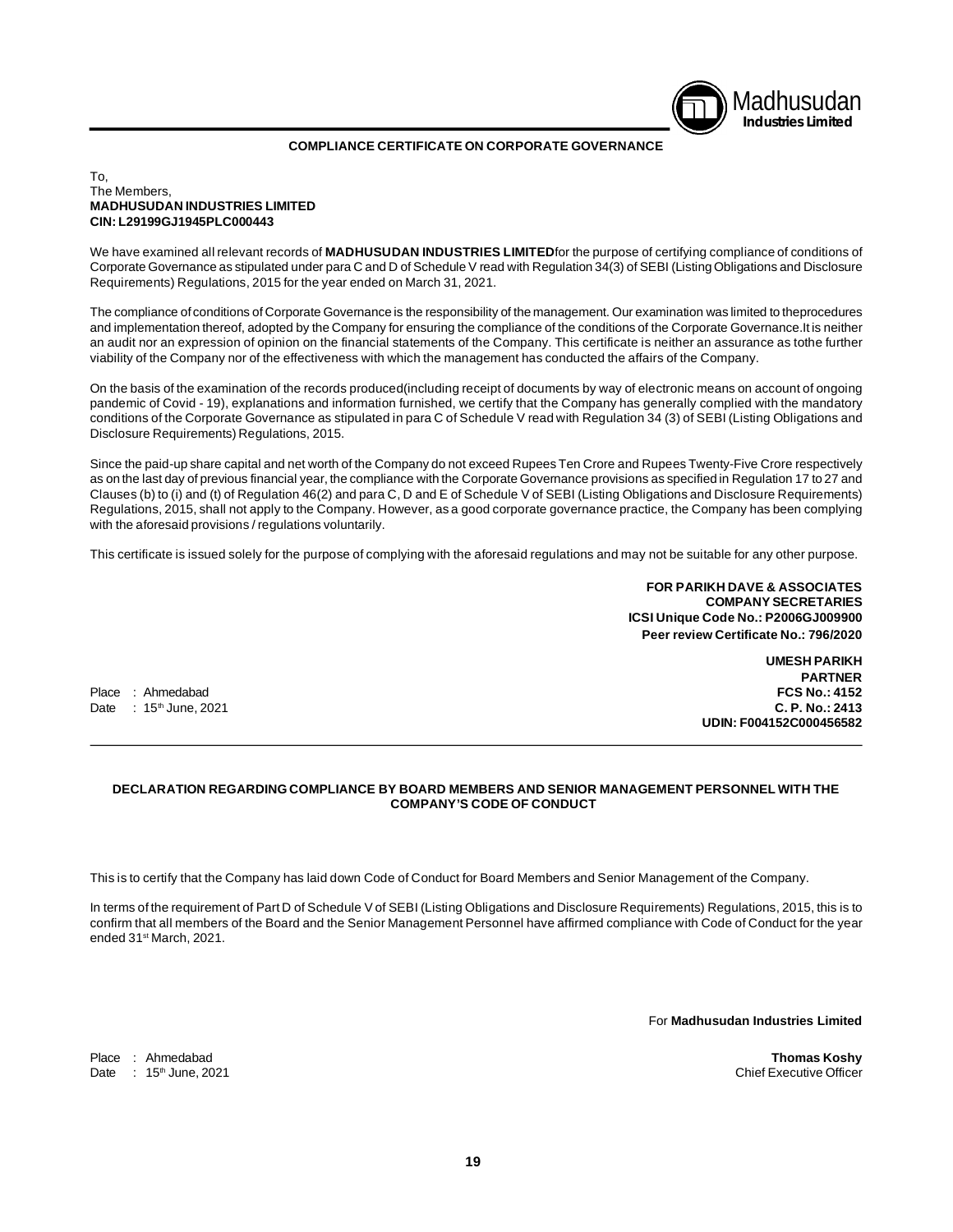#### **Form No. MR-3 SECRETARIAL AUDIT REPORT**

FOR THE FINANCIAL YEAR ENDED MARCH 31, 2021

[Pursuant to section 204(1) of the Companies Act, 2013 and Rule 9 of the Companies (Appointment and Remuneration of Managerial Personnel) Rules, 2014]

To, The Members, **MADHUSUDAN INDUSTRIES LIMITED** CIN: L29199GJ1945PLC000443 Survey No. 359/B, 359/C, 361 & 362, Tal.:Dehgam, Rakhial - 382315

We have conducted the secretarial audit of the compliance of applicable statutory provisions and the adherence to good corporate practices by **Madhusudan Industries Limited** (hereinafter called the Company). Secretarial Audit was conducted in a manner that provided us a reasonable basis for evaluating the corporate conducts/statutory compliances and expressingour opinion thereon.

Based on our verification of the Company's books, papers, minute books, forms and returns filed and other records maintained by the Company and also the information provided by the Company, its officers, agents and authorized representativeswhether electronically or otherwise during the conduct of secretarial audit;we hereby report that in our opinion, the Company has, during the audit period covering the financial year ended on March 31, 2021 complied with the statutory provisions listed hereunder and also that the Company has proper Boardprocesses and compliance mechanism in place to the extent, in the manner and subject to the reporting made hereinafter.

We have examined the books, papers, minute books, forms and returns filed and other records maintained by the Companyfor the financial year ended on March 31, 2021 according to the provisions of:

- 1) The Companies Act, 2013 (the Act) and the Rules made thereunder;
- 2) The Securities Contracts (Regulation) Act, 1956 ('SCRA') and the Rules made thereunder;
- 3) The Depositories Act, 1996 and the Regulations and Bye-laws framed thereunder;
- 4) Foreign Exchange Management Act, 1999 and the Rules and Regulations made thereunder to the extent of Foreign Direct Investment, Overseas Direct Investment and External Commercial Borrowings; (During the year under review not applicable to the Company);
- 5) The following Regulations and Guidelines prescribed under the Securities and Exchange Board of India Act, 1992 ('SEBI Act'):
	- (a) The Securities and Exchange Board of India (Substantial Acquisition of Shares and Takeovers) Regulations, 2011;
	- (b) The Securities and Exchange Board of India (Prohibition of Insider Trading) Regulations, 2015;
	- (c) The Securities and Exchange Board of India (Issue of Capital and Disclosure Requirements) Regulations, 2018 Not applicable during the year under review;
	- (d) The Securities and Exchange Board of India (Share Based EmployeesBenefits), Regulations,2014 Not applicable during the year under review;
	- (e) The Securities and Exchange Board of India(Issue and Listing of Debt Securities) Regulations,2008 Not applicable during the year under review;
	- (f) The Securities and Exchange Board of India (Registrars to an Issue and Share Transfer Agents) Regulations, 1993 regarding the Companies Act and dealing with client;
	- (g) The Securities and Exchange Board of India (Delisting of Equity Shares) Regulations, 2009 -Not applicable during the year under review;
	- (h) The Securities and Exchange Board of India (Buy Back of Securities) Regulations, 2018 Not applicable during the year under review;
	- (i) The Securities and Exchange Board of India (Listing Obligations and Disclosure Requirements) Regulations, 2015.

We have also examined compliance with the applicable Standards / Clauses / Regulations of the following:

- (i) Secretarial Standardsissued by The Institute of the Company Secretaries of India (ICSI) and made effective from time to time.
- (ii) The Uniform Listing Agreement entered into by the Company with BSE Limited(BSE).

Since the paid-up share capital and net worth of a Company do not exceed Rupees Ten Crore and Rupees Twenty Five Crorerespectively as on the last day of previous financial year, the compliance with the Corporate Governance provisions as specified in Regulation 17 to 27 and Clauses (b) to (i) and (t) of Regulation 46(2) and para C, D and E of Schedule V of SEBI (Listing Obligations and Disclosure Requirements) Regulations, 2015, shall not apply to the Company for the financial year 2020-21. However, as a good corporate governance practice, the Company has been complying with the aforesaid provisions / regulations voluntarily.

During the Audit period under review, the Company has complied with the applicable provisions of the Act, Rules, Regulations, Guidelines, Standards, etc. as mentioned above.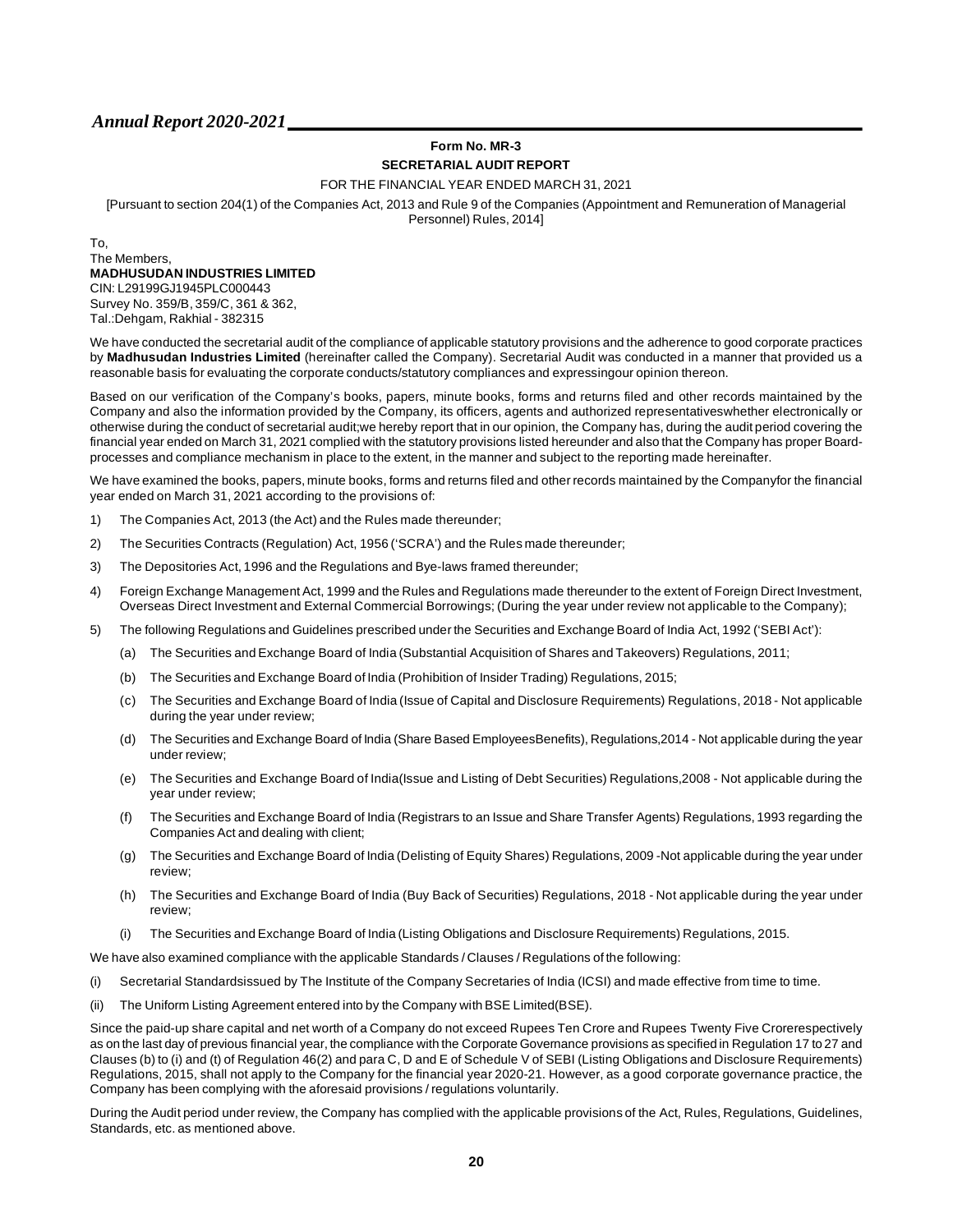#### **We further report that:**

Madhusudan **Industries Limited**

Having regard to the compliance system prevailing in the Company and on examination of relevant documents and records in pursuance thereof on test - check basis, the Company has generally complied with the material aspects of the following laws specifically applicable to the Company:

- 1. The Indian Contract Act, 1872
- 2. Registration Act, 1908
- 3. The Bombay Stamp Act, 1958

#### **We further report that:**

The Board of Directors of the Company is duly constituted with proper balance of Executive Directors, Non-Executive Directors and Independent Directors including Women Independent Director. The changes in the compsition of Board that took place during the year under review were carried out in Compliance of the provisions of Act.

Adequate notice is given to all directors to schedule the Board Meetings, agenda and detailed notes on agenda were sent wellin advance and a system exists for seeking and obtaining further information and clarifications on the agenda items before the meeting and for meaningful participation at the meeting.

Decisions at the meetings of Board of Directors/ Committees of the Company were carried unanimously. We were informed that there wereno dissenting views of the memberson any of the matters during the year that were required to be captured and recorded as part of the minutes.

#### **We further report that:**

Based on the review of compliance mechanism established by the Company, the information provided by the Company, its officers and authorized representatives during the conduct of the audit and compliance certificate(s) placed before the Board Meetings,we are of the opinion that there are adequate systems and processes in the Company commensurate with the size and operations of the Company to monitor and ensure compliance with applicable general laws, rules, regulations and guidelines.

#### **We further report that:**

The Compliance by the Company of the applicable financial laws like Direct and Indirect Tax laws, has not been reviewed in this Audit since the same have been subject to the review by the Statutory Auditors and other designated professionals.

#### **We further report that:**

During the Audit period under review, the material event in pursuance of the above mentioned laws, rules, regulations, guidelines, standards, etc. is as mentioned below:

The Company has received an e-mail dated 19<sup>th</sup> June, 2020 from BSE Limited approving reclassification of Status of following from Promoter & Promoter Group Category to Public Category and consequently their holding is reclassified under Public Category:

| Sr. No. | Name                        | No. of shares | % age |
|---------|-----------------------------|---------------|-------|
|         | Madhusudan Holdings Limited | .40.600       | 8.20  |

Apart from the above there were no other instances of:

- a) Public/Right issue of shares/ debentures/sweat equity etc.
- b) Redemption / buy-back of securities.
- c) Obtaining the approval from shareholders under Section 180 of the Companies Act, 2013.
- d) Merger / amalgamation / reconstruction, etc.
- e) Foreign technical collaborations.

#### **FOR PARIKH DAVE & ASSOCIATES COMPANY SECRETARIES ICSI UNIQUE CODE NO.: P2006GJ009900 PEER REVIEW CERTIFICATE NO.: 796/2020**

**Place : Ahmedabad UMESH PARIKH Date : 15.06.2021 PARTNER PRACTICING COMPANY SECRETARY FCS No. 4152 C P No. 2413 UDIN: F004152C000456593**

#### **Notes:**

This report is to be read with our letter of even date which is annexed as **Annexure – A** and forms an integral part of this report.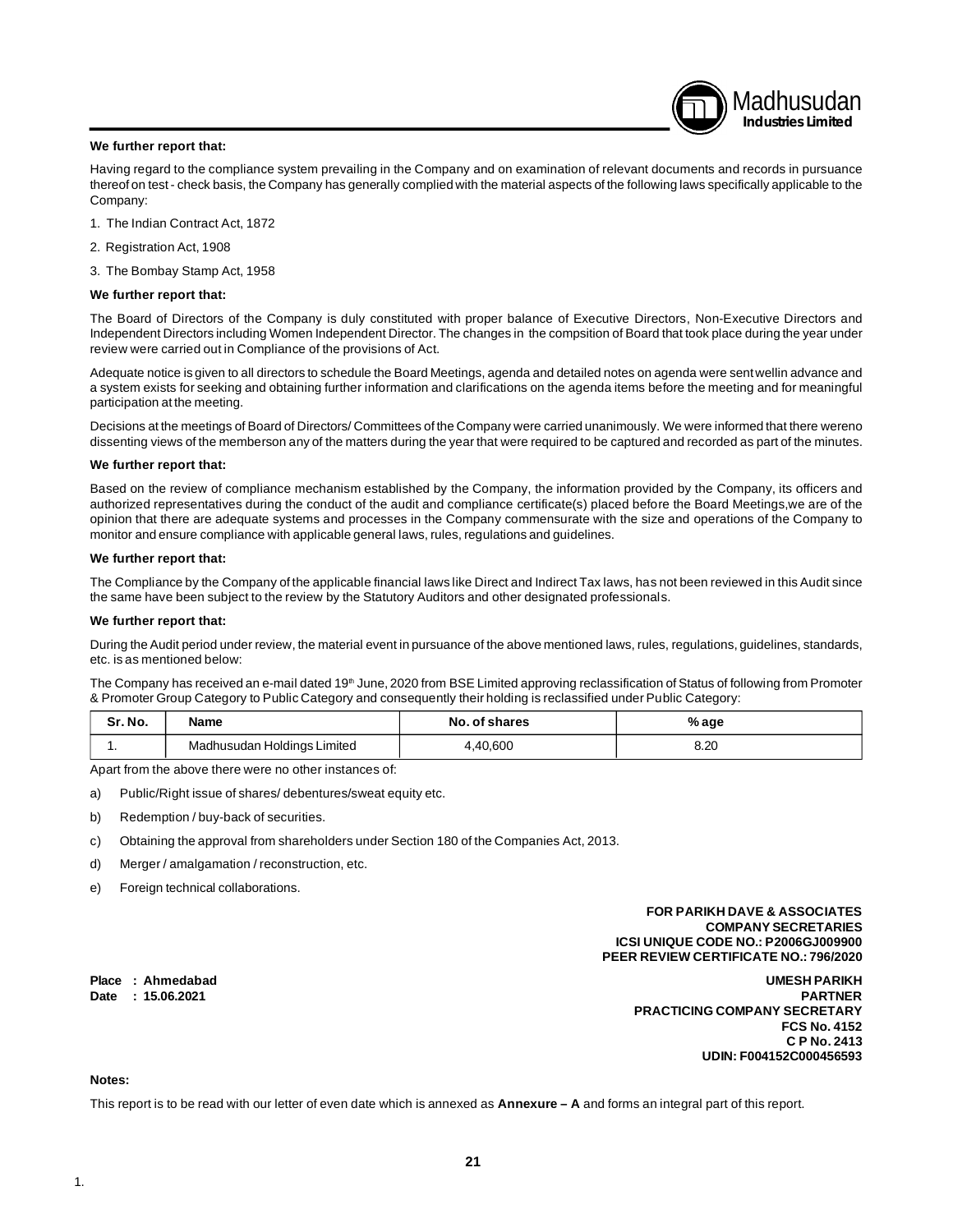# **ANNEXURE - A**

#### To, The Members, **MADHUSUDAN INDUSTRIES LIMITED** CIN: L29199GJ1945PLC000443

Our report of even date is to be read along with this letter.

- 1. Maintenance of Secretarial record is the responsibility of the management of the Company. Our responsibility is to express an opinion on these secretarial records based on our audit.
- 2. We have followed the audit practices and process as were appropriate to obtain reasonable assurance about the correctness of the contents of the Secretarial records. The verification was done on test basis to ensure that correct facts are reflected in Secretarial records. We believe that the process and practices followed by us provide a reasonable basis for our opinion.
- 3. We have not verified the correctness and appropriateness of financial records and Books of Accounts of the Company.
- 4. Wherever required, we have obtained the Management representation about the Compliance of laws, rules and regulations and happening of events etc.
- 5. The Compliance of the provisions of Corporate and other applicable laws, rules, regulations, standards is the responsibility of the management. Our examination was limited to the verification of procedure on test basis.
- 6. The Secretarial Audit report is neither an assurance as to the future viability of the Company nor of the efficacy or effectiveness with which the management has conducted the affairs of the Company.

**FOR PARIKH DAVE & ASSOCIATES COMPANY SECRETARIES ICSI UNIQUE CODE NO.: P2006GJ009900 PEER REVIEW CERTIFICATE NO.: 796/2020**

**Place : Ahmedabad UMESH PARIKH**

**Date : 15.06.2021 PARTNER PRACTICING COMPANY SECRETARY FCS No. 4152 C P No. 2413 UDIN: F004152C000456593**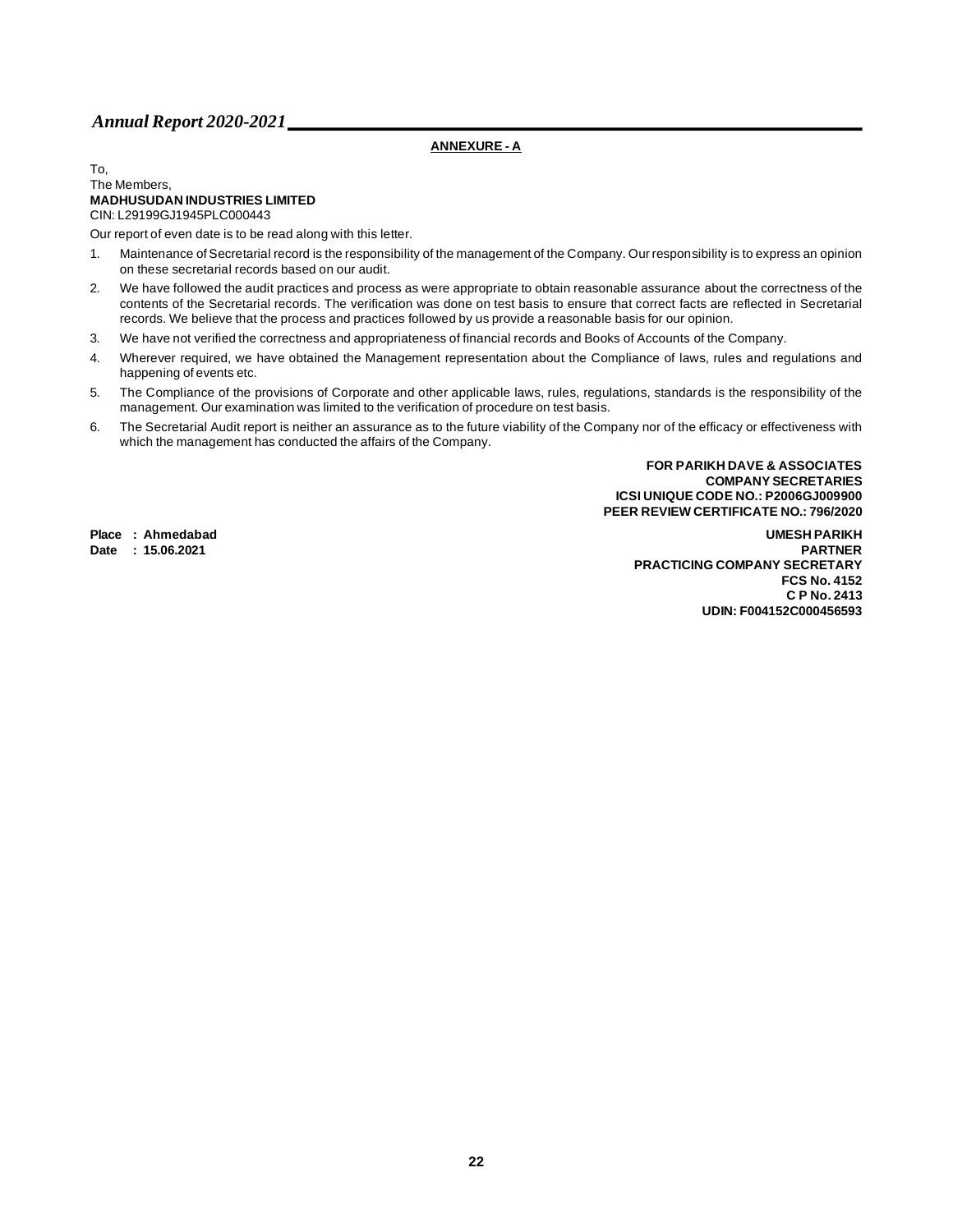

# **Independent Auditors' Report**

To,

#### The Members of **Madhusudan Industries Limited**

#### **Report on the Audit of Financial Statements**

#### **Opinion**

We have audited the accompanying financial statements of **Madhusudan Industries Limited** ("the Company"), which comprise the Balance Sheet as at 31st March 2021, the statement of Profit and Loss (including Other Comprehensive Income), the Cash Flow Statement and the Statement of Changes in Equity for the year then ended, and a summary of the significant accounting policies and other explanatory information.

In our opinion and to the best of our information and according to the explanations given to us, the aforesaid financial statements give the information required by the Companies Act, 2013 ("the Act") in the manner so required and give a true and fair view in conformity with the accounting principles generally accepted in India including the Indian Accounting Standards (Ind AS) specified under Section 133 of the Act, of the state of affairs (financial position) of the Company as at 31<sup>st</sup> March, 2021, and its profit, (financial performance including other comprehensive income), its cash flows and the changes in equity for the year ended on that date.

#### **Basis of Opinion**

We conducted our audit in accordance with the Standards on Auditing (SAs) specified under Section 143(10) of the Act. Our responsibilities under those standards are further described in the Auditors Responsibilities for the Audit of the Financial Statements section of our report. We are independent of the company in accordance with the Code of Ethics issued by The Institute of Chartered Accountants of India (ICAI) together with the ethical requirements that are relevant to our audit of the financial statements under the provisions of the Act and the rules thereunder, and we have fulfilled our other ethical responsibilities in accordance with these requirements and the Code of Ethics. We believe that the audit evidence we have obtained is sufficient and appropriate to provide a basis for our opinion.

#### **Key Audit Matters**

Key audit matters are those matters that, in our professional judgment, were of most significance in our audit of thefinancial statements of the current period. These matters were addressed in the context of our audit of the financial statements as a whole, and in forming our opinion thereon, and we do not provide a separate opinion on these matters.

#### Contingent Liabilities

Claims against the Company not acknowledged as debts is disclosed in note no. 25A of the financial statements. The existence and probability of payments against these claims requires management judgment to ensure disclosure of most appropriate values of contingent liabilities.

Due to level of judgment required relating to estimation and presentation of contingent liabilities, this is considered to be a key audit matter.

#### Auditor's Response

Our audit procedure included, among others, assessing the appropriateness of the management's judgment in estimating the value of claims against the Company not acknowledged as debts as given in note no. 25A.

We have obtained details of completed tax assessments and demands / claims as at 31<sup>st</sup> March 2021 from the management. We assessed the completeness of the details of these claims through discussion with senior management personnel. We have also reviewed the outcome of the disputed cases at various forums. We have also assessed the appropriateness of presentation of the contingent liabilities in the financial statements.

#### **Information other than the Financial Statements and Auditor's Report thereon**

The Company's Board of Directors is responsible for the other information. The other information comprises the information included in the Annual Report but does not include the financial statements and our auditor's report thereon.

Our opinion on the financial statements does not cover the other information and we do not express any form of assurance conclusion thereon.

In connection with our audit of the financial statements, our responsibility is to read the other information and, in doing so, consider whether the other information is materially inconsistent with the financial statements or our knowledge obtained in the audit or otherwise appears to be materially misstated. If, based on the work we have performed, we conclude that there is a material misstatement of this other information, we are required to report that fact. We have nothing to report in this regard.

#### **Responsibilities of Management and Those Charged with Governance for the Financial Statements**

The Company's Board of Directors is responsible for the matters stated in Section 134(5) of the Act with respect to the preparation of these financial statements that give a true and fair view of the state of affairs (financial position), profit or loss (financial performance including other comprehensive income), cash flows and changes in equity of the Company in accordance with the accounting principles generally accepted in India, including the Ind AS specified under section 133 of the Act.

This responsibility also includes maintenance of adequate accounting records in accordance with the provisions of the Act for safeguarding the assets of the Company and for preventing and detecting frauds and other irregularities; selection and application of appropriate accounting policies; making judgments and estimates that are reasonable and prudent; and design, implementation and maintenance of adequate internal financial controls, that were operating effectively for ensuring the accuracy and completeness of the accounting records, relevant to the preparation and presentation of the financial statements that give a true and fair view and are free from material misstatement, whether due to fraud or error.

In preparing the financial statements, management is responsible for assessing the Company's ability to continue as a going concern, disclosing, as applicable, matters related to going concern and using the going concern basis of accounting unless management either intends to liquidate the Company or to cease operations, or has no realistic alternative but to do so.

Those Board of Directors are also responsible for overseeing the Company's financial reporting process.

#### **Auditor's Responsibilities for the Audit of the Financial Statements**

Our objectives are to obtain reasonable assurance about whether the financial statements as a whole are free from material misstatement, whether due to fraud or error, and to issue an auditor's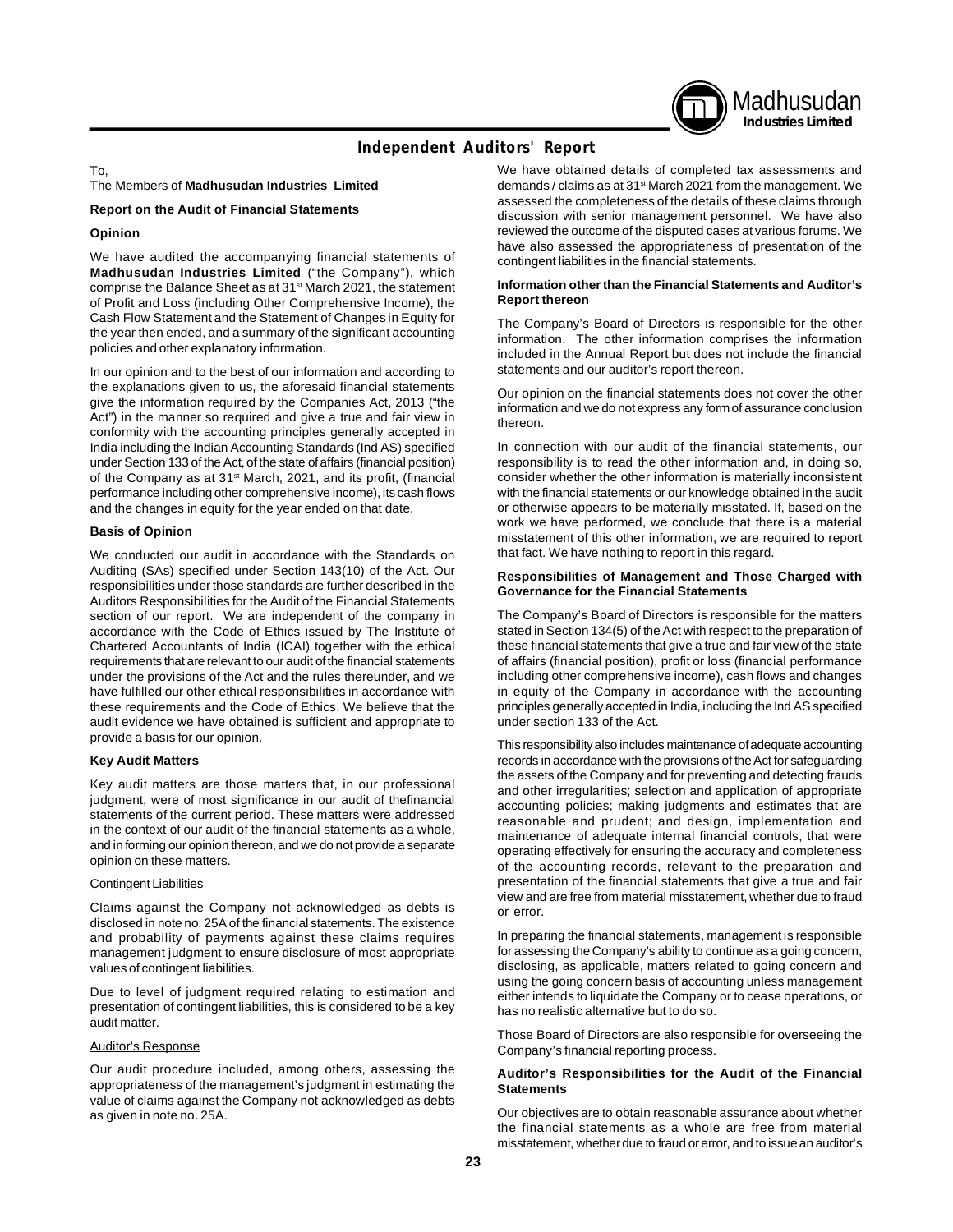report that includes our opinion. Reasonable assurance is a high level of assurance but is not a guarantee that an audit conducted in accordance with Standards on Auditing will always detect a material misstatement when it exists. Misstatements can arise from fraud or error and are considered material if, individually or in the aggregate, they could reasonably be expected to influence the economic decisions of users taken on the basis of these financial statements.

As part of an audit in accordance with Standards on Auditing, we exercise professional judgment and maintain professional skepticism throughout the audit. We also:

- Identify and assess the risks of material misstatement of the financial statements, whether due to fraud or error, design and perform audit procedures responsive to those risks, and obtain audit evidence that is sufficient and appropriate to provide a basis for our opinion. The risk of not detecting a material misstatement resulting from fraud is higher than for one resulting from error, as fraud may involve collusion, forgery, intentional omissions, misrepresentations, or the override of internal control.
- Obtain an understanding of internal control relevant to the audit in order to design audit procedures that are appropriate in the circumstances. Under Section 143(3)(i) of the Act, we are also responsible for explaining our opinion on whether the Company has adequate internal financial controls system in place and the operating effectiveness of such controls.
- Evaluate the appropriateness of accounting policies used and the reasonableness of accounting estimates and related disclosures made by management.
- Conclude on the appropriateness of management's use of the going concern basis of accounting and, based on the audit evidence obtained, whether a material uncertainty exists related to events or conditions that may cast significant doubt on the Company's ability to continue as a going concern. If we conclude that a material uncertainty exists, we are required to draw attention in our auditor's report to the related disclosures in the financial statements or, if such disclosures are inadequate, to modify our opinion. Our conclusions are based on the audit evidence obtained up to the date of our auditor's report. However, future events or conditions may cause the Company to cease to continue as a going concern.
- Evaluate the overall presentation, structure and content of the financial statements, including the disclosures, and whether the financial statements represent the underlying transactions and events in a manner that achieves fair presentation.

We communicate with those charged with governance regarding, among other matters, the planned scope and timing of the audit and significant audit findings, including any significant deficiencies in internal control that we identify during our audit.

We also provide those charged with governance with a statement that we have complied with relevant ethical requirements regarding independence, and to communicate with them all relationships and other matters that may reasonably be thought to bear on our independence, and where applicable, related safeguards.

From the matters communicated with those charged with governance, we determine those matters that were of most significance in the audit of the financial statements of the current period and are therefore the key audit matters. We describe these matters in our auditor's report unless law or regulation precludes public disclosure about the matter or when, in extremely rare

circumstances, we determine that a matter should not be communicated in our report because the adverse consequences of doing so would reasonably be expected to outweigh the public interest benefits of such communication.

#### **Report on Other Legal and Regulatory Requirements**

As required by the Companies (Auditor's Report) Order, 2016 ("the Order") issued by the Central Government in terms of Section 143(11) of the Act, we give in "Annexure A" a statement on the matters specified in paragraphs 3 and 4 of the Order.

As required bySection 143(3) of the Act, we report that:

- a) We have sought and obtained all the information and explanations which to the best of our knowledge and belief were necessary for the purposes of our audit.
- b) In our opinion, proper books of account as required by law have been kept by the Company so far as it appears from our examination of those books.
- c) The Balance Sheet, the Statement of Profit and Loss including Other Comprehensive Income, the Cash Flow Statement and Statement of Changes in Equity dealt with by this Report are in agreement with the books of account.
- d) In our opinion, the aforesaid financial statements comply with the Ind AS specified under section 133 of the Act.
- e) On the basis of the written representations received from the directors as on 31st March 2021 taken on record by the Board of Directors, none of the directors is disqualified as on 31<sup>st</sup> March, 2021 from being appointed as a director in terms of Section 164(2) of the Act.
- f) With respect to the adequacy of the internal financial controls over financial reporting of the Company and the operating effectiveness of such controls, refer to our separate Report in "Annexure B". Our report expresses an unmodified opinion on the adequacy and operating effectiveness of the Company's internal financial controls over financial reporting.
- g) With respect to the other matters to be included in the Auditor's Report in accordance with Rule 11 of the Companies (Audit and Auditors) Rules, 2014, in our opinion and to the best of our information and according to the explanations given to us:
	- i. The Company has disclosed the impact of pending litigations on its financial position in financial statements – Refer note no. 25 to the financial statements.
	- ii. The Company did not have any long-term contracts including derivative contracts for which there were any material foreseeable losses.
	- iii. There were no amounts which were required to be transferred to the Investor Education and Protection Fund by the Company.

**For, Shailesh Shah & Associates** Chartered Accountants ICAI Firm Reg. No. 109877W

**CA. Shailesh A. Shah** Place : Ahmedabad<br>
Date : 15<sup>th</sup> June 2021 Membership No. 32205 Membership No. 32205 UDIN: 21032205AAAAAK6175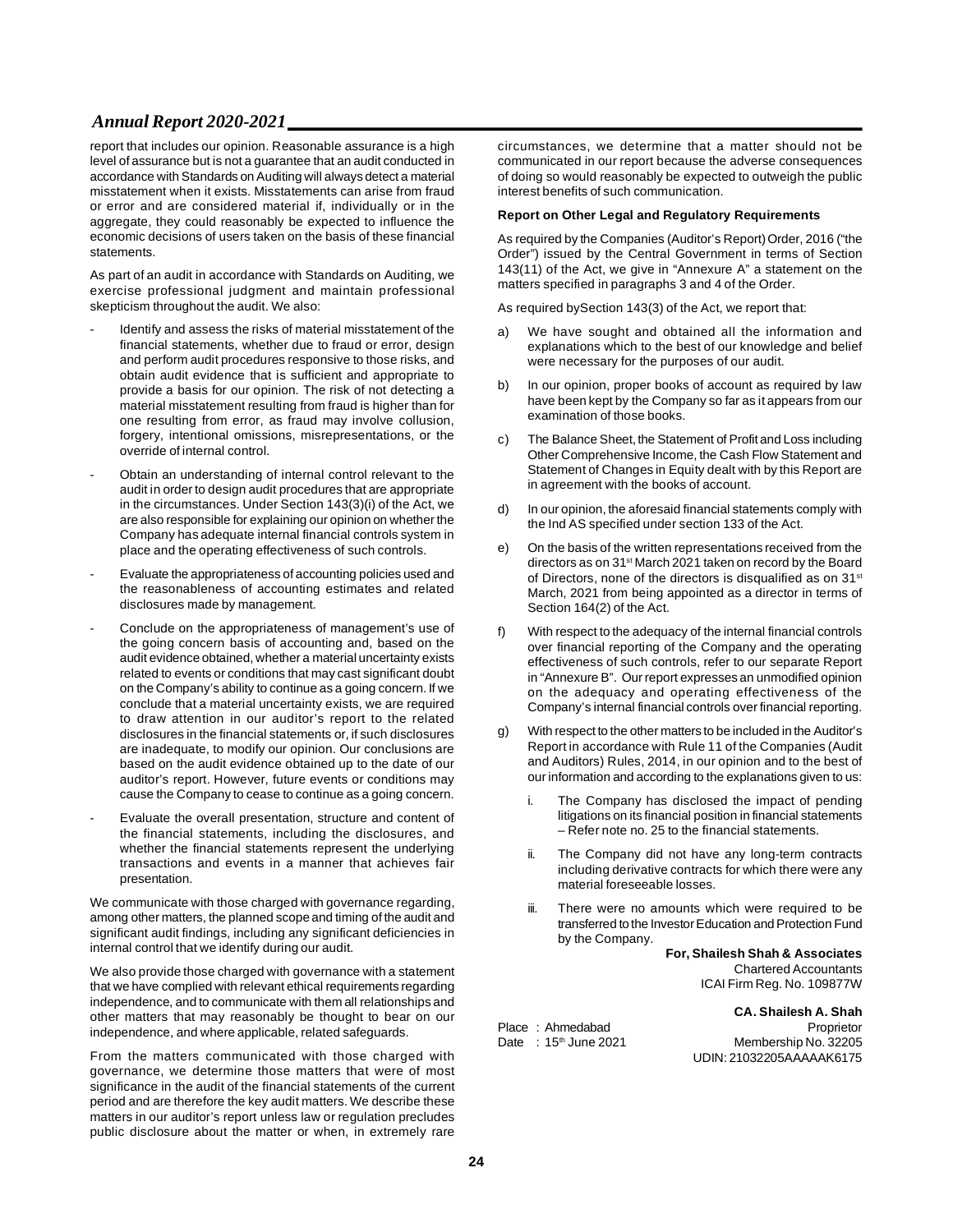#### **Annexure – A to Independent Auditors' Report**

Referred to in paragraph 1 under 'Report on Other Legal and Regulatory Requirements' section of our report of even date to the members of **MADHUSUDAN INDUSTRIES LIMITED** on the financial statements as of and for the year ended 31<sup>st</sup> March 2021.

- 1. In respect of its fixed assets :
	- (a) The company has maintained proper records, showing full particulars including quantitative details and situation of its fixed assets.
	- (b) As explained to us, fixed assets have been physically verified by the management at reasonable intervals in a phased periodical manner, which in our opinion is reasonable, having regard to the size of the Company and the nature of its assets. No material discrepancies between the book records and the physical inventory have been noticed in respect of the assets physically verified.
	- (c) The title deeds of immovable properties are held in the name of the company.
- 2. As explained to us, the company does not hold any physical inventories during the year. Thus paragraph 3(ii) of the Order is not applicable to the Company.
- 3. According to the information and explanations given to us and on the basis of our examination of the books of account, the Company has not granted any loan, secured or unsecured, to companies, firms, Limited Liability Partnerships or other parties covered in the register maintained under Section 189 of the Act.
- 4. According to the information and explanations given to us, the company has complied with the provisions of Section 185 and 186 of the Act, wherever applicable, in respect of loans, investments, guarantees and securities given by the company.
- 5. In our opinion and according to the information and explanations given to us, the Company has not accepted any deposit from the public in accordance with the provisions of Section 73 to 76 or any other relevant provisions of the Act and the rules framed there under. Accordingly, paragraph 3(v) of the Order is not applicable to the Company.
- 6. In our opinion and according to the information and explanations given to us, the company is not required to maintain cost records specified by the Central Government under sub-section (1) of section 148 of the Act.
- 7. (a) According to the records of the company, undisputed statutory dues including Provident Fund, Employees' State Insurance, Income-tax, Sales-tax, Service Tax, Duty of Customs, Duty of Excise, Value Added Tax, Goods and Service Tax, Cess and other statutory dues have been generally regularly deposited with the appropriate authorities. According to the information and explanations given to us, no undisputed amounts payable in respect of the aforesaid dues were outstanding as at 31<sup>st</sup> of March 2021 for a period of more than six months from the date they became payable.
	- (b) According to the information and explanations given to us, following disputed statutory dues have not been

**Industries Limited** deposited on account of disputed matters pending before

Madhusudan

|   | appropriate authorities are as under: |                   |                                      |                            |
|---|---------------------------------------|-------------------|--------------------------------------|----------------------------|
|   | Sr. Name of<br><b>No. Statute</b>     | Nature of<br>Dues | Forum where<br>dispute is<br>pending | Amount<br>Rs. (In<br>Lacs) |
| 1 | Gujarat Sales Sales-tax<br>Tax Act    |                   | Honourable<br>Gujarat High<br>Court  | 139.34                     |

- 8. The company does not have any loans or borrowings from any financial institution, bank government or debenture holders during the year. Accordingly, paragraph 3(viii) of the order is not applicable.
- 9. The Company has not raised any moneys by way of initial public offer, further public offer (including debt instruments) and term loans. Accordingly, the provisions of Clause 3(ix) of the Order are not applicable to the Company.
- 10. To the best of our knowledge and according to the information and explanations given to us, no fraud by the Company and no fraud on the Company by its officers or employees has been noticed or reported during the year.
- 11. According to the information and explanations given to us, the managerial remuneration has been paid or provided in accordance with the requisite approval mandated by the provisions of section 197 read with schedule V to the Act.
- 12. The Company is not a Nidhi Company and the Nidhi Rules, 2014 are not applicable to it, the provisions of clause 3 (xii) of the Order are not applicable to the Company.
- 13. According to the information and explanations given to us, all transactions with the related parties are in compliance with Section 177 and 188 of the Act, where applicable and the details have been disclosed in the Financial Statements as required by the applicable Indian Accounting Standards.
- 14. According to the information and explanations given to us and based on our examination of the records of the Company, the Company has not made any preferential allotment or private placement of shares or fully or partly convertible debentures during the year. Accordingly, the provisions of Clause 3(xiv) of the Order are not applicable to the Company.
- 15. According to the information and explanations given to us and based on our examination of the records of the Company, the Company has not entered into any non-cash transactions with directors or persons connected with him and hence provisions of section 192 of the Act are not applicable.
- 16. According to information and explanations given to us, the Company is not required to be registered under Section 45-IA of the Reserve Bank of India Act, 1934. Accordingly, the provisions of Clause 3(xvi) of the Order are not applicable to the Company.

**For, Shailesh Shah & Associates** Chartered Accountants ICAI Firm Reg. No. 109877W

**CA. Shailesh A. Shah** Place : Ahmedabad<br>
Date : 15<sup>th</sup> June 2021 Membership No. 32205 Membership No. 32205 UDIN: 21032205AAAAAK6175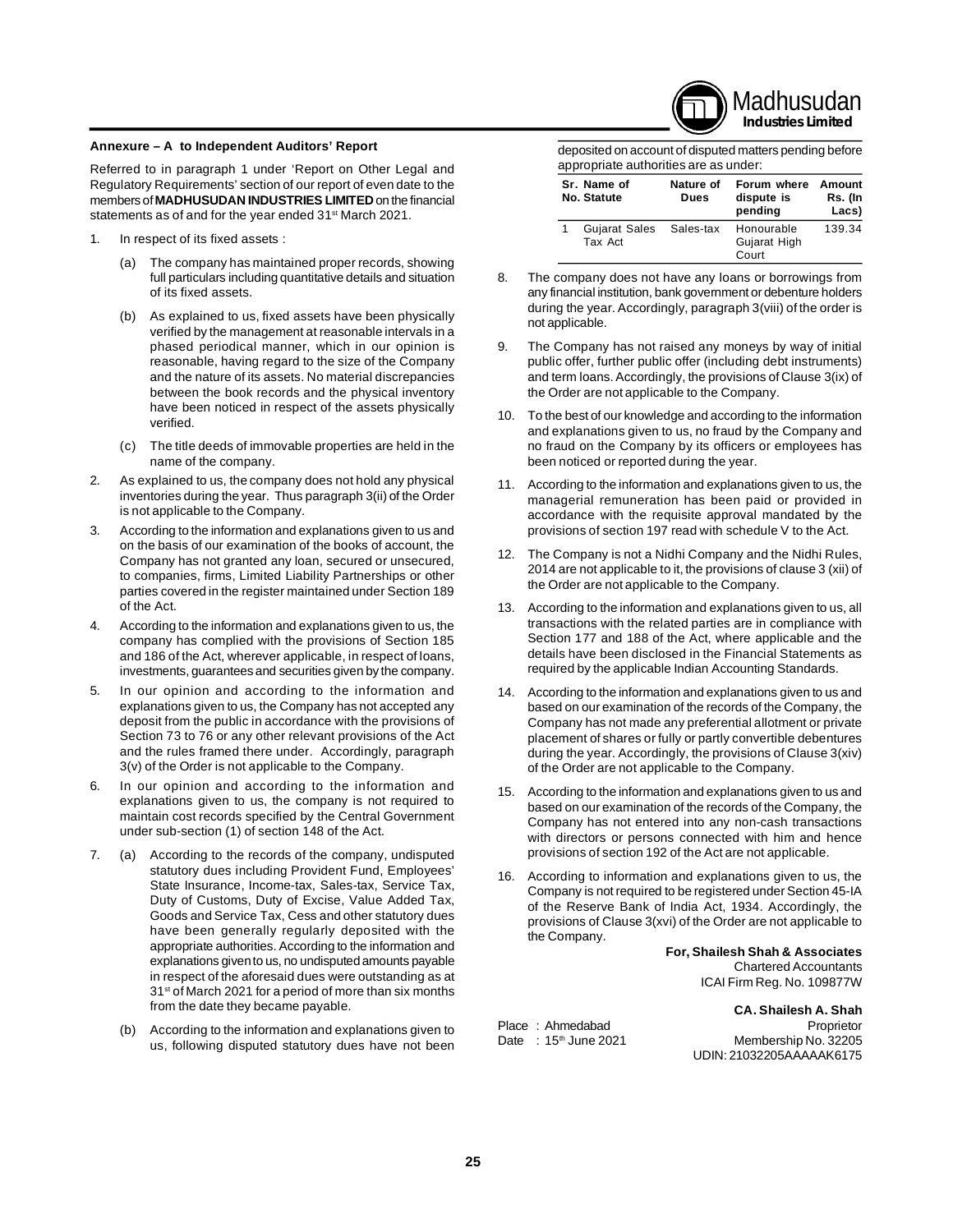#### **Annexure – B to Independent Auditors' Report**

Referred to in paragraph (f) under 'Report on Other Legal and Regulatory Requirements' Section of our Report of even date to the members of **MADHUSUDAN INDUSTRIES LIMITED** on the financial statements for the year ended 31<sup>st</sup> March 2021.

#### **Report on the Internal Financial Controls under Clause (i) of Sub-section 3 of Section 143 of the Companies Act, 2013 ("the Act")**

We have audited the internal financial controls over financial reporting of MADHUSUDAN INDUSTRIES LIMITED ("the Company") as of March 31, 2021 in conjunction with our audit of the financial statements of the Company for the year ended on that date.

#### **Management's Responsibility for Internal Financial Controls**

The Company's management is responsible for establishing and maintaining internal financial controls based on the internal control over financial reporting criteria established by the Company considering the essential components of internal control stated in the Guidance Note on Audit of Internal Financial Controls Over Financial Reporting issued by the Institute of Chartered Accountants of India (the "Guidance Note"). These responsibilities include the design, implementation and maintenance of adequate internal financial controls that were operating effectively for ensuring the orderly and efficient conduct of its business, including adherence to company's policies, the safeguarding of its assets, the prevention and detection of frauds and errors, the accuracy and completeness of the accounting records, and the timely preparation of reliable financial information, as required under the Act.

#### **Auditors Responsibility**

Our responsibility is to express an opinion on the Company's internal financial controls over financial reporting based on our audit. We conducted our audit in accordance with the Guidance Note and the Standards on Auditing, issued by ICAI and deemed to be prescribed under section 143(10) of the Act, to the extent applicable to an audit of internal financial controls, both applicable to and audit of Internal Financial Controls and, both issued by the Institute of Chartered Accountants of India. Those Standards and the Guidance Note require that we comply with ethical requirements and plan and perform the audit to obtain reasonable assurance about whether adequate internal financial controls over financial reporting was established and maintained and if such controls operated effectively in all material respects.

Our audit involves performing procedures to obtain evidence about the adequacy of the internal financial controls system over financial reporting and their operating effectiveness. Out audit of internal financial controls over financial reporting, assessing the risk that a material weakness exists, and testing and evaluating the design and operating effectiveness of internal control based on the assessed risk. The procedures selected depend on the auditor's judgment, including the assessment of the risks of material misstatement of the financial statements, whether due to fraud or error.

We believe that the audit evidence we have obtained is sufficient and appropriate to provide a basis for our audit opinion on the Company's internal financial controls system over financial reporting.

#### **Meaning of Internal Financial Controls over Financial Reporting**

A Company's internal financial control over financial reporting is a process designed to provide reasonable assurance regarding the reliability of financial reporting and the preparation of financial statements for external purposes in accordance with generally accepted accounting principles. A company's internal financial control over financial reporting includes those policies and procedures that (1) pertain to the maintenance of records that, in reasonable details, accurately and fairly reflect the transactions and dispositions of the assets of the company; (2) provide reasonable assurance that transactions are recorded as necessary to permit preparation of financial statements in accordance with generally accepted accounting principles, and that receipts and expenditures of the company are being made only in accordance with authorities of management and directors of the company; and (3) provide reasonable assurance regarding prevention or timely detection of unauthorized acquisition, use, or disposition of the company's assets that could have a material effect on the financial statements.

#### **Inherent Limitations of Internal Financial Controls Over Financial Reporting**

Because of the inherent limitations of internal financial controls over financial reporting, including the possibility of collusion or improper management override of controls, material misstatements due to error or fraud may occur and not be detected. Also, projections of any evaluation of the internal financial controls over financial reporting to future periods are subject to the risk that the internal financial control over financial reporting may become inadequate because of changes in conditions, or that the degree of compliance with the policies or procedures may deteriorate.

#### **Opinion**

Place : Ahmedabad<br>Date : 15<sup>th</sup> June 2021

In our opinion, the Company has, in all material respects, an adequate internal financial controls system over financial reporting and such internal financial controls over financial reporting were operating effectively as at 31st March 2021, based on the internal control stated in the Guidance Note on Audit of Internal Financial Controls Over Financial Reporting issued by the Institute of Chartered Accountants of India.

> **For, Shailesh Shah & Associates** Chartered Accountants ICAI Firm Reg. No. 109877W **CA. Shailesh A. Shah** Membership No. 32205 UDIN: 21032205AAAAAK6175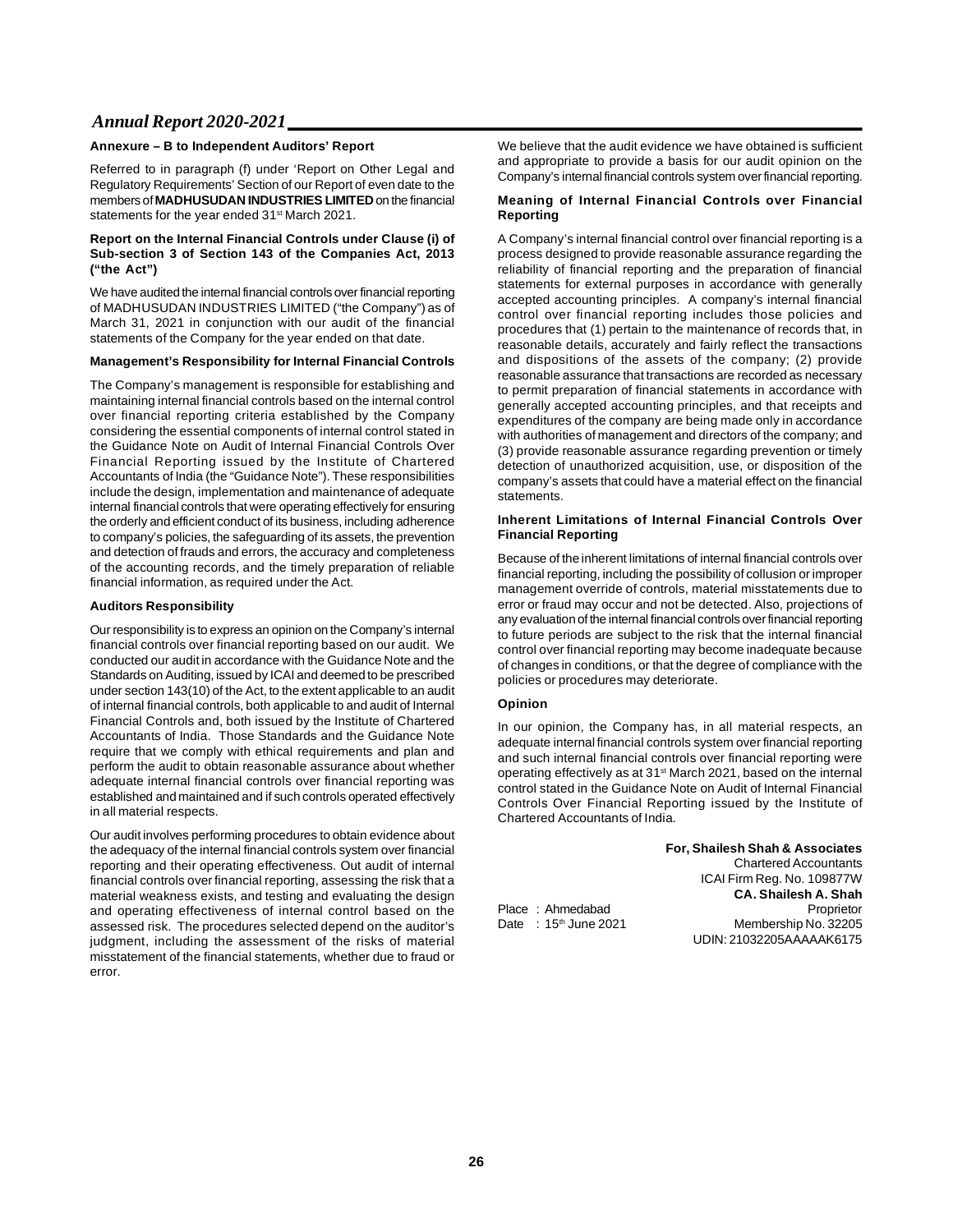

# **Particulars Note No. As at 31st As at 31st March, 2021 March, 2020 Rs. Rs. ASSETS (A) Non-current assets:** (1) Property, Plant and Equipment **2** 2,01,87,356 2,11,89,040 (2) Financial Assets (a) Investments **3** 8,74,84,197 5,54,36,774 (b) Others Financial Assets **4** 6,51,879 6,53,259 (3) Other non-current assets **5** 20,24,778 20,24,778 **(B) Current assets** (1) Financial Assets (a) Investments **6** 4,16,24,217 3,23,22,465 (b) Trade receivables (c) Cash and cash equivalents **7** 54,20,762 41,71,736 (d) Bank balances other than (c) above **8** 4,36,35,710 4,11,85,767 (e) Loans **9** 2,57,11,362 2,21,18,769 (2) Current Tax Assets (Net) **10** 18,94,407 30,34,353 (3) Other current assets **11** 28,81,356 30,03,240 **TOTAL ASSETS 23,15,16,024 18,51,40,181 EQUITY AND LIABILITIES (A) EQUITY** (1) Equity Share capital **12** 2,68,75,000 2,68,75,000 (2) Other Equity **13** 18,41,73,556 14,82,50,659 **(B) LIABILITIES** (1) Non-current liabilities (a) Financial Liabilities Other financial liabilities **14** 20,29,157 20,29,157 (b) Provisions **15** 1,36,906 1,17,683 (c) Deferred tax liabilities (Net) **16** 1,58,59,786 53,08,722 (2) Current liabilities (a) Financial Liabilities (b) Other current liabilities **17** 1,87,578 2,08,334 (c) Provisions **18** 22,54,041 23,50,626 **TOTAL EQUITY AND LIABILITIES 23,15,16,024 18,51,40,181** Summary of significant accounting policies **1**

**Balance Sheet as at 31st March, 2021**

The accompanying notes are an integral part of the financial statements.

| As per our report of even date attached<br>For and on behalf of    |                                         | Rajesh B. Shah                                      | (DIN: 00607602) Director |
|--------------------------------------------------------------------|-----------------------------------------|-----------------------------------------------------|--------------------------|
| <b>Shailesh Shah &amp; Associates</b>                              |                                         | P. K. Shashidharan                                  | (DIN: 06506263) Director |
| ICAI Firm Registration No. 109877W<br><b>Chartered Accountants</b> | <b>Thomas Koshy</b><br>C.E.O.           | P. C. Surana                                        | (DIN: 06508125) Director |
| C. A. Shailesh A. Shah<br>Proprietor                               | <b>Tarun Panchal</b><br>C.F.O.          | Rutva Acharya                                       | (DIN: 06933478) Director |
| Membership No. 32205                                               | Neha Singh                              |                                                     |                          |
| : Ahmedabad<br>Place<br>∶ 15 <sup>th</sup> June, 2021<br>Date      | Company Secretary<br>Mem. No. ACS 55606 | : Ahmedabad<br>Place<br>: $15th$ June, 2021<br>Date |                          |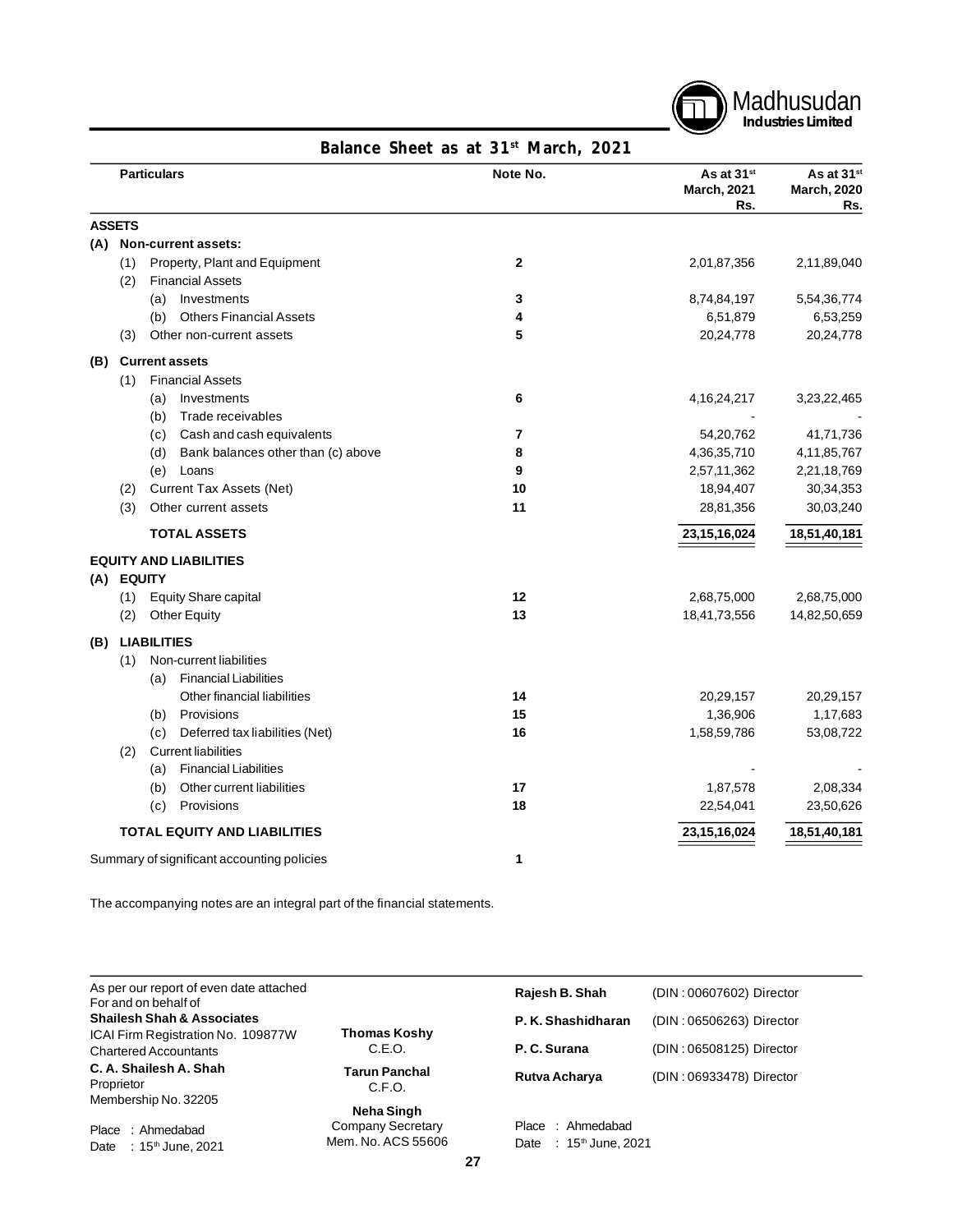|     |                    | Statement of Profit and Loss for the year ended 31 <sup>st</sup> March, 2021 |          |                                                           |                                               |
|-----|--------------------|------------------------------------------------------------------------------|----------|-----------------------------------------------------------|-----------------------------------------------|
|     | <b>Particulars</b> |                                                                              | Note No. | For the year ended<br>31 <sup>st</sup> March, 2021<br>Rs. | For the year ended<br>31st March, 2020<br>Rs. |
|     | <b>Incomes</b>     |                                                                              |          |                                                           |                                               |
|     |                    | <b>Revenue From Operations</b>                                               | 19       | 91,31,355                                                 | 1,02,86,899                                   |
|     |                    | Other Income                                                                 | 20       | 4,93,10,834                                               | 67,93,088                                     |
|     |                    | <b>Total Income</b>                                                          |          | 5,84,42,189                                               | 1,70,79,987                                   |
|     | <b>Expenses</b>    |                                                                              |          |                                                           |                                               |
|     |                    | Employee benefits expense                                                    | 21       | 53,12,884                                                 | 51,49,473                                     |
|     |                    | Finance costs                                                                |          |                                                           |                                               |
|     |                    | Depreciation and amortization expense                                        | 2        | 10,01,684                                                 | 10,77,864                                     |
|     |                    | Other expenses                                                               | 22       | 42,75,385                                                 | 2,44,54,650                                   |
|     |                    | <b>Total expenses</b>                                                        |          | 1,05,89,953                                               | 3,06,81,987                                   |
|     |                    | Profit/(loss) before exceptional items and tax                               |          | 4,78,52,236                                               | (1,36,02,000)                                 |
|     |                    | <b>Exceptional Items</b>                                                     |          |                                                           |                                               |
|     |                    | Profit/(loss) before tax                                                     |          | 4,78,52,236                                               | (1,36,02,000)                                 |
|     | Tax expense:       |                                                                              |          |                                                           |                                               |
|     |                    | <b>Current tax</b>                                                           |          | 15,00,000                                                 | 11,15,000                                     |
|     |                    | Deferred tax                                                                 |          | 1,05,19,415                                               | (49, 61, 599)                                 |
|     |                    | Profit/(loss) for the period                                                 |          | 3,58,32,821                                               | (97, 55, 401)                                 |
|     |                    | <b>Other Comprehensive Income</b>                                            |          |                                                           |                                               |
| Α   | (i)                | Items that will not be reclassified to profit or loss                        |          | 1,21,725                                                  | (1,68,153)                                    |
|     | (ii)               | Income tax relating to items that will not be reclassified to profit or loss |          | (31, 649)                                                 | 43,720                                        |
| B   | (i)                | Items that will be reclassified to profit or loss                            |          |                                                           |                                               |
|     | (ii)               | Income tax relating to items that will be reclassified to profit or loss     |          |                                                           |                                               |
|     |                    | Total Comprehensive Income for the period                                    |          | 3,59,22,897                                               | (98, 79, 834)                                 |
|     |                    | Earnings per equity share                                                    |          |                                                           |                                               |
| (1) | Basic              |                                                                              |          | 6.67                                                      | (1.81)                                        |
| (2) | Diluted            |                                                                              |          | 6.67                                                      | (1.81)                                        |
|     |                    | See accompanying notes to the financial statements                           |          |                                                           |                                               |

The accompanying notes are an integral part of the financial statements.

| As per our report of even date attached<br>For and on behalf of<br><b>Shailesh Shah &amp; Associates</b> |                                                | Rajesh B. Shah<br>P. K. Shashidharan                  | (DIN: 00607602) Director<br>(DIN: 06506263) Director |
|----------------------------------------------------------------------------------------------------------|------------------------------------------------|-------------------------------------------------------|------------------------------------------------------|
| ICAI Firm Registration No. 109877W<br><b>Chartered Accountants</b><br>C. A. Shailesh A. Shah             | <b>Thomas Koshy</b><br>C.E.O.                  | P. C. Surana                                          | (DIN: 06508125) Director                             |
| Proprietor<br>Membership No. 32205                                                                       | <b>Tarun Panchal</b><br>C.F.O.<br>Neha Singh   | Rutva Acharya                                         | (DIN: 06933478) Director                             |
| Place : Ahmedabad<br>$: 15th$ June, 2021<br>Date                                                         | <b>Company Secretary</b><br>Mem. No. ACS 55606 | Place: Ahmedabad<br>Date: 15 <sup>th</sup> June, 2021 |                                                      |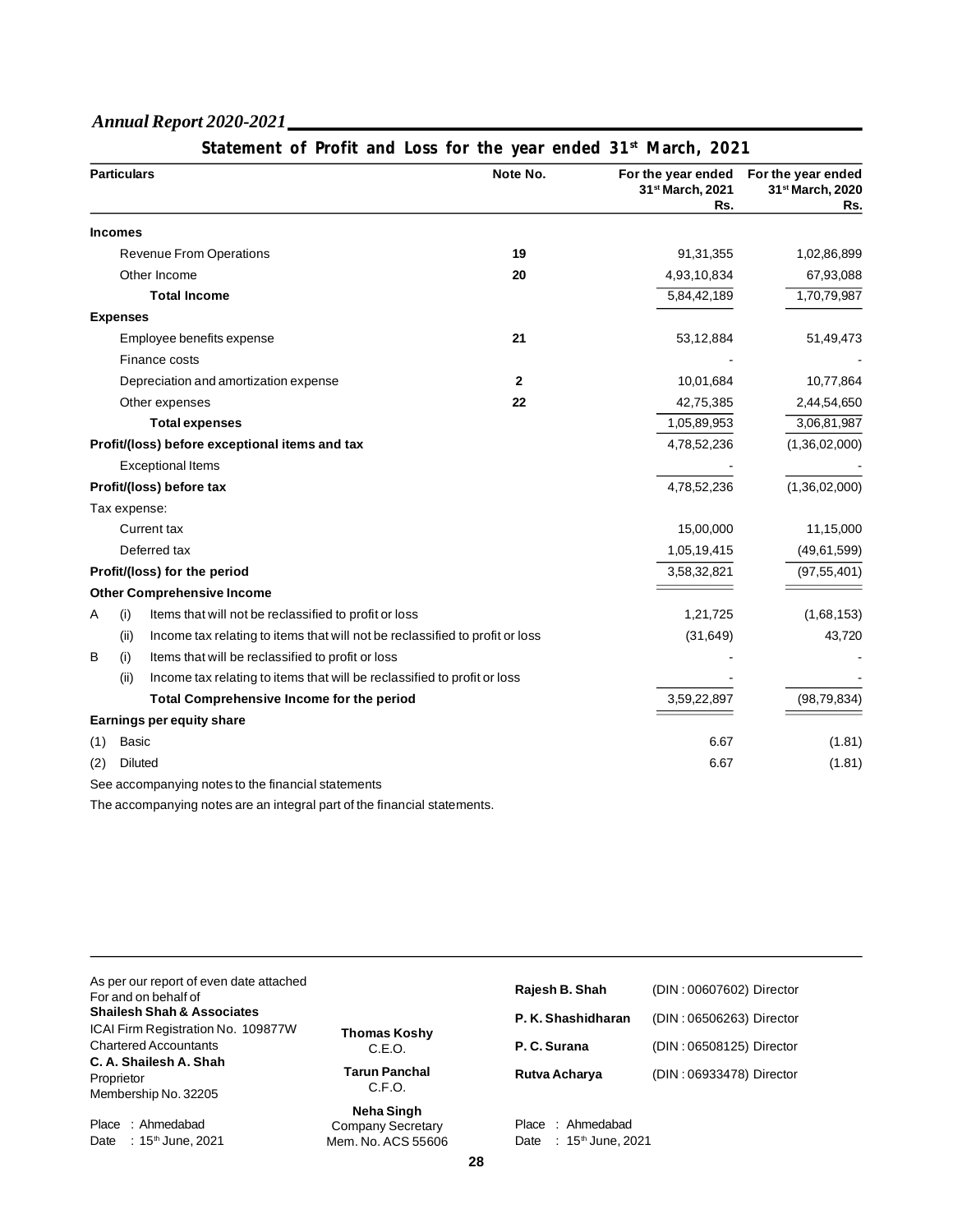

# **Statement for changes in Equity for the period ended on 31st March, 2021**

(Equity Share Capital and Other Equity (Refer Note 12 & 13)

# **A. Equity Share Capital**

| <b>Particulars</b>                               | <b>No. of Shares</b> | Amount (Rs.) |
|--------------------------------------------------|----------------------|--------------|
| Balance at the beginning of the reporting period | 53.75.000            | 2,68,75,000  |
| Changes in equity share capital during the year  |                      |              |
| Balance at the end of the reporting period       | 53,75,000            | 2,68,75,000  |
|                                                  |                      |              |

# **B. Other Equity**

| <b>Particulars</b>                         |                              | <b>Reserves and Surplus</b>        | Other                                 | <b>Total Other</b> |
|--------------------------------------------|------------------------------|------------------------------------|---------------------------------------|--------------------|
|                                            | General<br><b>Reserves</b>   | <b>Retained</b><br><b>Earnings</b> | <b>Comprehensive</b><br><b>Income</b> | <b>Equity</b>      |
|                                            | Rs.                          | Rs.                                | Rs.                                   | Rs.                |
| Balance as on 1 <sup>st</sup> April, 2019  | 17,11,30,705                 | (1, 25, 15, 424)                   | (4, 84, 788)                          | 15,81,30,493       |
| Profit for the year                        | -                            | (97, 55, 401)                      |                                       | (97, 55, 401)      |
| Remesurement of Defined Benefit Plan       |                              |                                    | (1, 24, 433)                          | (1, 24, 433)       |
| Balance as on 31 <sup>st</sup> March, 2020 | 17,11,30,705                 | (2, 22, 70, 825)                   | (6,09,221)                            | 14,82,50,659       |
| Profit for the year                        | $\qquad \qquad \blacksquare$ | 3,58,32,821                        |                                       | 3,58,32,821        |
| Remesurement of Defined Benefit Plan       |                              |                                    | 90,076                                | 90.076             |
| Balance as on 31 <sup>st</sup> March, 2021 | 17,11,30,705                 | 1,35,61,996                        | (5, 19, 145)                          | 18,41,73,556       |

The accompanying notes are an integral part of the financial statements.

| As per our report of even date attached<br>For and on behalf of |                      | Rajesh B. Shah                            | (DIN: 00607602) Director |
|-----------------------------------------------------------------|----------------------|-------------------------------------------|--------------------------|
| <b>Shailesh Shah &amp; Associates</b>                           |                      | P. K. Shashidharan                        | (DIN: 06506263) Director |
| ICAI Firm Registration No. 109877W                              | Thomas Koshy         |                                           |                          |
| <b>Chartered Accountants</b>                                    | C.E.O.               | P. C. Surana                              | (DIN: 06508125) Director |
| C. A. Shailesh A. Shah                                          |                      |                                           |                          |
| Proprietor                                                      | <b>Tarun Panchal</b> | Rutva Acharya                             | (DIN: 06933478) Director |
| Membership No. 32205                                            | C.F.O.               |                                           |                          |
|                                                                 | Neha Singh           |                                           |                          |
| Place<br>: Ahmedabad                                            | Company Secretary    | Ahmedabad<br>Place                        |                          |
| ∶ 15 <sup>th</sup> June, 2021<br>Date                           | Mem. No. ACS 55606   | 15th June, 2021<br>Date<br>$\mathbb{R}^n$ |                          |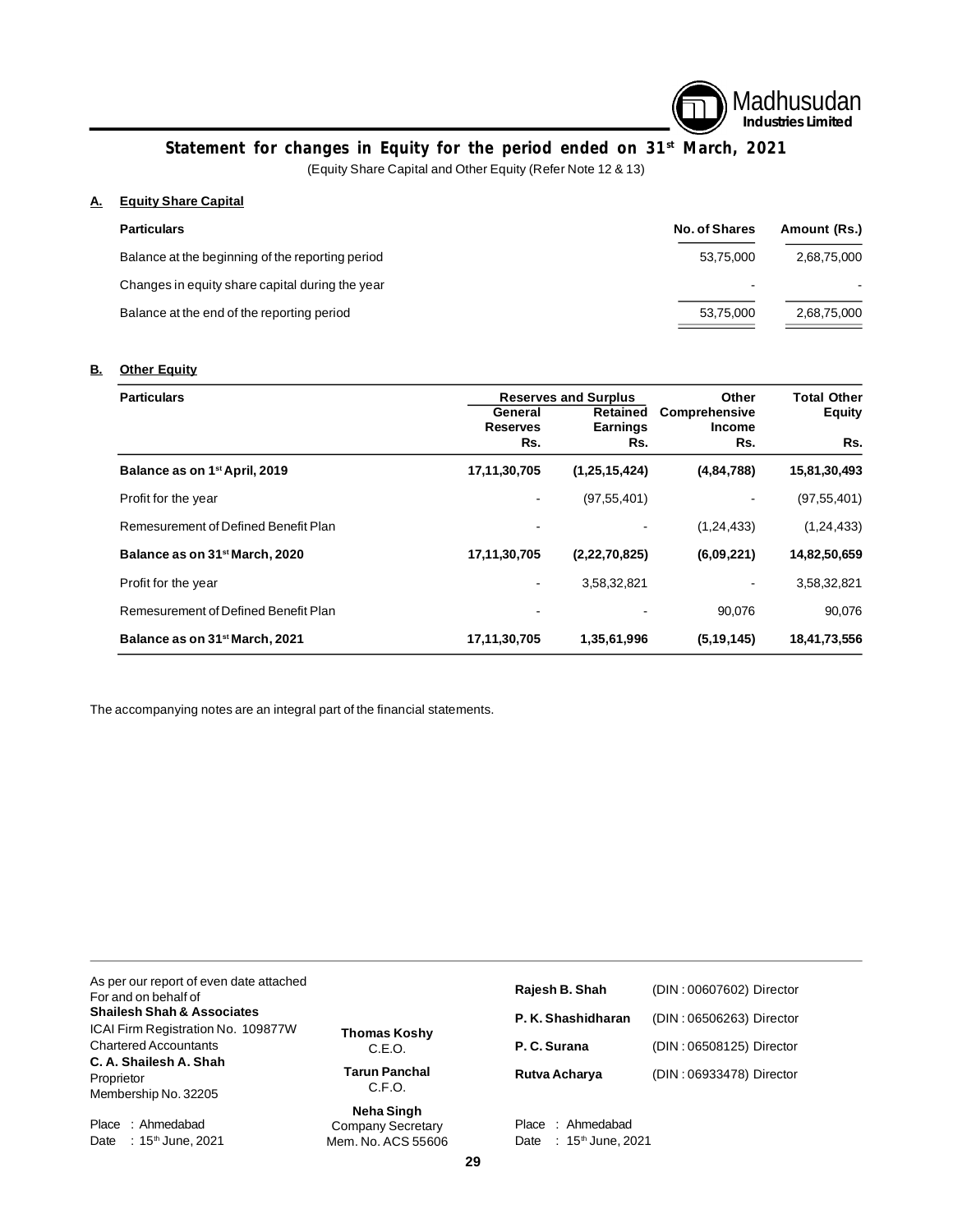|    | Particulars                                                  |                          | Year ended 31 <sup>st</sup> March, 2021 |                            | Year ended 31 <sup>st</sup> March, 2020 |
|----|--------------------------------------------------------------|--------------------------|-----------------------------------------|----------------------------|-----------------------------------------|
|    |                                                              | Rs.                      | Rs.                                     | Rs.                        | Rs.                                     |
| А. | Cash flow from operating activities                          |                          |                                         |                            |                                         |
|    | Profit before tax                                            |                          | 4,78,52,236                             |                            | (1,36,02,000)                           |
|    | Adjusted for                                                 |                          |                                         |                            |                                         |
|    | Depreciation and amortisation expense<br>Interest Income     | 10,01,684<br>(52,06,424) |                                         | 10,77,864<br>(49, 62, 234) |                                         |
|    | Dividend Income                                              | (33,687)                 |                                         | (5, 16, 932)               |                                         |
|    | Profit on Sale of Investments                                | (62,031)                 |                                         | (2,99,847)                 |                                         |
|    | Premium Expenses on Securities                               | 2,61,708                 |                                         | 82,642                     |                                         |
|    | Net Gain / Loss arising on Financial Assets measured at<br>۰ |                          |                                         |                            |                                         |
|    | Fair Value through Profit and Loss (FVTPL)                   | (4,40,02,469)            |                                         | 1,94,71,410                |                                         |
|    | Provision for Impairment in Value of Investment              | 20,45,657                |                                         | (10, 13, 851)              |                                         |
|    |                                                              |                          | (4,59,95,562)                           |                            | 1,38,39,052                             |
|    | Operating profit before working capital changes              |                          | 18,56,674                               |                            | 2,37,052                                |
|    | Adjustments for changes in working capital                   |                          |                                         |                            |                                         |
|    | <b>Trade Receivable</b>                                      |                          |                                         | 1,414                      |                                         |
|    | <b>Financial Assets</b>                                      | (60, 41, 156)            |                                         | (62, 71, 335)              |                                         |
|    | <b>Other Assets</b>                                          | 1,21,884                 |                                         | 9,31,459                   |                                         |
|    | <b>Other Liabilities</b>                                     | 1,00,969                 |                                         | (2,52,829)                 |                                         |
|    | Provisions                                                   | (77, 362)                |                                         | 3,47,185                   |                                         |
|    |                                                              |                          | (58, 95, 665)                           |                            | (52, 44, 106)                           |
|    | Cash generated from Operating Activities                     |                          | (40, 38, 991)                           |                            | (50,07,054)                             |
|    | Direct taxes paid (Net of Refund)                            |                          | (3,60,054)                              |                            | (15, 16, 741)                           |
|    | Net Cash From Operating Activities                           |                          | (43, 99, 045)                           |                            | (65, 23, 795)                           |
| В. | Cash flow from Investing activities                          |                          |                                         |                            |                                         |
|    | Purchase of Non-Currrent Investments                         |                          |                                         | (1, 20, 07, 583)           |                                         |
|    | Sale of Non-Current Investments                              | 1,00,303                 |                                         | 20,00,000                  |                                         |
|    | <b>Purchase of Current Investments</b>                       |                          |                                         | (55, 62, 027)              |                                         |
|    | Sale of Current Investments<br>Interest received             | 3,07,657<br>52,06,424    |                                         | 1,58,21,801<br>49,62,234   |                                         |
|    | Dividend received                                            | 33,687                   |                                         | 5,16,932                   |                                         |
|    | Net Cash Used in Investing Activities                        |                          | 56,48,071                               |                            | 57, 31, 357                             |
| C. | Cash flow from financing activities                          |                          |                                         |                            |                                         |
|    | Net Changes in Cash & Cash Equivalents (A+B+C)               |                          | 12,49,026                               |                            | (7, 92, 438)                            |
|    | Cash & Cash Equivalents - Opening Balance                    |                          | 41,71,736                               |                            | 49,64,174                               |
|    | Cash & Cash Equivalents - Closing Balance                    |                          | 54,20,762                               |                            | 41,71,736                               |

| As per our report of even date attached<br>For and on behalf of    |                                                       | Rajesh B. Shah                                            | (DIN: 00607602) Director |
|--------------------------------------------------------------------|-------------------------------------------------------|-----------------------------------------------------------|--------------------------|
| <b>Shailesh Shah &amp; Associates</b>                              |                                                       | P. K. Shashidharan                                        | (DIN: 06506263) Director |
| ICAI Firm Registration No. 109877W<br><b>Chartered Accountants</b> | Thomas Koshy<br>C.E.O.                                | P. C. Surana                                              | (DIN: 06508125) Director |
| C. A. Shailesh A. Shah<br>Proprietor<br>Membership No. 32205       | <b>Tarun Panchal</b><br>C.F.O.                        | Rutva Acharya                                             | (DIN: 06933478) Director |
| Place: Ahmedabad<br>: 15 <sup>th</sup> June, 2021<br>Date          | Neha Singh<br>Company Secretary<br>Mem. No. ACS 55606 | : Ahmedabad<br>Place<br>Date: 15 <sup>th</sup> June, 2021 |                          |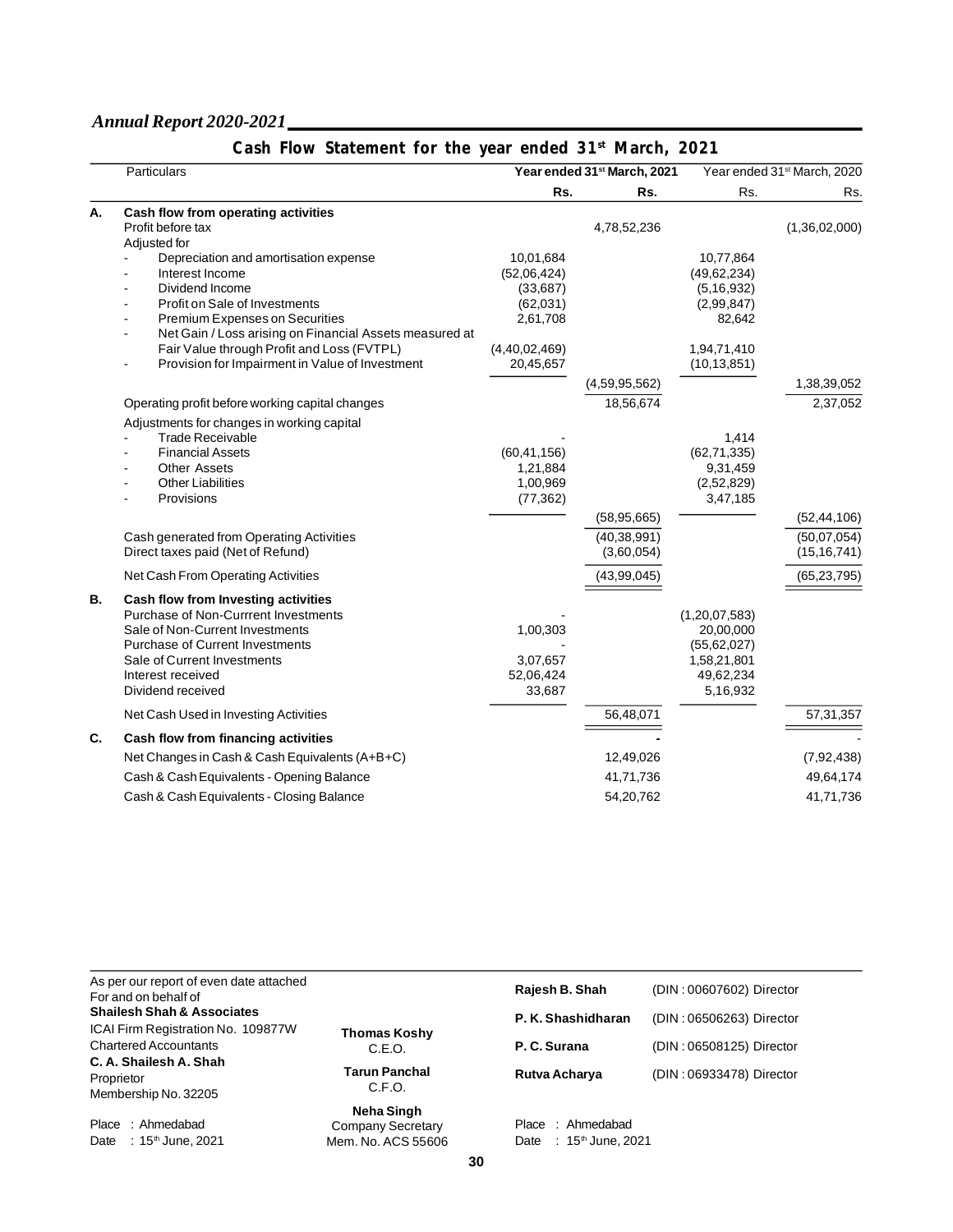## **1. Significant Accounting Policies and other Explanatory Information to the Financial Statements for the Financial Year ended 31st March, 2021**

#### 1. **Corporate Information**

MADHUSUDAN INDUSTRIES LIMITED (the "Company") is a public limited company domiciled in India having its registered office situated at Survey No. 359 / B, 361 & 362, Rakhial, Pin 382 315, Taluka Dehgam, Dist. Gandhinagar, India. The Company was incorporated on 27<sup>th</sup> August 1945, under the provisions of the Companies Act, 1918 of Baroda State applicable in India and its equity shares are listed on the BSE Limited. The Company is engaged presently in the business of Leasing of properties and providing ancilliary services.

Madhusudan **Industries Limited**

#### 2. **Basis of Preparation of Financial Statements**

These financial statements are prepared in accordance with Indian Accounting Standards (Ind AS) under the historical cost convention method on accrual basis except for certain financial instruments which are measured at fair values. The Ind AS are prescribed under Section 133 of the Companies Act, 2013 (Àct) read with Rule 3 of the Companies (Indian Accounting Standards) Rules, 2015 and Companies (Indian Accounting Standards) Amendment Rules 2016.

#### 3. **Use of Estimates**

The preparation of the financial statements in conformity with Ind AS requires management to make estimates, judgments and assumptions. These estimates, judgments and assumptions affect the application of accounting policies and the reported amounts of assets and liabilities, the disclosures of contingent assets and liabilities at the date of the financial statements and reported amounts of revenues and expenses during the period. Accounting estimates could change from period to period. Actual results could differ from those estimates. Appropriate changes in estimates are made as management becomes aware of changes in circumstances surrounding the estimates. Changes in estimates are reflected in the financial statements in the period in which changes are made and, if material, their effects are disclosed in the notes to the financial statements.

The company has considered the possible effects that may result from the pandemic relating to COVID-19 on the carrying amounts of receivables, loans and other financial and non-financials assets and liabilities. The impact of COVID-19 on the Company's financial statements may differ from that estimated as at the date of approval of these financial statements

#### **4. Significant Accounting Policies**

#### **A. Revenue Recognition**

Revenue is recognized on a fair value basis to the extent it is probable that the economic benefits will flow to the Company and the revenue can be reliably measured.

#### Rendering of Services

Revenue from services are recognized as they are rendered based on arrangements with the customers.

#### Interest Income

For all financial instruments measured at amortised cost, interest income is recorded using the effective interest rate (EIR), which is the rate that exactly discounts the estimated future cash payments or receipts over the expected life of the financial instrument or a shorter period, where appropriate, to the net carrying amount of the financial asset.

#### Dividend Income

Dividend income is recognized when the Company's right to receive such dividend is established.

#### **B. Property, Plant and Equipment**

Property, plant and equipment are stated at cost, less accumulated depreciation and impairment, if any. Costs directly attributable to acquisition are capitalized until the property, plant and equipment are ready for use, as intended by management.

An item of property, plant and equipment and any significant part initially recognized is derecognized upon disposal or when no future economic benefits are expected from its use or disposal. Any gain or loss arising on derecognized of the asset is included in the Statement of Profit or Loss when the asset is derecognized.

The Company had elected to continue with the carrying value of all its property, plant and equipment recognized as on 1<sup>st</sup> April 2016 measured as per previous GAAP as deemed cost on the date of transition.

Depreciation is calculated on cost of items of property, plant and equipment (other than freehold land) less their estimated residual values over their estimated useful lives using the straight-line method for plant & Machinery and written down value method for all other property, plant and equipment and is generally recognized in the statement of profit and loss.

Useful lives have been determined in accordance with Schedule II to the Companies Act, 2013. The residual values are not more than 5% of the original cost of the asset.

The residual values, useful lives and methods of amortization of intangible assets are reviewed at each financial year and adjusted prospectively, if appropriate.

#### **C. Intangible Assets**

Intangible assets are stated at acquisition cost and other cost incurred, which is attributable to preparing the asset for its intended use, less accumulated amortization and accumulated impairment losses, if any. Intangible assets (Computer Software) with finite lives are amortised over the useful economic life (not exceeding five years) and assessed for impairment whenever there is an indication that the intangible asset may be impaired.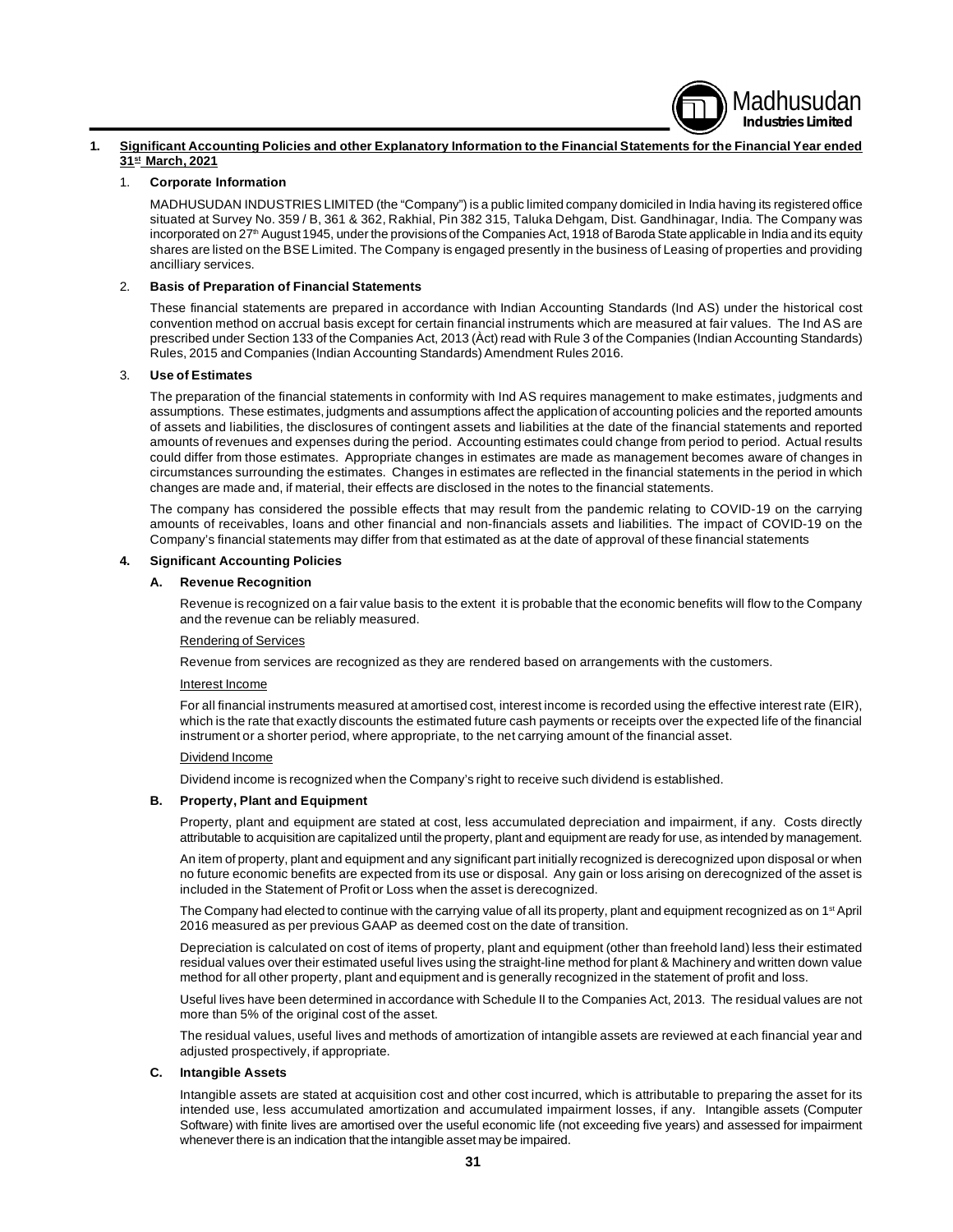An item of intangible assets is derecognized upon disposal or when no future economic benefits are expected from its use or disposal. Any gain or loss arising on recognition of the asset is included in the Statement of Profit or Loss when the asset is derecognized.

The residual values, useful lives and methods of amortization of intangible assets are reviewed at each financial year and adjusted prospectively, if appropriate.

#### **D. Leases**

Leases where significant portion of risk and reward of ownership are retained by the lessor, are classified as operating leases and lease payments are recognized as an expense on a straight line basis in Statement of Profit and Loss over the lease term.

Finance leases that transfer substantially all of the risks and benefits incidental to ownership of the leased item, are capitalized at commencement of the lease at the fair value of the leased property or, if lower, at the present value of the minimum lease liability so as to achieve a constant rate of interest on the remaining balance of liability. Finance charges are recognized in finance cost in the statement of profit and loss.

#### **E. Current versus Non-Current Classification**

The Company presents assets and liabilities in the balance sheet based on current/non-current classification. An asset is treated as current when it is:

- Expected to be realised or intended to be sold or consumed in normal operating cycle
- · Held primarily for the purpose of trading
- Expected to be realised within twelve months after the reporting period, or
- Cash or cash equivalent unless restricted from being exchanged or used to settle a liability for at least twelve months after the reporting period

#### All other assets are classified as non-current.

A Liability is current when:

- Expected to be settled in normal operating cycle
- · Held primarily for the purpose of trading
- Due to be settled within twelve months after the reporting period, or
- There is no unconditional right to defer the settlement of the liability for at least twelve months after the reporting period.

The Company classifies all other liabilities as non-current.

Deferred tax assets and liabilities are classified as non-current assets and liabilities.

The operating cycle is the time between the acquisition of assets for processing and their realisation in cash and cash equivalent. The Company has identified twelve months as its operating cycle.

#### **F. Measurement of Fair Value**

Fair value is the price that would be received to sell an asset or paid to transfer a liability in an ordinary transaction between market participants at the measurement date. The fair value measurement is based in the presumption that the transaction to sell the asset or transfer to liability takes place either :

- In the principal market for the asset or liability or
- In the absence of a principal market, in the most advantageous market for the asset or liability

The principal or the most advantageous market must be accessible by the Company.

The fair value of an asset or a liability is measured using the assumption that market participants would use when pricing the asset or liability, assuming that market participants act in their economic interest.

A fair value measurement of a non-financial asset takes into account a market participant's ability to generate economic benefits by using the asset in its highest and best use or by selling it to another market participant that would use the asset in its highest and best use.

The company uses valuation techniques that are appropriate in the circumstances and for which sufficient data are available to measure fair value, maximizing the use of relevant observable inputs and minimizing the use of unobservable inputs.

All assets and liabilities for which fair value is measured or disclosed in the financial statements are categorized within the fair value hierarchy, described as follows, based on the lowest level input that is significant to the fair value measurement as a whole :

- Level 1 Quoted (unadjusted) market prices in active markets for identical assets or liabilities
- Level 2 Valuation techniques for which the lowest level input that is significant to the fair value measurement is directly or indirectly observable
- Level 3 input for the asset or liability that are not based on observable market data (unobservable inputs).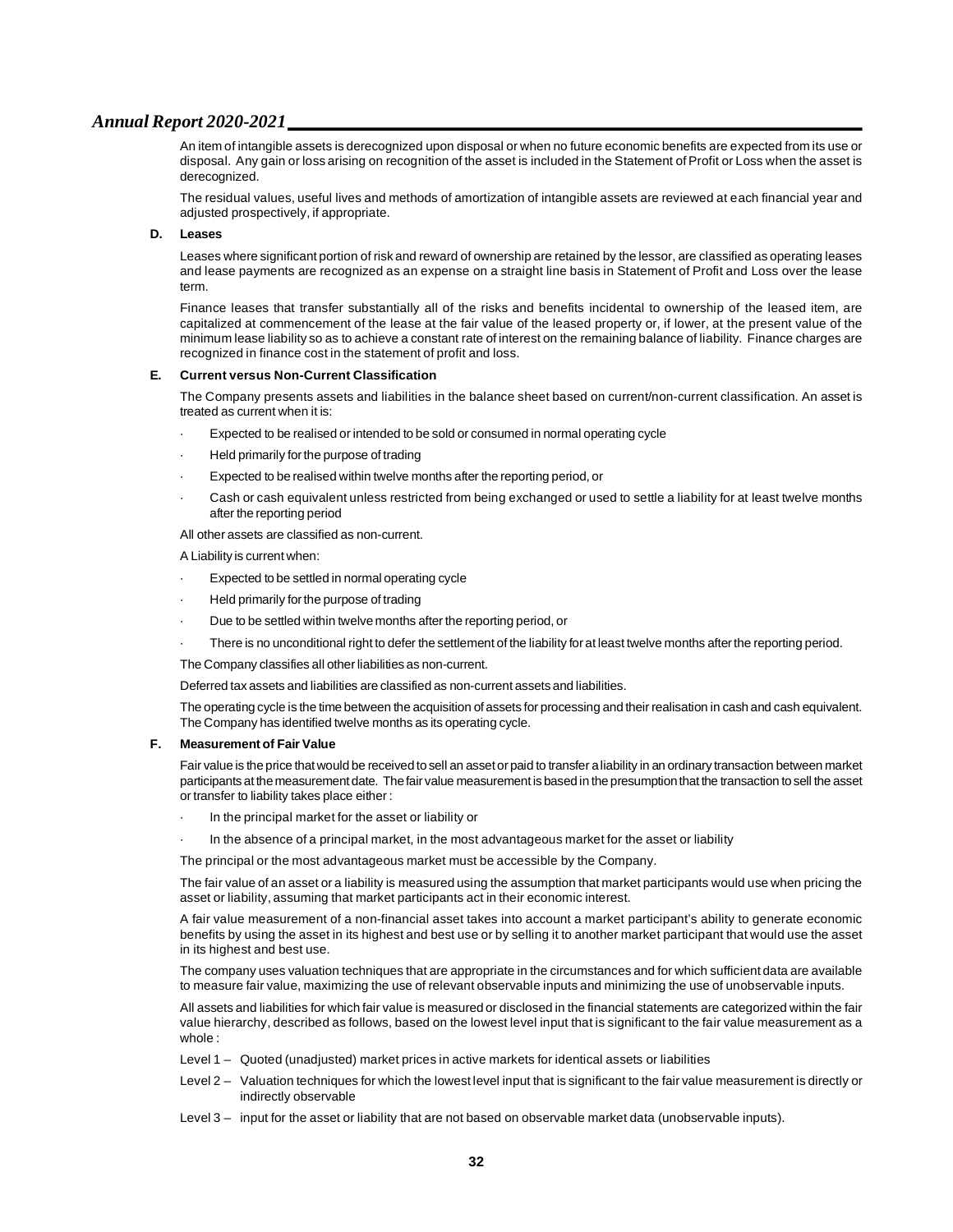# Madhusudan **Industries Limited**

#### **G. Financial Instruments**

I. Initial Recognition and Measurement

The company recognizes financial assets and liabilities when it becomes a party to the contractual provisions of the instrument. All financial assets and liabilities are recognized at fair value on initial recognition, except for trade receivables which are initially measured at transaction price. Transaction costs that are directly attributable to the acquisition or issue of financial assets and liabilities that are not at fair value through profit or loss are added to the fair value on initial recognition. Regular way purchase and sale of financial assets are recognized on the trade date.

- II. Subsequent Measurement
	- A. Non-Derivative Financial instruments
		- a. Financial Assets Carried at Amortised Cost

A financial asset is subsequently measured at amortised cost if it is held within a business model whose objective is to hold the asset in order to collect contractual cash flows and the contractual terms of the financial asset give rise on specified dates to cash flows that are solely payments of principal and interest on the principal amount outstanding.

b. Financial Assets at Fair Value Through Other Comprehensive Income

A financial asset is subsequently measured at fair value through other comprehensive income if it is held within a business model whose objective is achieved by both collecting contractual cash flows and selling financial assets and the contractual terms of the financial asset give rise on specified dates to cash flows that are solely payments of principal and interest on the principal amount outstanding.

c. Financial Assets at Fair Value Through Profit or Loss

A financial asset which is not classified in any of the above categories are subsequently fair valued through profit and loss.

The company has made an irrevocable election for its Non-current and Current investments which are classified as equity instruments to present the subsequent changes in fair value in statement of profit and loss on its business model. Further in cases where the Company has made an irrevocable election based on its business model, for its investments which are classified as equity instruments, the subsequent changes in fair value are recognized in statement of profit and loss account

d. Financial Liabilities

Financial liabilities are subsequently carried at amortised cost using the effective interest method. For trade and other payables maturing within one year from the balance sheet date, the carrying amounts approximate fair value due to the short maturity of these instruments.

III. Derecognition of Financial instruments

The company derecognizes a financial asset when the contractual right to receive the cash flows from the financial asset expire or it transfers the financial asset.

A financial liability is derecognized when the obligation under the liability is discharged, cancelled or expires.

#### **H. Foreign Currency**

**Functional Currency** 

Financial statements of the Company's are presented in Indian Rupees, which is the functional currency.

· Transactions and Translations

Foreign-currency denominated monetary assets and liabilities are translated into the relevant functional currency at exchange rates in effect at the balance sheet date. The gains or losses resulting from such translations are included in the Statement of Profit and Loss. Non-monetary assets and non-monetary liabilities denominated in a foreign currency and measured at fair value are translated at the exchange rate prevalent at the date when the fair value was determined. Non-monetary assets and non-monetary liabilities denominated in a foreign currency and measured at historical cost are translated at the exchange rate prevalent at the date of the transaction. Transaction gain or losses realized upon settlement of foreign currency transactions are included in determining net profit for the period in which the transaction is settled.

Foreign exchange differences regarded as an adjustment to borrowing costs are resented in the statement of profit and loss, within finance costs. All other foreign exchange gain and losses are presented in the statement of profit and loss on net basis within other gains / (losses).

#### **I. Borrowing Costs**

Borrowing costs, directly attributable to the acquisition, construction or production of an asset that necessarily takes a substantial period of time to get ready for its intended use, are capitalized as part of the cost of the respective asset. All other borrowing costs are charged in the period, in which they occur in the statement of profit and loss.

#### **J. Employee Benefits**

Short term employee benefits are recognized as an expense at the undiscounted amount in the Statement of Profit and Loss for the period in which the related service is rendered.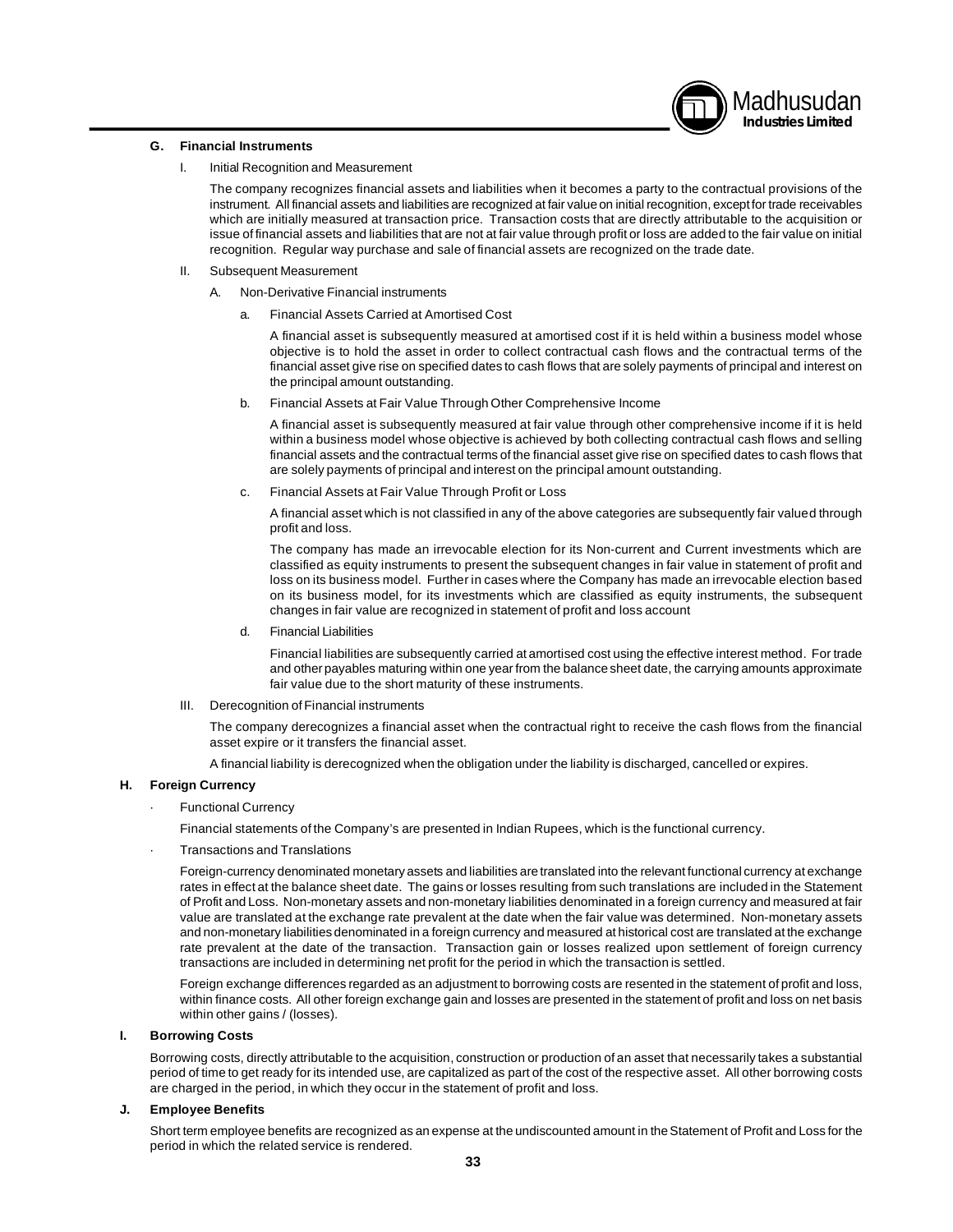Post-employment and other long term employee benefits are recognized as an expense in the Statement of Profit and Loss for the period in which the employee has rendered services. The expense is recognized at the present value of the amounts payable determined using actuarial valuation techniques. Gains and losses through re-measurements of the net defined benefit liability / (assets) are recognized in other comprehensive income. The actual return of the portfolio of plan assets, in excess of the yields computed by applying the discount rate used to measure the defined benefit obligation is recognized on other comprehensive income. The effects of any plan amendments are recognized in the statement of profit and loss.

#### **K. Income Tax**

Income tax comprises current and deferred income tax. It is recognized in profit or loss except to the extent that it relates to items recognized directly in equity, in which case it is recognized in other comprehensive income.

Provision for current tax is made after taking into consideration benefits admissible under the provisions of the Income-tax Act, 1961.

Deferred income tax assets and liabilities are recognized for all temporary differences arising between the tax bases of assets and liabilities and their carrying amounts in the financial statements. Deferred income tax assets and liabilities are measured using tax rates and tax laws that have been enacted or substantively enacted by the balance sheet date and are expected to apply to taxable income in the year in which those temporary differences are expected to be recovered or settled. The effect of changes in tax rates on deferred income tax assets and liabilities is recognized as income or expense in the period that includes the enactment or the substantive enactment date. A deferred income tax asset is recognized to the extent these is reasonable certainty that future taxable profit will be available against which the deductible temporary differences and tax losses can be utilized. The company offsets current tax assets and current tax liabilities, where it has a legally enforceable right to set off the recognized amounts and where it intends either to settle on a net basis, or to realize the asset and settle the liability simultaneously.

#### **L. Earning Per Share**

Basic earnings per share is calculated by dividing the net profit or loss for the period attributable to equity Share holders of the Company by the weighted average number of equity shares outstanding during the period.

For the purpose of calculating diluted earnings per share, the net profit or loss for the period attributable to equity Shareholders of the Company and the weighted average number of shares outstanding during the period, are adjusted for the effects of all dilutive potential equity shares.

#### **M. Provisions, Contingent Liabilities and Contingent Assets**

A provision is recognized if, as a result of a past event, the Company has a present legal or constructive obligation that is reasonably estimable, and it is probable that an outflow of economic benefits will be required to settle the obligation. Provisions are determined by discounting the expected future cash flows at a pre-tax rate that reflects current market assessments of the time value of money and the risks specific to the liability. These are reviewed at each Balance Sheet date and adjusted to reflect the current best estimates. Contingent liabilities are not recognized but are disclosed in the notes to the financial statements. A contingent asset is neither recognized nor disclosed if inflow of economic benefit is probable.

# **N. Impairment**

**Financial Assets** 

The Company recognizes loss allowance using the expected credit losses (ECL) model for the financial assets which are not fair valued through statement of profit and loss. Loss allowance for trade receivables with no significant financing component is measured at an amount equal to lifetime ECL. For all other financial assets, expected credit losses are measured at an amount equal to the 12 month ECL, unless there has been a significant increase in credit risk from initial recognition in which case those are measured at lifetime ECL. The amount of expected credit losses (or reversal) that is required to adjust the loss allowance at the reporting date to the amount that is required to be recognized is recognized as an impairment gain or loss in statement of profit and loss.

#### II. Non-Financial Assets

#### Intangible Assets and Property, Plant and Equipment

Intangible assets and property, plant and equipment are evaluated for recoverability whenever events or changes in circumstances indicate that their carrying amounts may not be recoverable. For the purpose of impairment testing, the recoverable amount (i.e. the higher of the fair value less cost to sell and the value-in-use) is determined on an individual asset basis unless the asset does not generate cash flows that are largely independent of those from other assets. In such cases, the recoverable amount is determined for the Cash Generating Unit to which the asset belongs.

If such assets are considered to be impaired, the impairment to be recognized in the Statement of Profit and Loss is measured by the amount by which the carrying value of the assets exceeds the estimated recoverable amount of the asset. An impairment loss is reversed in the statement of profit and loss if there has been a change in the estimates used to determine the recoverable amount. The carrying amount of the asset is increased to its revised recoverable amount, provided that this amount does not exceed the carrying amount that would have been determined (net of any accumulated amortisation or depreciation) had no impairment loss been recognized for the asset in prior years.

#### **O. Cash and cash equivalents**

For the purpose of presentation in the statement of cash flows, cash and cash equivalents includes cash on hand, deposits held at call with financial institutions, other short-term, highly liquid investments with original maturities of three months or less that are readily convertible to known amounts of cash and which are subject to an insignificant risk of changes in value, and bank overdrafts. Bank overdrafts are shown within borrowings in current liabilities in the Balance Sheet.

#### **P. Cash Flow Statement**

Cash flows are reported using the indirect method whereby the profit before tax is adjusted for the effect of the transactions of a non cash nature, any deferral or accruals of past and future operating cash receipts or payments and items or income or expense associated with investing or financing cash flows. The cash flows from operating, investing and financial activities of the Company are segregated.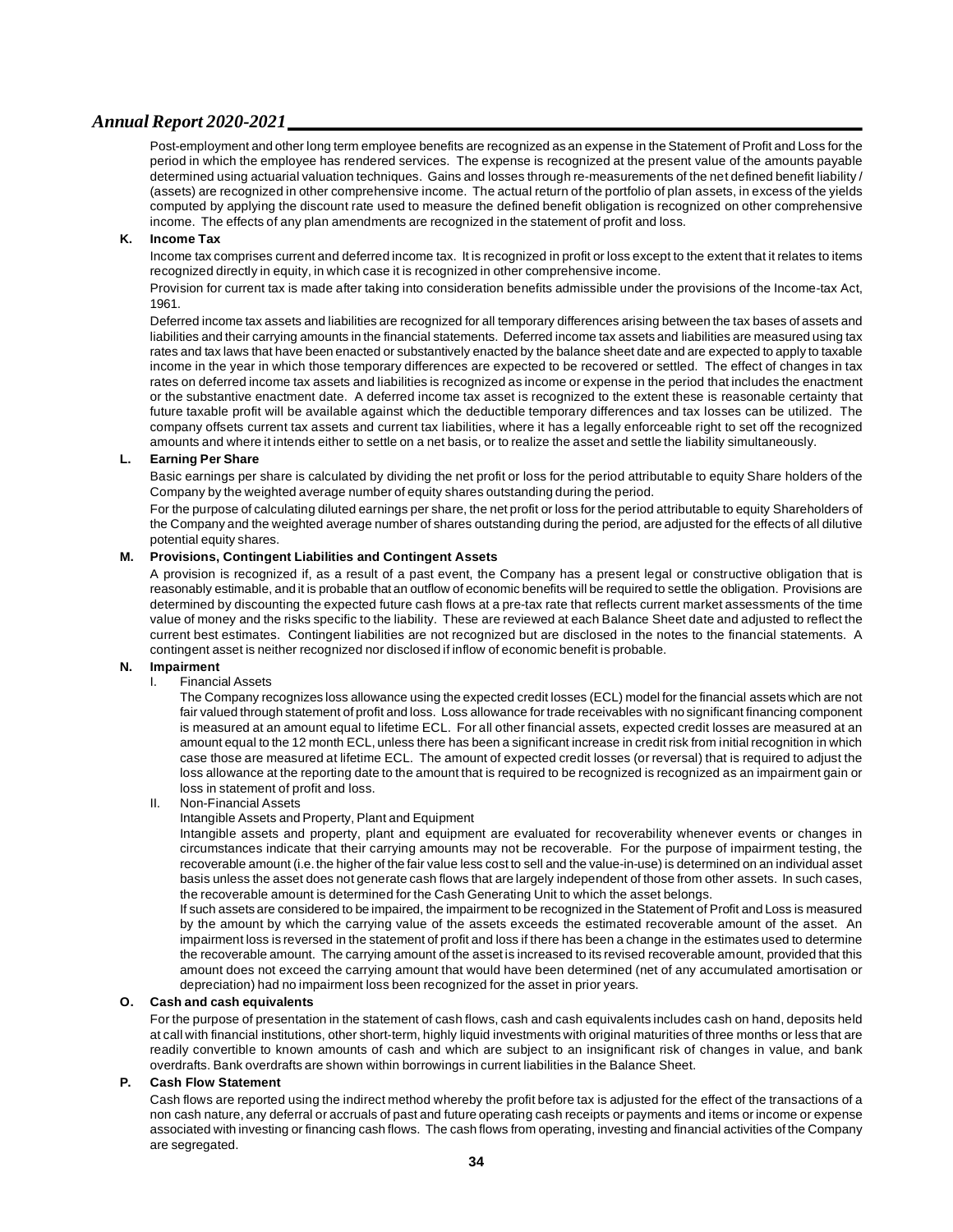Notes to the Financial Statements for the year ended 31st March, 2021 **Notes to the Financial Statements for the year ended 31st March, 2021**

# PROPERTY, PLANT AND EQUIPMENT **PROPERTY, PLANT AND EQUIPMENT 2**

| Description                         |             | ະ               | <b>SS Block</b>                  |                     |            |                    | Depreciation |                                                     |                       |                       | Net Block                   |
|-------------------------------------|-------------|-----------------|----------------------------------|---------------------|------------|--------------------|--------------|-----------------------------------------------------|-----------------------|-----------------------|-----------------------------|
|                                     | 01/04/2020  | As at Additions | Adjustments<br><b>Deductions</b> | 31/03/2021<br>As at | 01/04/2020 | from               |              | Adjustments<br>As at Transfer Additions Deductions/ | 31/03/2021<br>ಗ<br>As | As at<br>31/03/2021   | As at<br>31/03/2020         |
|                                     |             |                 |                                  |                     |            | Reserve<br>General |              |                                                     |                       |                       |                             |
|                                     | Ŗs.         | œ.              | Ŗs.                              | es.                 | ة          | œ.                 | ة            | es.                                                 | es.                   | ks.                   | œ.                          |
| <b>TANGIBLE ASSETS</b>              |             |                 |                                  |                     |            |                    |              |                                                     |                       |                       |                             |
| Freehold Land                       | 8,44,888    |                 |                                  | 8,44,888            |            |                    |              |                                                     |                       | 8,44,888              | 8,44,888                    |
| <b>Buildings</b>                    | 2,45,52,775 |                 |                                  | 2,45,52,775         | 45,33,171  |                    | 9,70,586     |                                                     | 55,03,757             |                       | $1,90,49,018$ $2,00,19,604$ |
| Plant and Equipment                 | 4,06,530    |                 |                                  | 4,06,530            | 3,20,877   |                    | 1,515        |                                                     | 3,22,392              | 84,138                | 85,653                      |
| Furniture, Fixtures &<br>Equipments | 3,65,842    |                 |                                  | 3,65,842            | 2,45,428   |                    |              |                                                     | 2,45,428              | 1,20,414              | 1,20,414                    |
| Vehicles                            | 4,50,614    |                 |                                  | 4.50.614            | 3,32,133   |                    | 29,583       |                                                     | 3,61,716              | 88,898                | 1,18,481                    |
| <b>Total</b>                        | 2,66,20,649 |                 |                                  | 2,66,20,649         | 54,31,609  |                    | 10,01,684    |                                                     | 64,33,293             |                       | 2,01,87,356 2,11,89,040     |
| Previous Year                       | 2,66,20,649 |                 |                                  | 2,66,20,649         | 43,53,745  |                    | 10,77,864    |                                                     |                       | 54,31,609 2,11,89,040 |                             |
|                                     |             |                 |                                  |                     |            |                    |              |                                                     |                       |                       |                             |

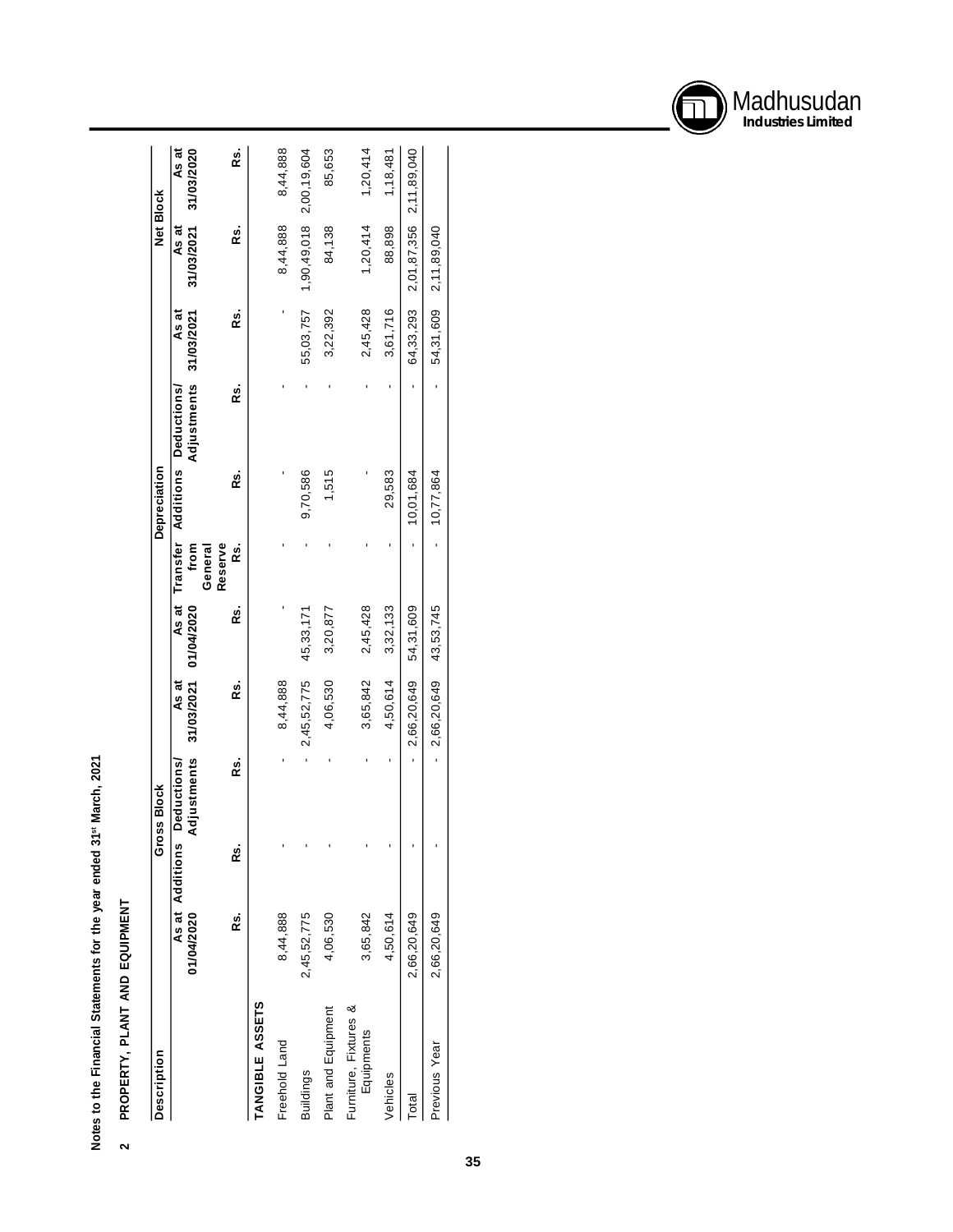| <b>Particulars</b>       |                                           |                                                          | As at 31 <sup>st</sup><br><b>March 2021</b><br>Rs. | As at 31 <sup>st</sup><br><b>March 2020</b><br>Rs. |
|--------------------------|-------------------------------------------|----------------------------------------------------------|----------------------------------------------------|----------------------------------------------------|
| <b>INVESTMENTS</b>       |                                           |                                                          |                                                    |                                                    |
|                          | <b>Non- Current Investments</b>           |                                                          |                                                    |                                                    |
|                          | Quoted Equity Instruments                 |                                                          | 7,74,42,453                                        | 4,52,76,862                                        |
|                          | Quoted Preference Shares                  |                                                          | 342                                                | 531                                                |
|                          | <b>Unquoted Equity Instruments</b>        |                                                          | 23,800                                             | 23,800                                             |
|                          | <b>Unquoted Mutual Funds</b>              |                                                          | 3,35,256                                           | 1,91,527                                           |
|                          | <b>Unquoted Debentures &amp; Bonds</b>    |                                                          | 96,50,346                                          | 99,12,054                                          |
|                          | <b>Unquoted Government Securities</b>     |                                                          | 32,000                                             | 32,000                                             |
|                          | <b>Current Investments</b>                |                                                          |                                                    |                                                    |
| <b>Mutual Funds</b>      |                                           |                                                          |                                                    |                                                    |
| <b>Total Investments</b> |                                           |                                                          | 8,74,84,197                                        | 5,54,36,774                                        |
|                          | <b>Market Value of Quoted Investments</b> |                                                          | 8, 16, 17, 390                                     | 4,74,06,142                                        |
|                          |                                           | Aggregate amount of Unquoted Investments                 | 1,00,43,402                                        | 1,01,61,381                                        |
|                          |                                           | <b>Aggregate amount of Quoted Investments</b>            | 7,74,42,453                                        | 4,52,76,862                                        |
|                          |                                           |                                                          |                                                    |                                                    |
|                          |                                           | Aggregate Amount of Impairment in Value of Investments   | 41,76,937                                          | 21,31,280                                          |
|                          | <b>Non-Current Investments</b>            |                                                          |                                                    |                                                    |
|                          | <b>Quoted Equity Instruments</b>          |                                                          |                                                    |                                                    |
|                          |                                           | Carried at Fair Value through Other Comprehensive Income |                                                    |                                                    |
|                          |                                           | In fully paid Equity Shares of Rs. 10/- each             |                                                    |                                                    |
| As at                    | As at                                     |                                                          |                                                    |                                                    |
| 31.03.2021               | 31.03.2020                                |                                                          |                                                    |                                                    |
| 192                      | (192)                                     | Aditya Birla Fashion Ltd                                 | 38,640                                             | 29,405                                             |
| 77                       | (77)                                      | Aditya Birla Capital Ltd                                 | 9,194                                              | 3,249                                              |
| 1,000                    | (1,000)                                   | Clutch Auto Ltd                                          |                                                    |                                                    |
| 300                      | (300)                                     | Dynamatic Forgings India Ltd                             |                                                    |                                                    |
| 69                       | (69)                                      | Eurotex Ltd                                              | 483                                                | 361                                                |
| 10                       | (10)                                      | <b>Euro Ceramics Ltd</b>                                 | 11                                                 | 4                                                  |
| 200                      | (200)                                     | Gujarat Refactories Ltd                                  |                                                    |                                                    |
| 50                       | (50)                                      | Hanuman Tea Co Ltd                                       |                                                    |                                                    |
| 400                      | (400)                                     | I G Petro Ltd                                            | 1,65,680                                           | 37,040                                             |
| 200                      | (200)                                     | Lan Esseda Software Systems Ltd                          |                                                    |                                                    |
| 10                       | (10)                                      | Nitco Ltd                                                | 190                                                | 126                                                |
| 300<br>100               | (300)<br>(100)                            | Orkey Silk Mills Ltd<br>Orient Bell Ltd                  |                                                    |                                                    |
| 670                      | (670)                                     | Premier Ind. (India) Ltd                                 | 20,410                                             | 5,555                                              |
| 1572                     | (1,572)                                   | Reliance Industries Ltd                                  | 31,49,030                                          | 17,48,771                                          |
| 1700                     | (1,700)                                   | SREI Infrastructure Finance Ltd                          | 8,602                                              | 6,086                                              |
| 36                       | (36)                                      | Ultra Tech Cement Ltd                                    | 2,42,543                                           | 1,17,153                                           |
| 1000                     | (1,000)                                   | Unicorn Organics Ltd                                     |                                                    |                                                    |
| 200                      | (200)                                     | Western India Sugar & Chem Ltd                           |                                                    |                                                    |
| 200                      | (200)                                     | XLO Machine Ltd                                          |                                                    |                                                    |
| 145                      | (145)                                     | Tata Communications Ltd                                  | 1,54,070                                           | 33,814                                             |
| 145                      | (145)                                     | Hemisphere Properties India Ltd                          | 19,894                                             |                                                    |
| 400                      | (400)                                     | Melstar Information Tech Ltd                             | 760                                                | 880                                                |
| 150                      | (150)                                     | Avenue Super Marts Limited                               | 4,28,107                                           | 3,30,105                                           |
| 1500                     | (1,500)                                   | Ujjivan Financial Services Ltd                           | 3,15,900                                           | 2,22,825                                           |
| 1112                     | (1, 112)                                  | Entegra Ltd                                              |                                                    |                                                    |
| 150                      | (150)                                     | MW Unitex Ltd                                            | 1,500                                              |                                                    |
|                          |                                           |                                                          | 45,55,014                                          | 25,35,374                                          |
|                          |                                           | In fully paid Equity Shares of Rs. 5/- each              |                                                    |                                                    |
| 18,065                   | (18,065)                                  | Cera Sanitaryware Ltd                                    | 7,05,32,083                                        | 4, 16, 95, 827                                     |
| 300                      | (300)                                     | Shree Rama Multi-Tech Ltd                                | 3,000                                              | 1,086                                              |
|                          |                                           |                                                          | 7,05,35,083                                        | 4,16,96,913                                        |
|                          |                                           |                                                          |                                                    |                                                    |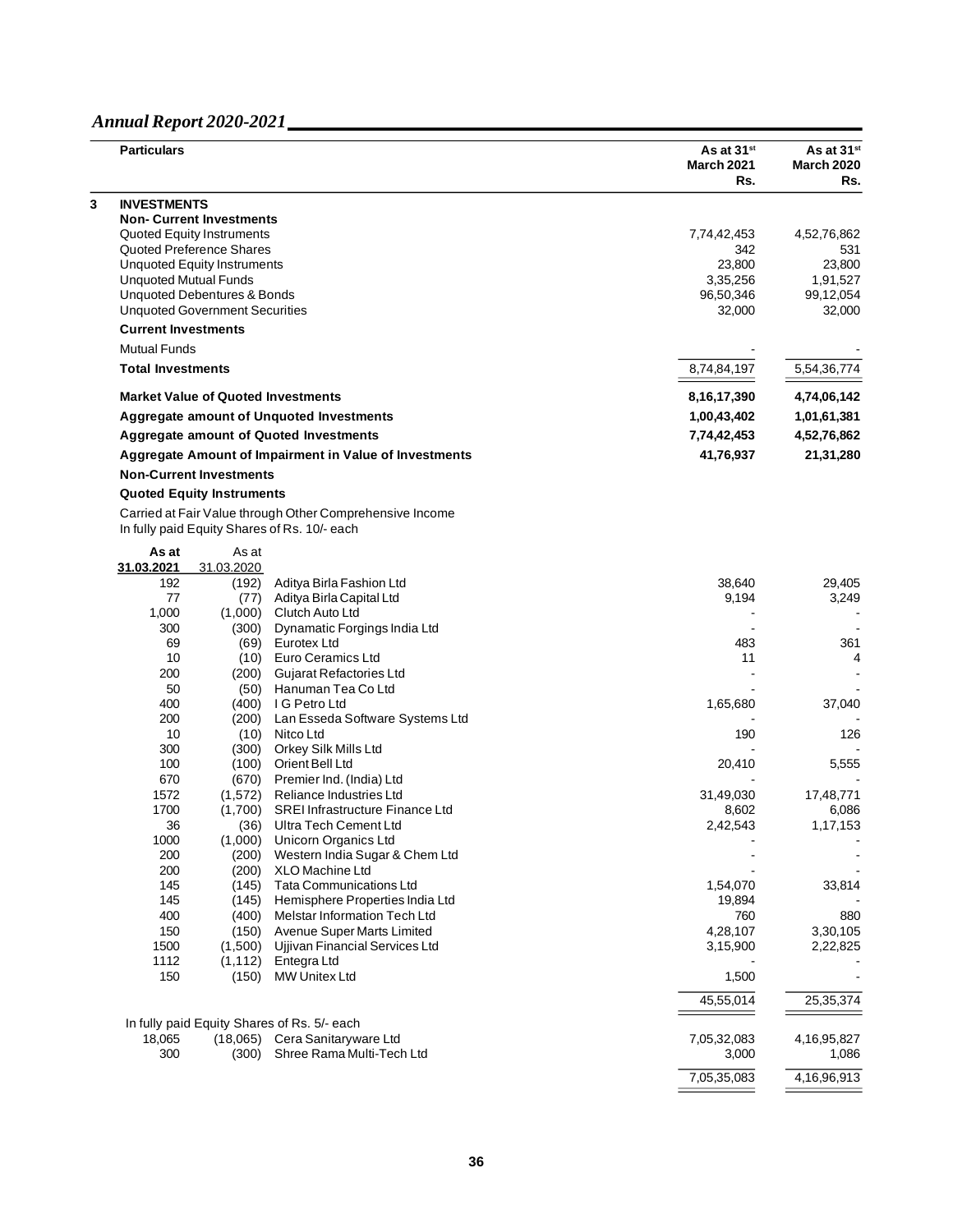|                                        |                     |                                                                                        |                                                    | Madhusudan<br><b>Industries Limited</b>            |
|----------------------------------------|---------------------|----------------------------------------------------------------------------------------|----------------------------------------------------|----------------------------------------------------|
| <b>Particulars</b>                     |                     |                                                                                        | As at 31 <sup>st</sup><br><b>March 2021</b><br>Rs. | As at 31 <sup>st</sup><br><b>March 2020</b><br>Rs. |
| As at<br>31.03.2021                    | As at<br>31.03.2020 |                                                                                        |                                                    |                                                    |
|                                        |                     |                                                                                        |                                                    |                                                    |
| 405                                    |                     | In fully paid Equity Shares of Rs. 2/- each<br>Larsen & Toubro Ltd                     |                                                    |                                                    |
| 415                                    | (405)<br>(415)      | <b>HSIL Limited</b>                                                                    | 5,74,432<br>63,703                                 | 3,26,774<br>16,268                                 |
| 415                                    | (415)               | Somany Home Innovation Limited                                                         | 1,12,942                                           | 28,013                                             |
| 500                                    | (500)               | Somany Ceramics Ltd                                                                    | 2,12,725                                           | 45,500                                             |
| 1000                                   | (1,000)             | West Coast Paper Mills Ltd                                                             | 2,40,150                                           | 1,28,950                                           |
| 55                                     | (55)                | Grasim Ltd                                                                             | 79,866                                             | 26,147                                             |
| 1400                                   | (1,400)             | Radico Khaitan Ltd.                                                                    | 7,85,120                                           | 3,74,010                                           |
| 145                                    | (145)               | Bajaj Finance Limited                                                                  | 7,46,590                                           | 3,21,327                                           |
| 2500                                   | (2,500)             | Diary Den Ltd                                                                          |                                                    |                                                    |
|                                        |                     |                                                                                        | 28,15,528                                          | 12,66,989                                          |
|                                        |                     | In fully paid Equity Shares of Re. 1/- each                                            |                                                    |                                                    |
| 2,000                                  |                     | (2,000) Electro Steel & Casting Ltd                                                    | 50,000                                             | 18,340                                             |
| 86                                     | (86)                | Zee Entertainment Enterprises Ltd                                                      | 17,471                                             | 10,664                                             |
| 20                                     | (20)                | Siticable Network Ltd                                                                  | 17                                                 | 11                                                 |
| 18                                     | (18)                | Zee News Ltd                                                                           | 115                                                | 65                                                 |
| 5                                      | (5)                 | Diligent Media Corporation Ltd                                                         | 4                                                  | $\overline{2}$                                     |
| 23                                     | (23)                | Dish TV India Ltd<br>Zee Learn Ltd                                                     | 212                                                | 94                                                 |
| 11<br>1600                             | (11)<br>(1,600)     | Tata Consumer Products Ltd.                                                            | 114<br>10,21,600                                   | 134<br>4,71,680                                    |
| 1000                                   | (100)               | Eicher Motors Ltd. (Face value of Rs. 10/- sub divided into Rs. 1/-)                   | 26,03,750                                          | 13,08,720                                          |
| 20                                     | (20)                | Kajaria Ceramics Ltd                                                                   | 18,482                                             | 7,531                                              |
|                                        |                     |                                                                                        | 37, 11, 765                                        | 18,17,241                                          |
|                                        |                     |                                                                                        |                                                    |                                                    |
|                                        |                     | <b>Other Investments - Indian Depository Receipt</b><br>(2,500) Standard Chartered PLC |                                                    | 89,625                                             |
| Less: Impairment of Investments        |                     |                                                                                        | (41, 74, 937)                                      | (21, 29, 280)                                      |
|                                        |                     |                                                                                        | 7,74,42,453                                        | 4,52,76,862                                        |
|                                        |                     |                                                                                        |                                                    |                                                    |
| <b>Quoted Preference Shares</b>        |                     |                                                                                        |                                                    |                                                    |
|                                        |                     | In fully paid Preference Shares of Rs. 10/- each                                       |                                                    |                                                    |
| 180                                    |                     | (180) Zee Entertainment Enterprises Ltd                                                | 342                                                | 531                                                |
|                                        |                     |                                                                                        | 342                                                | 531                                                |
| <b>Unquoted Equity Instruments</b>     |                     |                                                                                        |                                                    |                                                    |
|                                        |                     | In fully paid Equity Shares of Rs. 10/- each (Unquoted)                                |                                                    |                                                    |
|                                        |                     | 2380 (2380) Alipore Terrace Maintenance Pvt. Ltd                                       | 23,800                                             | 23,800                                             |
|                                        |                     |                                                                                        | 23,800                                             | 23,800                                             |
| <b>Unquoted Mutual Funds</b>           |                     |                                                                                        |                                                    |                                                    |
|                                        |                     | In Units of Mutual Funds of Rs. 10/- each                                              |                                                    |                                                    |
| 1900                                   |                     | (1,900) UTI Equity Fund                                                                | 2,81,551                                           | 1,58,116                                           |
| 1,427                                  |                     | (1,427) UTI Master Share Fund                                                          | 53,705                                             | 33,411                                             |
|                                        |                     |                                                                                        | 3,35,256                                           | 1,91,527                                           |
| <b>Unquoted Debentures &amp; Bonds</b> |                     |                                                                                        |                                                    |                                                    |
|                                        |                     | In Fully paid Non - Convertible Debentures                                             |                                                    |                                                    |
| 40                                     |                     | (40) Western India Sugar & Chem Ltd of Rs. 50/- each                                   | 2,000                                              | 2,000                                              |
|                                        |                     |                                                                                        | 2,000                                              | 2,000                                              |
| In Bonds                               |                     |                                                                                        |                                                    |                                                    |
| 9500                                   | (9500)              | 8.20% Power Finance Corporation Ltd. (Tax Free)                                        | 96,50,346                                          | 99,12,054                                          |
|                                        |                     |                                                                                        | 96,50,346                                          | 99,12,054                                          |
| Less: Impairment of Investments        |                     |                                                                                        | (2,000)                                            | (2,000)                                            |
|                                        |                     |                                                                                        | 96,50,346                                          | 99,12,054                                          |
| <b>Unquoted Government Securities</b>  |                     |                                                                                        |                                                    |                                                    |
|                                        |                     | (Deposited with Government Departments)                                                |                                                    |                                                    |
| <b>National Savings Certificates</b>   |                     |                                                                                        | 32,000                                             | 32,000                                             |
|                                        |                     |                                                                                        | 32,000                                             | 32,000                                             |
|                                        |                     |                                                                                        |                                                    |                                                    |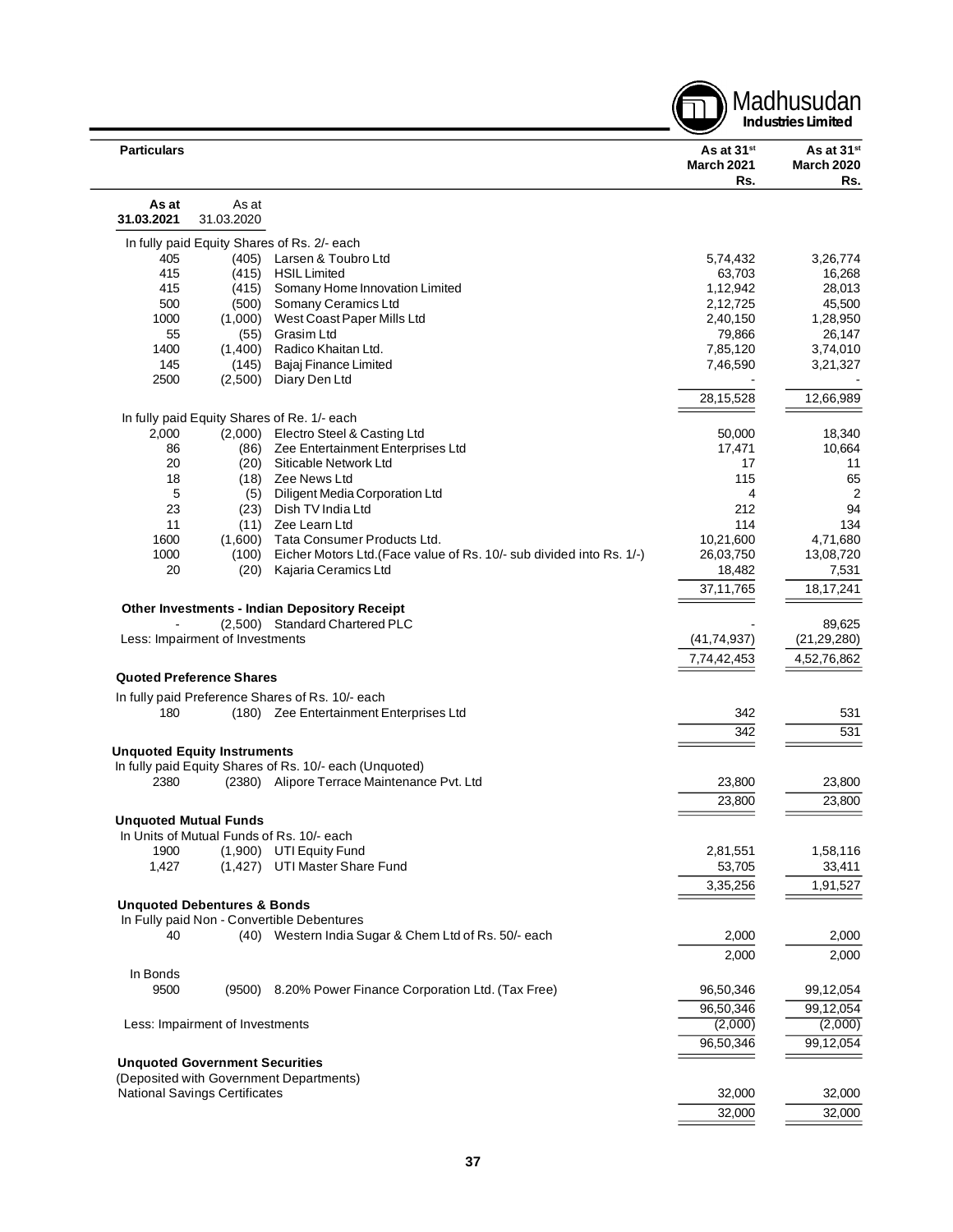|   | <b>Particulars</b>                                                                                                                                           | As at 31 <sup>st</sup><br><b>March 2021</b><br>Rs. | As at 31 <sup>st</sup><br><b>March 2020</b><br>Rs. |
|---|--------------------------------------------------------------------------------------------------------------------------------------------------------------|----------------------------------------------------|----------------------------------------------------|
| 4 | <b>OTHER FINANCIAL ASSETS</b>                                                                                                                                |                                                    |                                                    |
|   | (Unsecured and Considered Good)                                                                                                                              |                                                    |                                                    |
|   | <b>Security Deposits</b>                                                                                                                                     | 6,51,879                                           | 6,53,259                                           |
|   | Total                                                                                                                                                        | 6,51,879                                           | 6,53,259                                           |
| 5 | <b>OTHER NON-CURRENT ASSETS</b><br>Taxes and duties recoverable                                                                                              | 20,24,778                                          | 20,24,778                                          |
|   |                                                                                                                                                              |                                                    |                                                    |
| 6 | Total<br><b>CURRENT INVESTMENTS</b>                                                                                                                          | 20,24,778                                          | 20,24,778                                          |
|   | <b>Unquoted Mutual Funds</b>                                                                                                                                 |                                                    |                                                    |
|   | Mutual Funds (Units of Rs. 10/- each, unless otherwise specified)                                                                                            |                                                    |                                                    |
|   | As at<br>As at                                                                                                                                               |                                                    |                                                    |
|   | 31.03.2021<br>31.03.2020                                                                                                                                     |                                                    |                                                    |
|   | 735.781<br>(802.674) Franklin India Short Term Income Plan-Growth                                                                                            | 29,37,154                                          | 30,75,486                                          |
|   | 1.687<br>(1.687) LIC Mutual Fund Floater MIP Fund - Quarterly Plan                                                                                           | 107                                                | 92                                                 |
|   | 0.220<br>(0.220) LIC Nomura Mutual Fund MIP - Quarterly Dividend Plan                                                                                        | 1                                                  |                                                    |
|   | 2,03,218.747 (2,03,218.747) ICICI Prudential Credit Risk Fund- Growth                                                                                        | 47,94,215<br>32,54,645                             | 44,19,561                                          |
|   | 1,183.339<br>(1,183.339) SBI Magnum Low Duration Fund - Growth (Units of Rs. 1000/- each)<br>3,488.600<br>(3,488.600) Franklin India Flexi Cap Fund - Growth | 26,81,093                                          | 30,80,012<br>14,50,024                             |
|   | 971.674<br>(971.674) Nippon India Liquid Fund - Growth Plan - Growth Option                                                                                  | 48,55,881                                          | 46,85,906                                          |
|   | (37,215.443) Aditya Birla Sunlife Corp. Bond Fund - Growth-Regular Plan<br>37,215.443                                                                        | 31,96,967                                          | 29,12,268                                          |
|   | (6,891.727) Aditya Birla Sun Life Equity Hybrid '95 Fund- Growth - Regular Plan<br>6,891.727                                                                 | 62,82,843                                          | 39,49,304                                          |
|   | 5,552.010<br>(5,552.010) Motilal Oswal Ultra Short Term Bond Fund-Regular Growth                                                                             | 75,159                                             | 72,652                                             |
|   | 1,77,877.389 (1,77,877.389) IDFC Hybrid Equity Fund Regular Plan-Growth                                                                                      | 25,13,407                                          | 16,04,454                                          |
|   | 1,35,906.886 (1,35,906.886) Motilal Oswal Flexi Cap Fund-Regular Growth                                                                                      | 42,82,113                                          | 26,48,377                                          |
|   | (31,585.508) Mirae Asset Large Cap Fund-Regular Growth Plan<br>31,585.508                                                                                    | 20,69,009                                          | 12,26,592                                          |
|   | (80,614.400) Kotak Standard Flexi Cap Fund-Growth (Regular Plan)<br>80,614.400                                                                               | 36,24,504                                          | 21,77,395                                          |
|   | (3,488.345) ICICI Prudential Liquid Fund- Growth<br>3,488.345                                                                                                | 10,57,119                                          | 10,20,341                                          |
|   | Total                                                                                                                                                        | 4, 16, 24, 217                                     | 3,23,22,465                                        |
|   | Aggregate amount of quoted investments                                                                                                                       | 4, 16, 24, 217                                     | 3,23,22,465                                        |
|   | Market Value of quoted investments                                                                                                                           | 4, 16, 24, 217                                     | 3,23,22,465                                        |
| 7 | <b>CASH AND CASH EQUIVALENTS</b><br><b>Balance with banks</b>                                                                                                |                                                    |                                                    |
|   | In current accounts                                                                                                                                          | 34,77,116                                          | 23,63,066                                          |
|   | In Deposits accounts - Original maturity upto 3 months                                                                                                       | 19,19,721                                          | 18,06,828                                          |
|   |                                                                                                                                                              | 53,96,837                                          | 41,69,894                                          |
|   | Cash on Hand                                                                                                                                                 | 23,925                                             | 1,842                                              |
|   | Total                                                                                                                                                        | 54,20,762                                          | 41,71,736                                          |
| 8 | <b>BANK BALANCES OTHER THAN ABOVE</b><br><b>Balance with banks</b>                                                                                           |                                                    |                                                    |
|   | In deposits original maturity of more than three but less than twelve Months<br>۰                                                                            | 4,36,35,710                                        | 4, 11, 85, 767                                     |
|   | Total                                                                                                                                                        | 4,36,35,710                                        | 4, 11, 85, 767                                     |
| 9 | <b>LOANS</b><br>(Unsecured and considered good, unless otherwise stated)                                                                                     |                                                    |                                                    |
|   | Current                                                                                                                                                      |                                                    |                                                    |
|   | Inter Corporate Deposits                                                                                                                                     | 2,57,11,362                                        | 2,21,18,769                                        |
|   | Total                                                                                                                                                        | 2,57,11,362                                        | 2,21,18,769                                        |
|   |                                                                                                                                                              |                                                    |                                                    |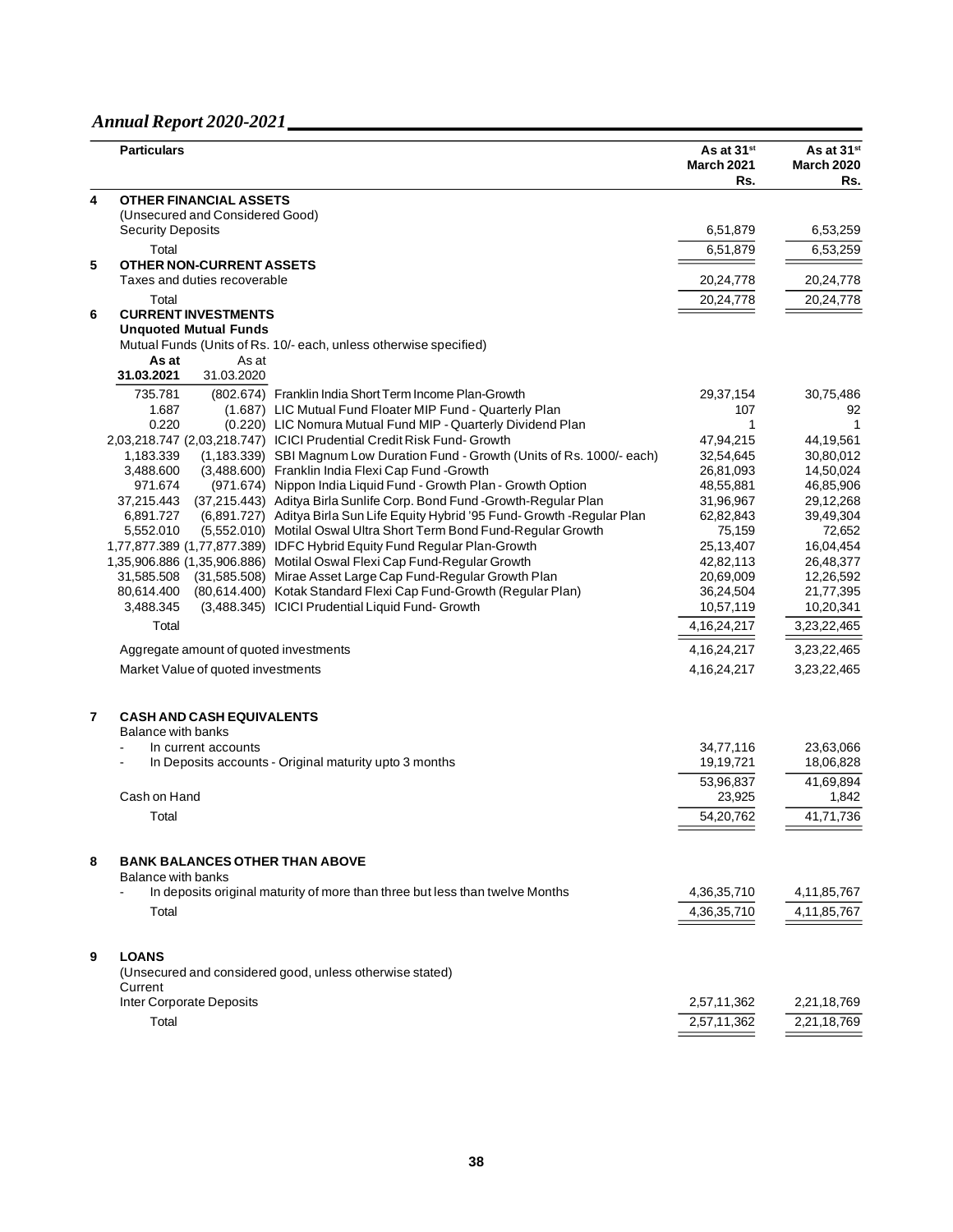|    |                                                  |                                                    | Madhusudan<br><b>Industries Limited</b>            |
|----|--------------------------------------------------|----------------------------------------------------|----------------------------------------------------|
|    | <b>Particulars</b>                               | As at 31 <sup>st</sup><br><b>March 2021</b><br>Rs. | As at 31 <sup>st</sup><br><b>March 2020</b><br>Rs. |
| 10 | <b>CURRENT TAX ASSETS (NET)</b>                  |                                                    |                                                    |
|    | Advance Income Tax (including for earlier years) | 1,10,66,818                                        | 1,17,55,720                                        |
|    | Less: Provision for Taxation                     | (91, 72, 411)                                      | (87, 21, 367)                                      |
|    | Advance Income Tax (Net of Provisions for tax)   | 18,94,407                                          | 30,34,353                                          |
|    | Total                                            | 18,94,407                                          | 30, 34, 353                                        |
|    | Movement in Income tax balances                  |                                                    |                                                    |
|    | Opening Balance (Tax Asset / Liability) (net)    | 30,34,353                                          | 26,32,612                                          |
|    | Current Tax payable for the year                 | (15,00,000)                                        | (11, 15, 000)                                      |
|    | Taxes paid / (Refund Received)                   | 3,60,054                                           | 15,16,741                                          |
|    |                                                  | 18.94.407                                          | 30.34.353                                          |

Reconciliation of Income tax expenses to the amount computed by applying the statutory income tax rate to the profit before income taxes is summarised below

| <b>Particulars</b>                                                                         | <b>Year Ended</b><br>31.03.2021<br>Rs. | <b>Year Ended</b><br>31.03.2020<br>Rs. |
|--------------------------------------------------------------------------------------------|----------------------------------------|----------------------------------------|
| Enacted income tax rate in india applicable to company                                     | 25.17                                  | 26.00                                  |
| Profit before tax                                                                          | 4,78,52,236                            | (1,36,02,000)                          |
| Current Tax expenses on Profit before tax expenses at the enacted income tax rate in India | 1,20,43,451                            | (35, 36, 520)                          |
| Items giving rise to difference in tax                                                     |                                        |                                        |
| Tax effects of amount which are not taxable in calculating taxable income                  | (1,05,59,690)                          | (2,05,460)                             |
| Tax effect of amount which are not deductible in calculating taxable income                | 65.867                                 | 47.99.076                              |
| <b>Effect of Capital Gains</b>                                                             | (3,903)                                | 1,89,701                               |
| <b>Others</b>                                                                              | (45, 725)                              | (1,31,797)                             |
| At the effective tax rate                                                                  | 15.00.000                              | 11,15,000                              |
| Income tax expenses reported in the statement of profit and loss                           | 15,00,000                              | 11,15,000                              |

|    |   | <b>Particulars</b>                                                                                          | As at 31 <sup>st</sup><br><b>March 2021</b><br>Rs. | As at 31 <sup>st</sup><br><b>March 2020</b><br>Rs. |
|----|---|-------------------------------------------------------------------------------------------------------------|----------------------------------------------------|----------------------------------------------------|
| 11 |   | <b>OTHER CURRENT ASSETS</b>                                                                                 |                                                    |                                                    |
|    |   | (Unsecured and Considered Good)                                                                             |                                                    |                                                    |
|    |   | Interest Accrued on Fixed Deposits & Advances                                                               | 22,07,027                                          | 23,70,471                                          |
|    |   | Others Advances*                                                                                            | 6,74,329                                           | 6,32,769                                           |
|    |   | Total                                                                                                       | 28,81,356                                          | 30,03,240                                          |
|    |   | *Other Advances includes Prepaid Expenses etc.                                                              |                                                    |                                                    |
| 12 | A | <b>EQUITY SHARE CAPITAL</b><br><b>Authorised</b><br>2,60,00,000 (2,60,00,000) Equity Shares of Rs. 5/- each | 13,00,00,000                                       | 13,00,00,000                                       |
|    |   | <b>Issued, Subscribed and Paid Up</b>                                                                       |                                                    |                                                    |
|    |   | 53,75,000 (53,75,000) Equity Shares of Rs. 5/- each fully paid                                              | 2,68,75,000                                        | 2,68,75,000                                        |
|    |   | Total                                                                                                       | 2,68,75,000                                        | 2,68,75,000                                        |
|    | В | Reconciliation of the equity shares outstanding at the beginning and at the end of the reporting year       |                                                    |                                                    |
|    |   | <b>Equity Shares</b>                                                                                        | As at 31 <sup>st</sup>                             | As at 31 <sup>st</sup>                             |
|    |   |                                                                                                             | <b>March 2021</b>                                  | <b>March 2020</b>                                  |
|    |   |                                                                                                             | <b>No. of Shares</b>                               | No. of Shares                                      |
|    |   | Shares Outstanding at the beginning of the year                                                             | 53,75,000                                          | 53,75,000                                          |
|    |   | Add: Shares Issued during the year                                                                          |                                                    |                                                    |
|    |   | Shares Outstanding at the end of the year                                                                   | 53,75,000                                          | 53,75,000                                          |

**C** The company has only one class of equity shares havings a par value of Rs. 5/- per share. Each shareholder is eligible for one vote per share. The dividend proposed by the Board of Directors is subject to the approval of shareholders, except in case of interim dividend. In the event of liquidation, the equity shareholders are eligible to receive the remaining assets of the Company, after distribution of all preferential amounts, in propotion of their shareholding. The Company declares and pays dividends in Indian Rupees.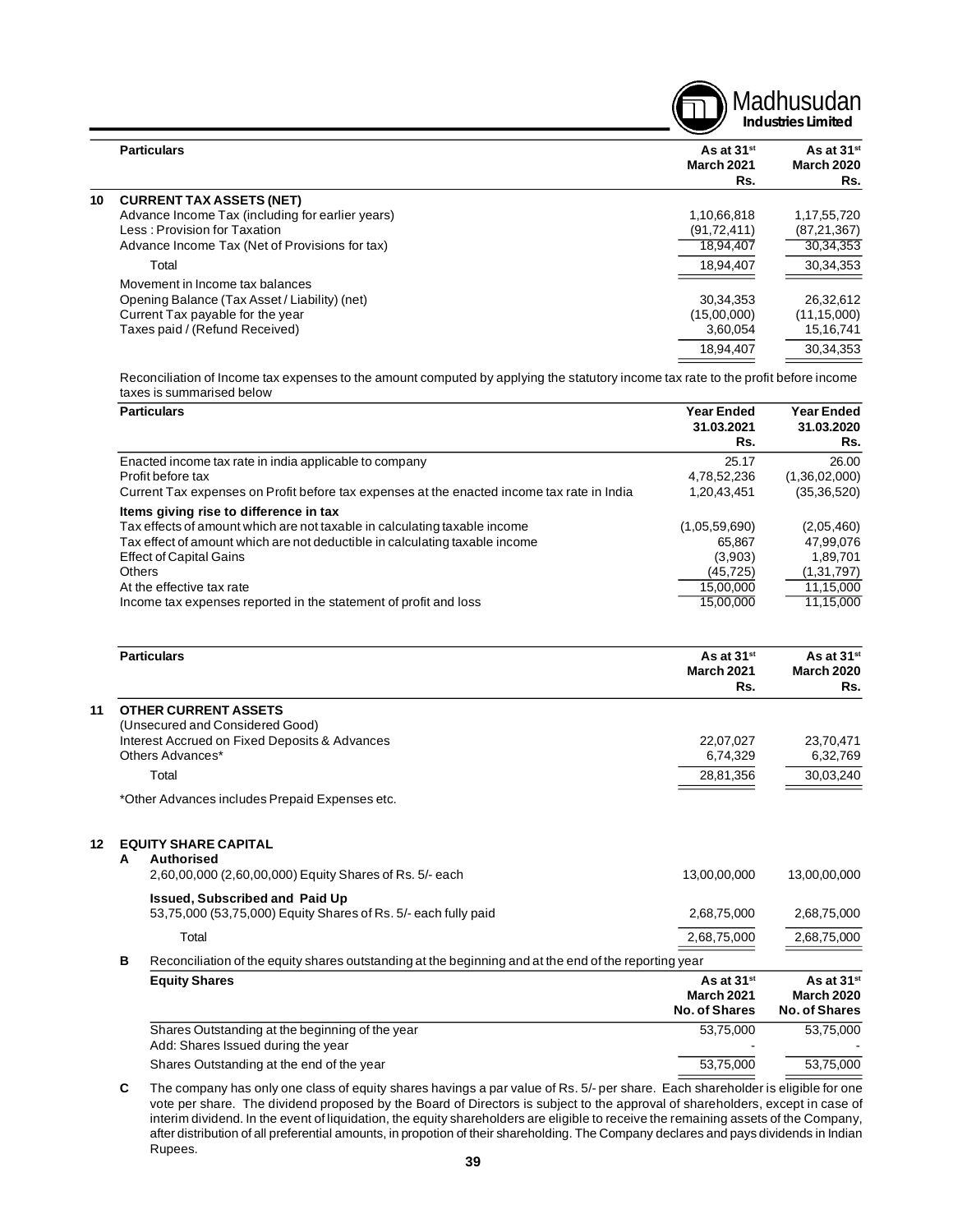- **D** The company has neither issued nor bought back any shares during the year.
- **E** Details of shareholders holding more than 5% of the shares in the Company

| Name of the Shareholder |                                           | As at 31 <sup>st</sup> March 2021 | As at 31 <sup>st</sup> March 2020 |                         |                          |
|-------------------------|-------------------------------------------|-----------------------------------|-----------------------------------|-------------------------|--------------------------|
|                         |                                           | No. of<br><b>Shares</b>           | $%$ of<br>Holdina                 | No. of<br><b>Shares</b> | $%$ of<br><b>Holding</b> |
|                         | Vikram Investment Company Private Limited | 9,36,640                          | 17.43                             | 9.36.640                | 17.43                    |
|                         | Madhusudan Holdings Ltd.                  | 4.40.600                          | 8.20                              | 4.40.600                | 8.20                     |
|                         | Smt. Smiti Somany                         | 6,13,120                          | 11.41                             | 6,13,120                | 11.41                    |
|                         | Shri Vikram Somany                        | 5.38.979                          | 10.03                             | 5.38.979                | 10.03                    |

|    | <b>Particulars</b>                                                                                       | As at $31$ <sup>st</sup><br><b>March 2021</b><br>Rs. | As at 31 <sup>st</sup><br><b>March 2020</b><br>Rs. |
|----|----------------------------------------------------------------------------------------------------------|------------------------------------------------------|----------------------------------------------------|
| 13 | <b>OTHER EQUITY</b>                                                                                      |                                                      |                                                    |
|    | <b>General Reserve</b><br>Balance as at the beginning of the Year<br>Less: Transfer to Depreciation Fund | 17,11,30,705                                         | 17,11,30,705                                       |
|    | Balance as at end of the year                                                                            | 17,11,30,705                                         | 17,11,30,705                                       |
|    | <b>Retained Earnings</b><br>Balance as at the beginning of the Year<br>Add: Net Profit for the Year      | (2,22,70,825)<br>3,58,32,821                         | (1, 25, 15, 424)<br>(97, 55, 401)                  |
|    | Balance as at end of the year                                                                            | 1,35,61,996                                          | (2,22,70,825)                                      |
|    | <b>Other Comprehensive Income</b><br>Remeasurement of Defined Benefit Plans                              |                                                      |                                                    |
|    | Balance as at the beginning of the year<br>Add: Adjustments during the year                              | (6,09,221)<br>90,076                                 | (4, 84, 788)<br>(1, 24, 433)                       |
|    |                                                                                                          | (5, 19, 145)                                         | (6,09,221)                                         |
|    | Total                                                                                                    | 18,41,73,556                                         | 14,82,50,659                                       |
|    | Nature and purpose of other reserves                                                                     |                                                      |                                                    |

#### **General Reserve**

General reserve is credited out of profits earned by the Company by way of transer from surplus in the statement of profit and loss. The Company can use this reserve for payment of dividend and issue of fully paid-up shares. As General reserve us credited by transfer of one component of equity to another and is not an item of other comprehensive income, items included in the General reserve will not be consequently reclassifed to statement of profit and loss.

#### **Retained Earnings**

Retained earnings are the profits that the Company has earned till date, less any transfer to general reserve, dividend or other distributions paid to shareholders

| 14 | OTHER NON CURRENT FINANCIAL LIABILITIES<br>Deposits from Tenant          | 20,29,157   | 20,29,157 |
|----|--------------------------------------------------------------------------|-------------|-----------|
|    | Total                                                                    | 20,29,157   | 20,29,157 |
| 15 | <b>NON-CURRENT PROVISIONS</b>                                            |             |           |
|    | Provisions for Employee Benefits                                         | 1,36,906    | 1,17,683  |
|    | Total                                                                    | 1,36,906    | 1,17,683  |
| 16 | <b>DEFERRED TAX LIABILITY</b><br>Deferred Tax Liabilities                |             |           |
|    | Fair Value of Investment                                                 | 1,75,64,991 | 71,89,653 |
|    |                                                                          | 1,75,64,991 | 71,89,653 |
|    | Deferred Tax Assets<br>Impact of difference between Tax Depreciation and |             |           |
|    | Depreciation / amortization charged for financial reporting              | 4,50,696    | 5,66,961  |
|    | Leave Encashment                                                         | 1,80,197    | 2,11,846  |
|    | <b>Others</b>                                                            | 10,74,312   | 11,02,124 |
|    |                                                                          | 17.05.205   | 18,80,931 |
|    | Total                                                                    | 1,58,59,786 | 53,08,722 |
|    |                                                                          |             |           |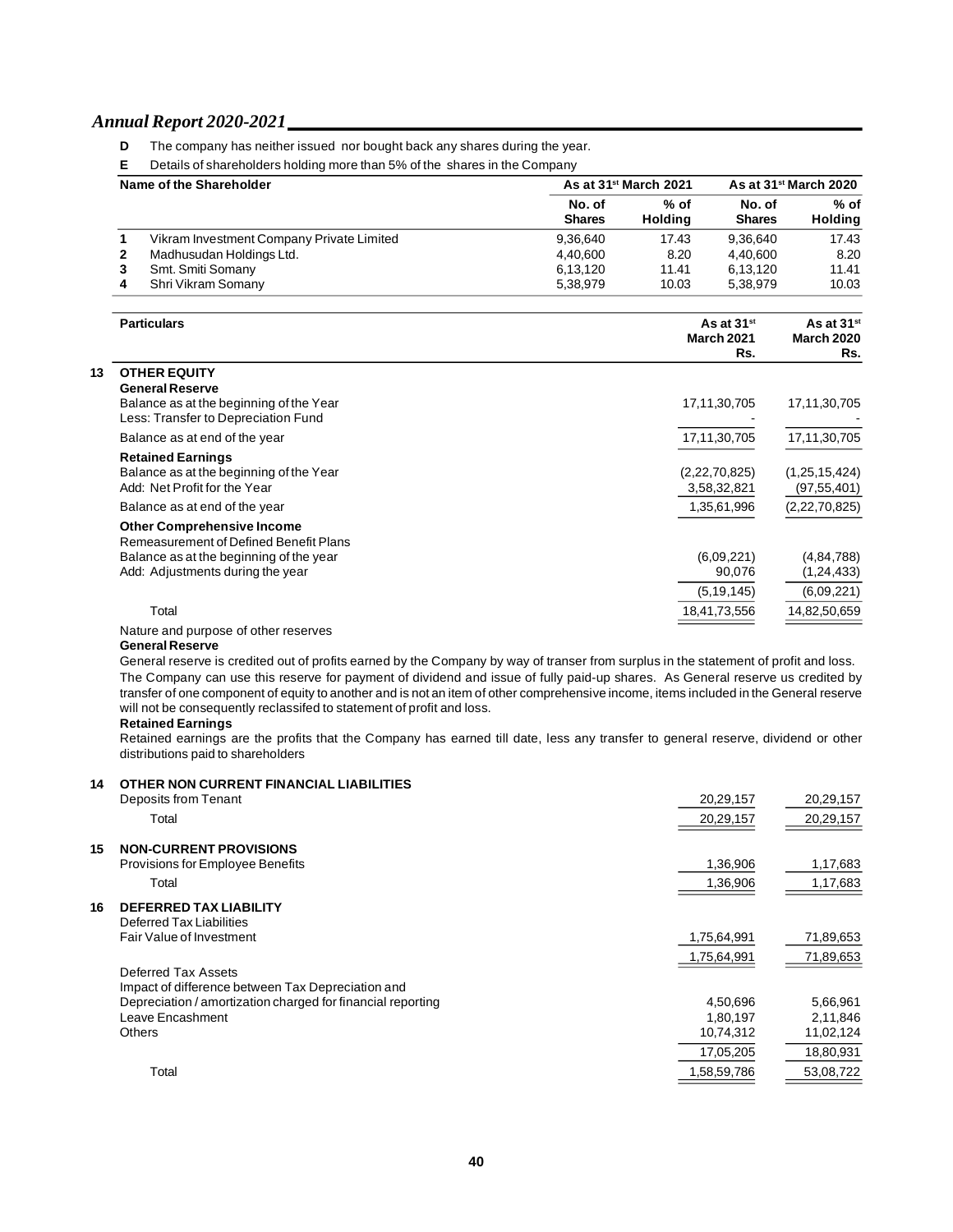

| Movement in deferred tax assets balances                  |                        |               |                |                             |
|-----------------------------------------------------------|------------------------|---------------|----------------|-----------------------------|
|                                                           | Net balance            | Recognised in | Recognised in  | Net Deferred                |
|                                                           | as at 31 <sup>st</sup> | Profit & Loss | <b>OCI</b>     | Tax Asset as at             |
|                                                           | March 2020             |               |                | 31 <sup>st</sup> March 2021 |
|                                                           | Rs.                    | Rs.           | Rs.            | Rs.                         |
| <b>Deferred Tax Assets</b>                                |                        |               |                |                             |
| Difference between Tax Depreciation and Book Amortisation | 5,66,961               | 1,16,265      |                | 4,50,696                    |
| Leave Encashment                                          | 2,11,846               |               | (31, 649)      | 1,80,197                    |
| <b>Others</b>                                             | 11,02,124              | 27,812        |                | 10,74,312                   |
|                                                           | 18,80,931              | 1,44,077      | (31, 649)      | 17,05,205                   |
| <b>Deferred Tax Liabilities</b>                           |                        |               |                |                             |
| Fair Value of Investment                                  | 71,89,653              | 1,03,75,338   |                | 1,75,64,991                 |
|                                                           | 71,89,653              | 1,03,75,338   |                | 1,75,64,991                 |
|                                                           | Net balance            | Recognised in | Recognised in  | Net Deferred                |
|                                                           | as at 31 <sup>st</sup> | Profit & Loss | <b>OCI</b>     | Tax Asset as at             |
|                                                           | <b>March 2019</b>      |               |                | 31 <sup>st</sup> March 2020 |
|                                                           | Rs.                    | Rs.           | Rs.            | Rs.                         |
| Deferred Tax Assets                                       |                        |               |                |                             |
| Difference between Tax Depreciation and Book Amortisation | 6,77,314               | 1,10,353      |                | 5,66,961                    |
| Leave Encashment                                          | 1,68,126               |               | 43,720         | 2,11,846                    |
| <b>Others</b>                                             | 14,88,127              | 3,86,003      |                | 11,02,124                   |
|                                                           | 23,33,567              | 4,96,356      | 43,720         | 18,80,931                   |
| <b>Deferred Tax Liabilities</b>                           |                        |               |                |                             |
| Fair Value of Investment                                  | 1,26,47,608            | (54, 57, 955) |                | 71,89,653                   |
|                                                           | 1,26,47,608            | (54, 57, 955) | $\blacksquare$ | 71,89,653                   |

|                                                             | As at<br>31 <sup>st</sup> March 2021<br>Rs.                                                                     | As at<br>31 <sup>st</sup> March 2020<br>Rs. |
|-------------------------------------------------------------|-----------------------------------------------------------------------------------------------------------------|---------------------------------------------|
| <b>Statutory Dues</b>                                       | 1,87,578                                                                                                        | 2,08,334                                    |
| Total                                                       | 1,87,578                                                                                                        | 2,08,334                                    |
| Other Provisions*                                           | 7,36,802<br>15,17,239                                                                                           | 6,78,540<br>16,72,086                       |
| Total                                                       | 22,54,041                                                                                                       | 23,50,626                                   |
| *Other Provisions includes provisions for various expenses. |                                                                                                                 |                                             |
| <b>Particulars</b>                                          | Year ended 31st<br><b>March 2021</b><br>Rs.                                                                     | Year ended 31st<br><b>March 2020</b><br>Rs. |
|                                                             | <b>Particulars</b><br><b>OTHER CURRENT LIABILITIES</b><br><b>PROVISIONS</b><br>Provisions for Employee Benefits |                                             |

| <b>Other Operating Revenues</b>      |           |             |
|--------------------------------------|-----------|-------------|
| <b>Rent Received</b>                 | 77.12.025 | 90.04.396   |
| Administrative & Maintenance Charges | 14.19.330 | 12,82,503   |
| Total                                | 91.31.355 | 1,02,86,899 |
| .                                    |           | .           |

The company has evaluated the impact of COVID – 19 resulting from (i) the possibility of constraints to render services which may require revision of estimations of costs to complete the contract because of additional efforts;(ii) onerous obligations;(iii) penalties relating to breaches of service level agreements, and (iv) termination or deferment of contracts by customers. The company has concluded that the impact of COVID – 19 is not material based on these estimates. Due to the nature of the pandemic, the company will continue to monitor developments to identify significant uncertainties relating to revenue in future periods.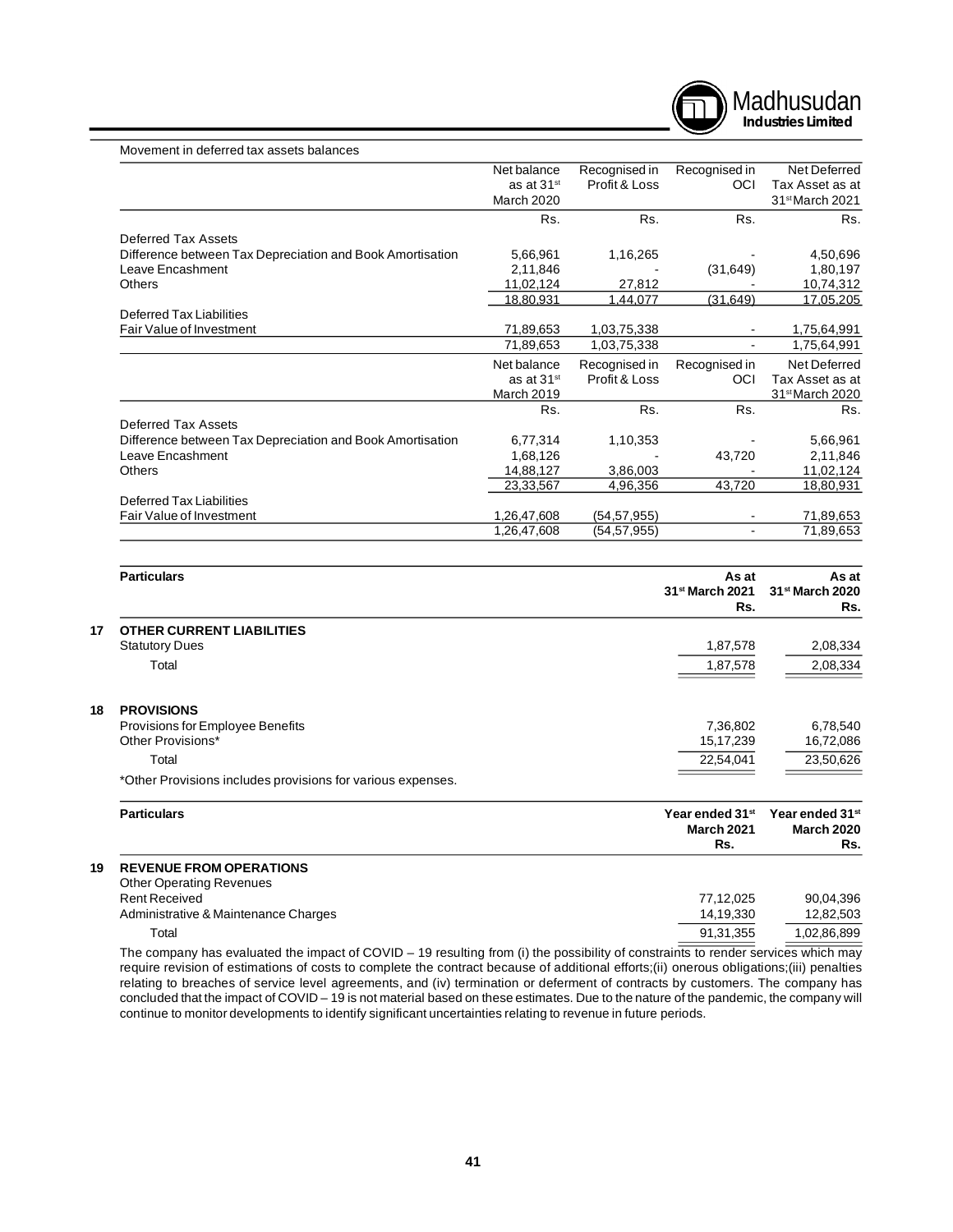|    | <b>Particulars</b>                                                                                         | Year ended 31st<br><b>March 2021</b><br>Rs. | Year ended 31 <sup>st</sup><br><b>March 2020</b><br>Rs. |
|----|------------------------------------------------------------------------------------------------------------|---------------------------------------------|---------------------------------------------------------|
| 20 | <b>OTHER INCOME</b>                                                                                        |                                             |                                                         |
|    | Interest Income on financial assets carried at amortised cost<br>Dividend Income                           | 52,06,424                                   | 49,62,234                                               |
|    | Non Current Investment designated at fair value through profit or loss                                     | 33,687                                      | 5,16,932                                                |
|    | Mutual Funds designated at fair value through profit or loss                                               |                                             |                                                         |
|    |                                                                                                            | 33,687                                      | 5,16,932                                                |
|    | Non-Current Investments designated at Fair Value through Profit or Loss                                    | 3,44,44,413                                 |                                                         |
|    | Mutual Funds Designated at Fair Value through Pofit or Loss                                                | 95,58,056                                   |                                                         |
|    | Profit on Sale of Mutual Funds                                                                             | 51,353                                      | 2,99,847                                                |
|    | Profit on Sale of Shares                                                                                   | 10,678                                      |                                                         |
|    | Reversal of Impairment loss in Value of Investments                                                        |                                             | 10,13,851                                               |
|    | Miscellaneous Incomes                                                                                      | 460<br>5,763                                | 224                                                     |
|    | Item pertaining to Previous year, unspent liabilities & provisions no longer<br>required written back(Net) |                                             |                                                         |
|    | Total                                                                                                      | 4,93,10,834                                 | 67,93,088                                               |
|    |                                                                                                            |                                             |                                                         |
| 21 | <b>EMPLOYEE BENEFITS EXPENSES</b>                                                                          |                                             |                                                         |
|    | Salaries, Wages and Bonus                                                                                  | 31,40,843                                   | 31,41,184                                               |
|    | Contribution to Provident and Other funds                                                                  | 5,99,527                                    | 4,22,489                                                |
|    | Staff and Labour Welfare Expenses                                                                          | 15,72,514                                   | 15,85,800                                               |
|    | Total                                                                                                      | 53,12,884                                   | 51,49,473                                               |
| 23 | <b>OTHER EXPENSES</b>                                                                                      |                                             |                                                         |
|    | Power, Fuel and Electricity Expenses                                                                       | 2,19,937                                    | 56,760                                                  |
|    | Rent                                                                                                       | 1,000                                       | 1,000                                                   |
|    | Repairs - Building                                                                                         | 33,500                                      | 14,360                                                  |
|    | Repairs - Others                                                                                           | 48,905                                      | 17,870                                                  |
|    | Payments to Auditors- For Audit Fees<br>Insurance                                                          | 30,000<br>87,932                            | 30,000<br>78,499                                        |
|    | <b>Rates and Taxes</b>                                                                                     | 93,513                                      | 1,91,943                                                |
|    | Legal & Professional Expenses                                                                              | 4,61,200                                    | 6,09,128                                                |
|    | Vehicle Expenses                                                                                           | 1,34,157                                    | 1,75,487                                                |
|    | Miscelleneous Expenses                                                                                     | 7,40,886                                    | 6,74,534                                                |
|    | <b>Directors Sitting Fees</b>                                                                              | 53,000                                      | 34,000                                                  |
|    | Impairment in Value of Investment                                                                          | 20,45,657                                   |                                                         |
|    | <b>Listing Fees</b><br>Non-Current Investments designated at Fair Value through Profit or Loss             | 3,25,698                                    | 3,19,258<br>1,59,79,999                                 |
|    | Mutual Funds Designated at Fair Value through Pofit or Loss                                                |                                             | 34,91,411                                               |
|    | Central Exsice Duty Exp. (Ref. Note No. 26)                                                                |                                             | 27,80,401                                               |
|    | Total                                                                                                      | 42,75,385                                   | 2,44,54,650                                             |
|    |                                                                                                            | As at 31 <sup>st</sup>                      | As at 31 <sup>st</sup>                                  |
|    |                                                                                                            | <b>March 2021</b>                           | <b>March 2020</b>                                       |
|    |                                                                                                            | Rs.                                         | Rs.                                                     |
| 23 | <b>PAYMENT TO THE AUDITORS</b><br><b>Audit Fees</b><br>a                                                   | 30,000                                      | 30,000                                                  |
|    |                                                                                                            |                                             |                                                         |
|    | Total                                                                                                      | 30,000                                      | 30,000                                                  |
| 24 | <b>EARNINGS PER SHARE</b>                                                                                  |                                             |                                                         |
|    | <b>BASIC &amp; DILUTED</b>                                                                                 |                                             |                                                         |
|    | Profit attributable to Equity Shareholders<br>Weighted average Number of Equity Shares                     | 3,58,32,821<br>53,75,000                    | (97, 55, 401)<br>53,75,000                              |
|    | <b>Basic and Diluted EPS</b>                                                                               | 6.67                                        | (1.81)                                                  |
|    | Face Value per Share                                                                                       | 5.00                                        | 5.00                                                    |
|    |                                                                                                            |                                             |                                                         |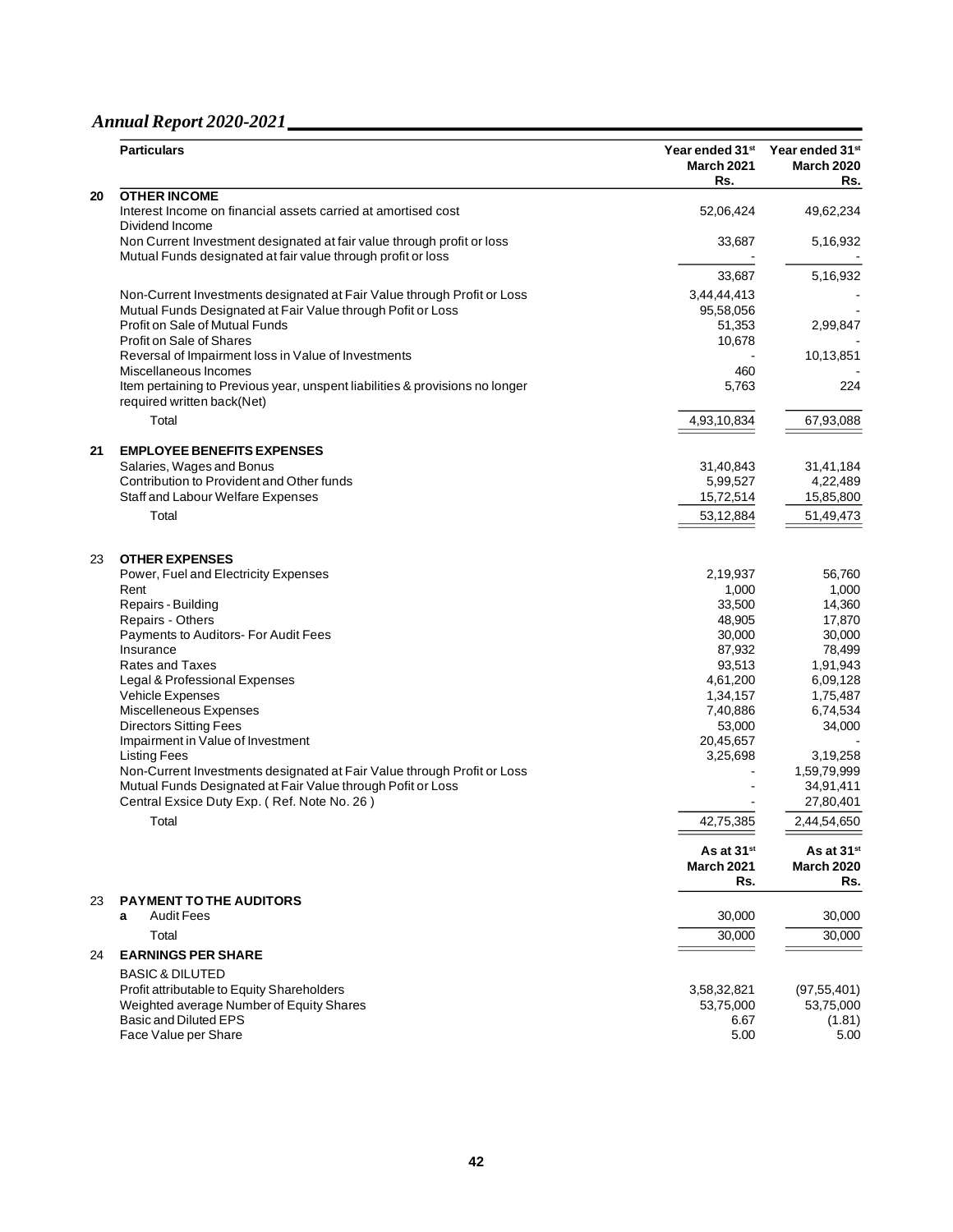

| 25 |   | <b>CONTINGENT LIABILITIES AND COMMITMENTS (TO THE EXTENT NOT PROVIDED FOR)</b> | As at 31 <sup>st</sup><br><b>March 2021</b><br>Rs. | As at 31 <sup>st</sup><br><b>March 2020</b><br>Rs. |
|----|---|--------------------------------------------------------------------------------|----------------------------------------------------|----------------------------------------------------|
|    |   | <b>Contingent Liabilities</b>                                                  |                                                    |                                                    |
|    | A | Claims against the company / disputed liabilities not acknowledged as debts    |                                                    |                                                    |
|    |   | Central Excise Duty (Ref. Note No. 26)                                         |                                                    |                                                    |
|    |   | Sales Tax                                                                      | 1,39,33,964                                        | 1,39,33,964                                        |
|    |   | Commercial and Other Claims                                                    | 54,772                                             | 54.772                                             |
|    |   | Income Tax (Ref. Note No. 27)                                                  |                                                    | 8,00,474                                           |
|    |   | <b>Commitments</b>                                                             |                                                    |                                                    |
|    | в | Estimated amount of contracts remaining to be executed                         |                                                    |                                                    |
|    |   | on capital account and not provided for                                        |                                                    |                                                    |

- **26** The Company has settled the Excise Duty dispute under the scheme " Sabka Vishwas (Regacy Dispute Resolution) Scheme Rules, 2019 for the excise duty liability of Rs. 54,38,208 by paying the amount which had been accounted under Central Excise Duty.
- **27** The Company has settled the Income Tax dispute under the scheme Direct Tax Vivad Se Vishwas Act,2020 for the income tax liability of Rs. 8,00,474/- by the paying the amount of Rs. 3,31,741/- which has been determind by the Income Tax Department. All necessary compliances have been made and awaiting the final order from the Income Tax Department.

#### **28** Disclosure required under Section 22 of the Micro, Small and Medicum Enterprises Development Act, 2006

| <b>Particulars</b>                                                                                                                                                                                                                                                                                                                                                                                                                 | As at 31 <sup>st</sup><br><b>March 2021</b><br>Rs. | As at $31$ <sup>st</sup><br><b>March 2020</b><br>Rs. |
|------------------------------------------------------------------------------------------------------------------------------------------------------------------------------------------------------------------------------------------------------------------------------------------------------------------------------------------------------------------------------------------------------------------------------------|----------------------------------------------------|------------------------------------------------------|
| The principal amount and the interest due thereon remaining unpaid to any supplier at<br>the end of each accounting year                                                                                                                                                                                                                                                                                                           | 0.00                                               | 0.00                                                 |
| The amount of interest paid by the buyer in terms of section 16 of the Micro, Small and<br>Medium Enterprise Development Act, 2006 along with the amounts of the payment made<br>to the supplier beyond the appointed day during each accounting year                                                                                                                                                                              | 0.00                                               | 0.00                                                 |
| The amount of interest due and payable for the period of delay in making payment<br>(which have been paid but beyond the appointed day during the year) but without adding<br>the interest specified under Micro, Small and Medium Enterprise Development Act, 2006.                                                                                                                                                               | 0.00                                               | 0.00                                                 |
| The amount of interest accrued and remaining unpaid at the end of the accounting year; and<br>the amount of further interest remaining due and payable even in the succeeding years, until<br>such date when the interest dues above are actually paid to the small enterprise for the<br>purpose of disallowance as a deductible expenditure under section 23 of the Micro, Small and<br>Medium Enterprise Development Act, 2006. | 0.00                                               | 0.00                                                 |
| Micro enterprises and small enterprises under the Micro. Small and Medicum Enterprises Development Act. 2006 have been determined                                                                                                                                                                                                                                                                                                  |                                                    |                                                      |

Micro enterprises and small enterprises under the Micro, Small and Medicum Enterprises Development Act, 2006 have been determined based on the confirmation received in response to intimation in this regard sent by the Company to the suppliers.

#### 29 **RELATED PARTY DISCLOSURES**

#### **List of Related Parties**

| 1 |     | <b>Relationships:</b>    |                                         |
|---|-----|--------------------------|-----------------------------------------|
|   | (a) | Associates               | Cera Sanitaryware Ltd.                  |
|   |     |                          | Gujarat Soaps Pvt. Ltd.                 |
|   | (b) | Key Management Personnel | Thomas Koshy, Tarun Panchal, Neha Singh |
|   | (c) | Employee Benefit Plans   | Madhusudan Provident Fund Trust         |
|   |     |                          | <b>Madhusudan Gratuity Trust</b>        |

Note : Related party relationship is as identified by the Company and relied upon by the Auditors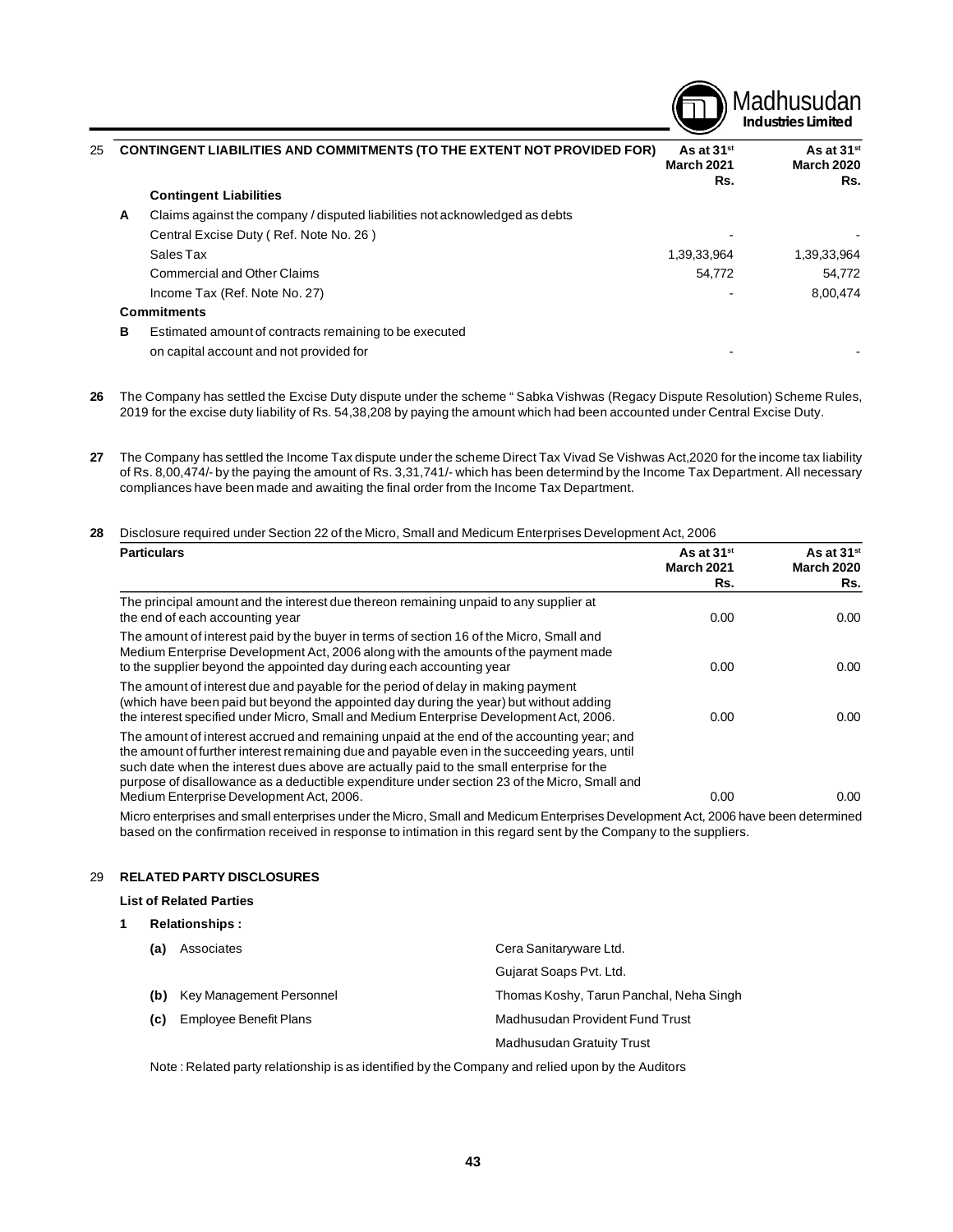| <b>Nature of Transactions</b><br>(Excluding Reimbursement) | <b>Associates</b>        | Key<br><b>Management</b><br><b>Personnel</b> | <b>Employee</b><br><b>Benefit</b><br><b>Plans</b> | Total         |
|------------------------------------------------------------|--------------------------|----------------------------------------------|---------------------------------------------------|---------------|
|                                                            | Rs.                      | Rs.                                          | Rs.                                               | Rs.           |
| Income                                                     |                          |                                              |                                                   |               |
| Rent                                                       | 77,12,025                |                                              |                                                   | 77,12,025     |
|                                                            | (90,04,396)              | $(\cdot)$                                    | $(\cdot)$                                         | (90,04,396)   |
| Service Charges                                            | 7,08,900                 |                                              |                                                   | 7,08,900      |
|                                                            | (8, 23, 950)             | $(\cdot)$                                    | $(\cdot)$                                         | (8,23,950)    |
| Other Services/ Expenses Reimbursement                     | 7,64,829                 |                                              |                                                   | 7,64,829      |
|                                                            | (8,93,128)               | $(\cdot)$                                    | $(\cdot)$                                         | (8,93,128)    |
| <b>Dividend Received</b>                                   |                          |                                              |                                                   |               |
|                                                            | (4,69,690)               | $(\cdot)$                                    | $(-)$                                             | (4,69,690)    |
| Expenses                                                   |                          |                                              |                                                   |               |
| <b>Director Sitting Fees</b>                               |                          | 53,000                                       |                                                   | 53,000        |
|                                                            | $(\cdot)$                | (34,000)                                     | $(\cdot)$                                         | (34,000)      |
| Remuneration                                               | $\sim$                   | 34,49,671                                    |                                                   | 34,49,671     |
|                                                            | $(\cdot)$                | (33,63,392)                                  | $(\cdot)$                                         | (33,63,392)   |
| <b>Contribution to Fund</b>                                |                          |                                              | 2,52,716                                          | 2,52,716      |
|                                                            | $(\cdot)$                | $(\cdot)$                                    | (3,99,725)                                        | (3,99,725)    |
| Finance                                                    |                          |                                              |                                                   |               |
| Loans / Advance Given                                      | $\overline{\phantom{a}}$ | $\blacksquare$                               |                                                   |               |
|                                                            | $(\cdot)$                | $(\cdot)$                                    | $(\cdot)$                                         | $(\cdot)$     |
| Fixed Deposit / Loan Received                              |                          |                                              |                                                   |               |
|                                                            | $(\cdot)$                | $(\cdot)$                                    | $(\cdot)$                                         | $(\cdot)$     |
| <b>Rent Deposit Received</b>                               |                          |                                              |                                                   |               |
|                                                            | (9,62,057)               | $(\cdot)$                                    | $(\cdot)$                                         | (9,62,057)    |
| <b>Rent Deposit Repaid</b>                                 |                          |                                              |                                                   |               |
|                                                            | (10, 24, 200)            | $(\cdot)$                                    | $(\cdot)$                                         | (10, 24, 200) |
| Balance at the end of the year                             |                          |                                              |                                                   |               |
| Receivables                                                | 4,93,365                 |                                              |                                                   | 4,93,365      |
|                                                            | (4, 93, 365)             | $(\cdot)$                                    | $(-)$                                             | (4,93,365)    |
| Payables                                                   | 20,29,157                |                                              |                                                   | 20,29,157     |
|                                                            | (20, 29, 157)            | $(\cdot)$                                    | $(\cdot)$                                         | (20, 29, 157) |

# **3 Details of material transactions entered into with Related Parties duirng the year**

| <b>Particulars</b> |                                                                 |                                | Nature of<br>Relationship | 2020-21           | Rs. | 2019-20<br>Rs.                        |
|--------------------|-----------------------------------------------------------------|--------------------------------|---------------------------|-------------------|-----|---------------------------------------|
|                    | <b>Rent Received</b>                                            | Cera Sanitaryware Limited      | Associates                | 77,12,025         |     | 90,04,396                             |
|                    | <b>Service Charges</b>                                          | Cera Sanitaryware Limited      | Associates                | 7,08,900          |     | 8,23,950                              |
|                    | Other Services/Expenses Reimbursement Cera Sanitaryware Limited |                                | Associates                | 7,64,829          |     | 8,93,128                              |
|                    | Dividend Received                                               | Cera Sanitaryware Limited      | Associates                |                   |     | 4,69,690                              |
|                    | Loans / Advance Given                                           | Gujarat Soaps Pvt. Ltd.        | Associates                |                   |     |                                       |
|                    | <b>Rent Deposit Received</b>                                    | Cera Sanitaryware Limited      | Associates                |                   |     | 9,62,057                              |
|                    | <b>Rent Deposit Repaid</b>                                      | Cera Sanitaryware Limited      | Associates                |                   |     | 10,24,200                             |
|                    | Breakup of compensation paid to Key Management Personel         |                                |                           |                   |     |                                       |
|                    | Sr.No. Particulars                                              | <b>Key Management Personel</b> | 31st March, 2021          | Year ended<br>Rs. |     | Year ended<br>31st March, 2020<br>Rs. |
|                    | Short-Term Employee Benefits                                    | Shri Thomas Koshy              |                           | 25,20,736         |     | 24,42,648                             |
|                    |                                                                 | Shri Tarun Panchal             |                           | 7,49,430          |     | 7,46,340                              |
|                    |                                                                 | Ms. Neha Singh                 |                           | 1,79,505          |     | 1,74,404                              |
| 2                  | <b>Director Sitting Fees</b>                                    |                                |                           | 53,000            |     | 34,000                                |

Note

Key Managerial Personnel who are under the employment of the Company are entitled to post employment benefits and other long term employee benefits recognsed as per Ind AS 19 - Èmployee Benefits'in the financial statements. As these employee benefits are lump sum amounts provided on the basis of acturial valuation, the same is not presented above.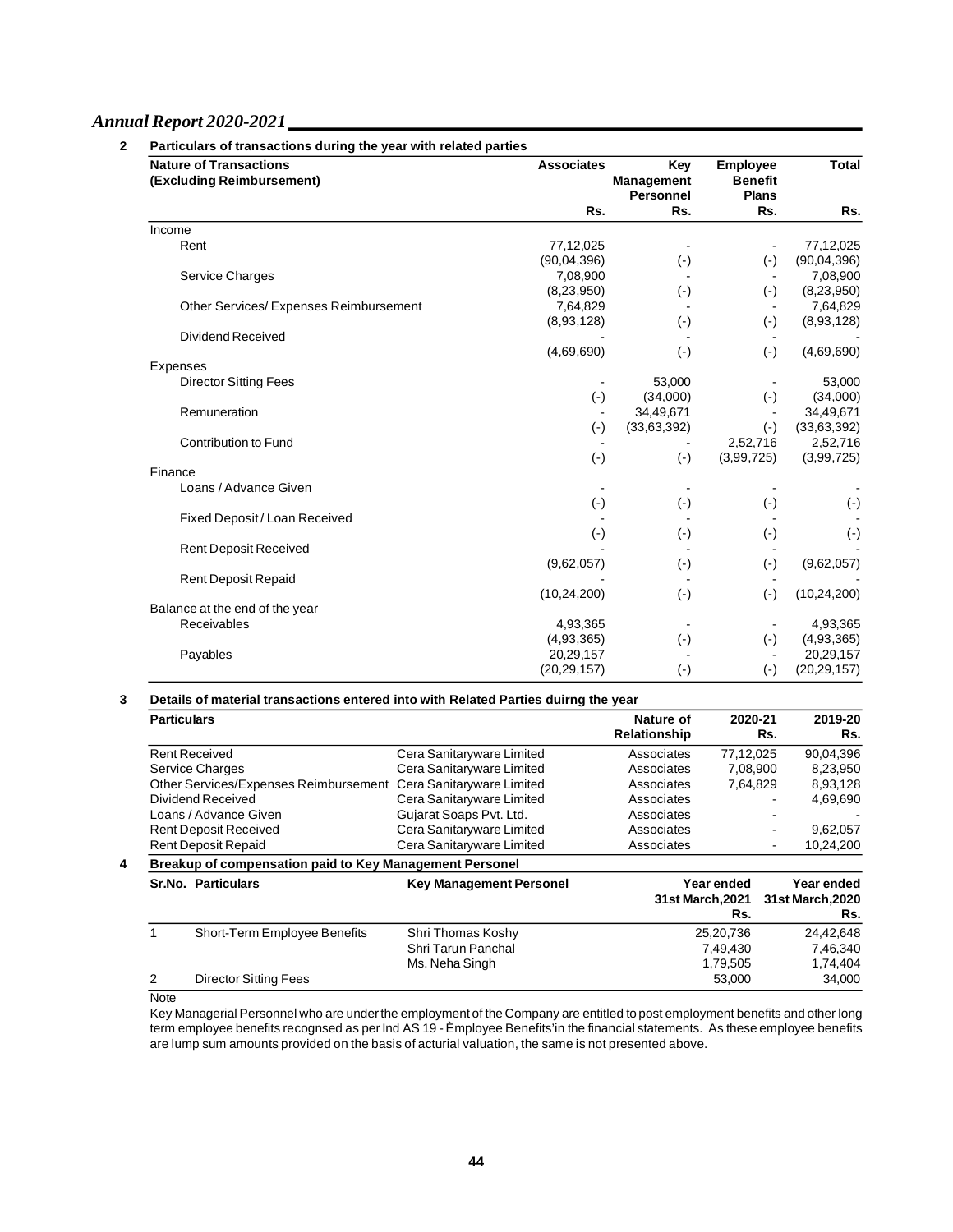# Madhusudan **Industries Limited**

# 30 **EMPLOYEE BENEFITS**

As per Ind AS 19 "Employee Benefits", the disclosure of employee benefits as defined in the Indian Accounting Standard are given below:

#### **a Defined Contribution Plan**

Contribution to Defined Contribution Plan, recognised as exenses for the year is as under :

| <b>Particulars</b>                        | 2020-2021<br>Rs. | 2019-2020<br>Rs. |
|-------------------------------------------|------------------|------------------|
| Employer's Contribution to Provident Fund | 2.87.885         | 3.03.840         |

#### **b Defined Benefit Plan**

General Description of defined benefit plan

#### **Gratuity**

The company operates gratuity plan wherein every employee is entitled to the benefit equivalent to fifteen days / one month salary last drawn for each completed year of service depending on the date of joining. The same is payable on termination of service, retirement or death, whichever is earlier. The benefit vests after five years of continuous service.

The Company has a defined benefit gratuity plan (funded). The Company defined benefit gratuity plan is a final salary plan for employees, which requires contributions to be made to a seperately administered fund.

The gratuity plan is governed by the Payment of Gratuity Act, 1972. Under the act, employee who has completed five years of service is entitled to specific benefit. The level of benefits provided depends on the member's lenghth of service and salary at retirement age. The fund has the form of an approval gratuity trust and it is governed by the Board of Trustees, which consists of an equal number of employer and employee representatives. The Board of Trustees is responsible for the administration of the plan assets and for the definition of the investment strategy.

#### **Leave Encashment**

The Company has a policy on leave encashment which is applicable to its employees. The expected cost of accumulating leave encashement is determined by acturial valuation performed by an independent actuary at each Balance Sheet date using projected Unit credit method on the additional amount expected to be paid as a result of the unused entitlement that has accumulated at the Balance Sheet date.

# **Risk associated to the Plan (Gratuity and Leave Encashment)**

Demographic Assumptions Withdrawal Rate

| A | <b>Acturial Risk</b>                                                                                                                                                                 | Risk due to adverse growth / variability in mortality and withdrawal rates                                    |  |  |
|---|--------------------------------------------------------------------------------------------------------------------------------------------------------------------------------------|---------------------------------------------------------------------------------------------------------------|--|--|
|   | Longevity Risk                                                                                                                                                                       |                                                                                                               |  |  |
|   | <b>Investment Risk</b>                                                                                                                                                               | Risk due to significant changes in discounting rate during the inter-valuation period.                        |  |  |
|   | Liquidity Risk                                                                                                                                                                       | Risk on account of Employees resign / retire from the company and as result strain on the cashflow<br>arises. |  |  |
|   | Market Risk                                                                                                                                                                          | Risks related to changes and fluctuation of the financial markets and assumption                              |  |  |
|   | Depends on the yields on the corporate / government bonds and hence the valuation of liability is<br>Interest Risk<br>exposed to fluctuations in the yield as at the valuation date. |                                                                                                               |  |  |
|   | Risks of increase in the plan liablities or reduction in plan assets due to change in legislation.<br>Legislative Risk                                                               |                                                                                                               |  |  |
|   |                                                                                                                                                                                      | Key Assumptions considered (Gratuity and Leave Encashment)                                                    |  |  |
|   | <b>Acturial Assumptions</b>                                                                                                                                                          | Discount Rate                                                                                                 |  |  |
|   |                                                                                                                                                                                      | <b>Salary Growth Rate</b>                                                                                     |  |  |
|   |                                                                                                                                                                                      | Rate of Interest on Plan Assets                                                                               |  |  |
|   |                                                                                                                                                                                      | Mortality                                                                                                     |  |  |
|   |                                                                                                                                                                                      | <b>Withdrawal Rate</b>                                                                                        |  |  |
|   | <b>Financial Assumptions</b>                                                                                                                                                         | Discount Rate                                                                                                 |  |  |

Salary Growth Rate

Mortality Rate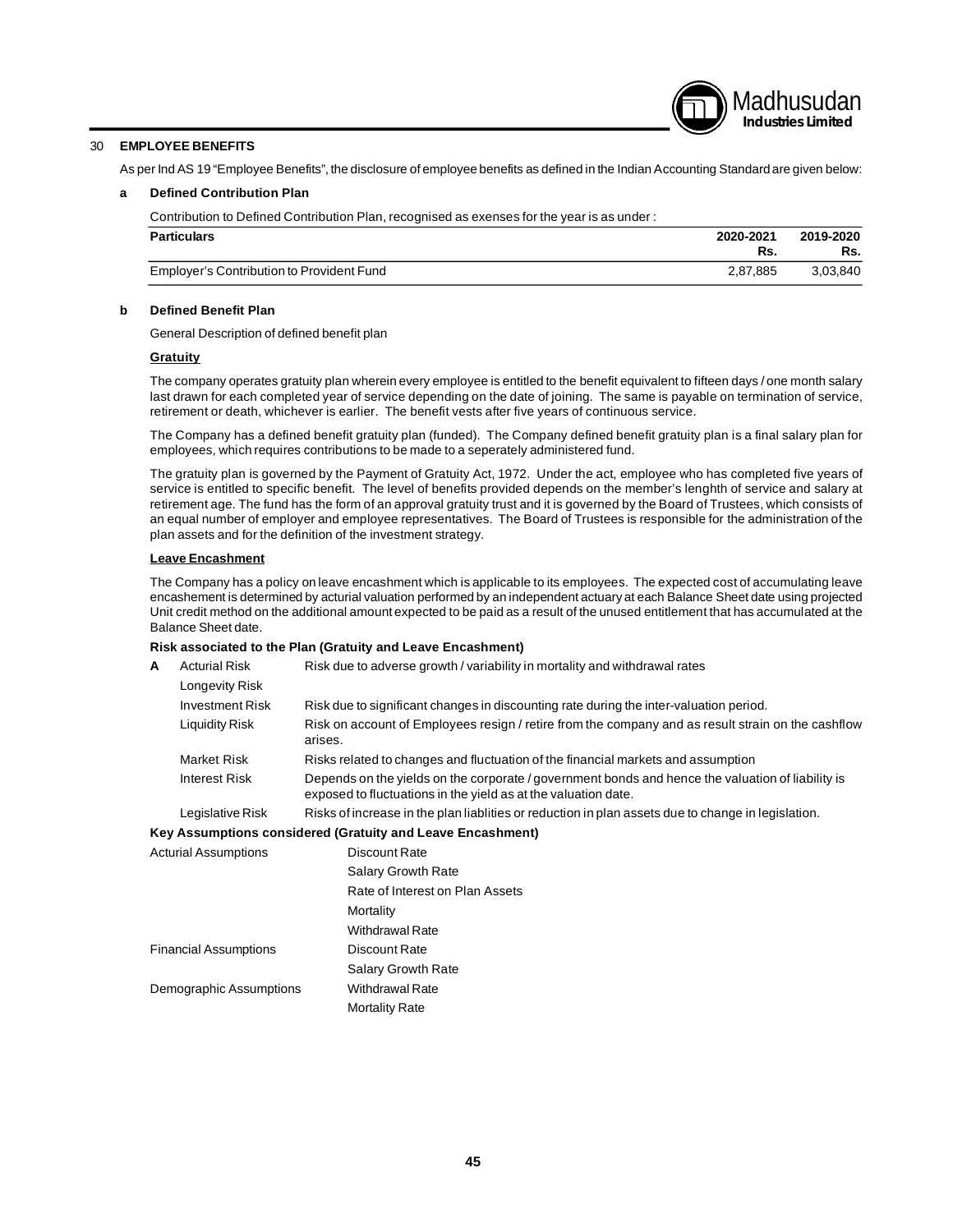| Particulars                                                                                                                         |                                          | 2020-21                                          |                                   | 2019-20                                   |  |  |
|-------------------------------------------------------------------------------------------------------------------------------------|------------------------------------------|--------------------------------------------------|-----------------------------------|-------------------------------------------|--|--|
|                                                                                                                                     | <b>Gratuity</b><br><b>Funded</b><br>Plan | Leave<br><b>Encashment</b><br>Non-funded<br>Plan | Gratuity<br>Funded<br>Plan        | Leave<br>Encashment<br>Non-funded<br>Plan |  |  |
|                                                                                                                                     | Rs.                                      | Rs.                                              | Rs.                               | Rs.                                       |  |  |
| Change in the present value of the<br><b>Defined Benefits Obligation</b>                                                            |                                          |                                                  |                                   |                                           |  |  |
| Defined Benefits Obligation at the beginning of the year<br>Current service cost<br>Interest cost                                   | 37,43,088<br>99,495<br>2,52,658          | 7,96,223<br>27,685<br>53,745                     | 33,48,713<br>1,13,753<br>2,34,410 | 6,48,934<br>28,727<br>45,425              |  |  |
| Acturial losses / (gain) recognised in<br>Other Comprehensive Income<br>Due to Change in demographic assumption                     |                                          |                                                  |                                   |                                           |  |  |
| Due to Change in financial assumption<br>Due to Experience adjustments<br><b>Benefits Paid</b>                                      | 21,560<br>(2,99,461)<br>(4,86,462)       | 4,708<br>1,63,957<br>(1,72,610)                  | 62,522<br>(16, 310)               | 12,148<br>1,22,273<br>(61, 284)           |  |  |
| Prior year Charge<br>Defined Benefits Obligation at year end                                                                        | 33,30,878                                | 8,73,708                                         | 37,43,088                         | 7,96,223                                  |  |  |
| <b>Change in Fair Value of Plan Assets</b>                                                                                          |                                          |                                                  |                                   |                                           |  |  |
| Fair Value of Plan Assets at beginning of the year<br>Expenses Deducted from the Fund                                               | 37,43,088                                |                                                  | 33,48,713                         |                                           |  |  |
| Expected return on plan assets<br>Experience gain / loss on plan assets                                                             | 2,52,658                                 |                                                  | 2,34,410                          |                                           |  |  |
| Return of Plan Assets recognised in<br>Other Comprehensive Income<br>Acturial Gain / (Loss)                                         | 12,489                                   |                                                  | 12,480                            |                                           |  |  |
| <b>Employer Contribution</b><br>Benefits paid                                                                                       | 16,431<br>(4,86,462)                     | $\blacksquare$                                   | 1,47,485                          |                                           |  |  |
| Fair Value of Plan Assets at year end<br>Actual return on Plan Assets                                                               | 35,38,204<br>2,65,147                    | $\blacksquare$                                   | 37,43,088<br>2,46,890             |                                           |  |  |
| <b>Changes in Fair Value of Assets and Obligations</b>                                                                              |                                          |                                                  |                                   |                                           |  |  |
| Fair value of Plan Assets<br>Present Value of Obligation<br>Deficit/(Surplus) amount of Plan recognised on Balance Sheet (2,07,326) | 35,38,204<br>33,30,878                   | 8,73,708<br>8,73,708                             | 37,43,088<br>37,43,088            | 7,96,223<br>7,96,223                      |  |  |
| Expenses recognised during the year                                                                                                 |                                          |                                                  |                                   |                                           |  |  |
| <b>Current Service Cost</b><br><b>Interest Cost</b>                                                                                 | 99,495<br>2,52,658                       | 27,685<br>53,745                                 | 1,13,753<br>2,34,410              | 28,727<br>45,425                          |  |  |
| Expected return on plan assets<br>Expenses deducted from the fund<br>Prior Year Changes / Net Value of Plan Assets                  | (2,52,658)                               |                                                  | (2,34,410)                        |                                           |  |  |
| Net Cost                                                                                                                            | 99,495                                   | 81,430                                           | 1,13,753                          | 74,152                                    |  |  |
| <b>Assets / Investment Details</b><br>Government of India Securities                                                                |                                          |                                                  |                                   |                                           |  |  |
| <b>High Quality Corporate Bonds</b><br><b>Equity Shares of listed Companies</b>                                                     |                                          |                                                  |                                   |                                           |  |  |
| Property<br>Insurance Company                                                                                                       | 100%                                     |                                                  | 100%                              |                                           |  |  |
| <b>Principal Acturial Assumption</b>                                                                                                |                                          |                                                  |                                   |                                           |  |  |
| <b>Mortality Table</b>                                                                                                              | IALM 2012-14<br>Ultimate                 | IALM 2012-14<br>Ultimate                         | IALM 2012-14<br>Ultimate          | IALM 2012-14<br>Ultimate                  |  |  |
| Discount Rate<br><b>Salary Growth Rate</b><br>Withdrawal Rate (p.a.)                                                                | 6.75%<br>6.00%<br>5.00%                  | 6.75%<br>6.00%<br>5.00%                          | 7.00%<br>6.00%<br>5.00%           | 7.00%<br>6.00%<br>5.00%                   |  |  |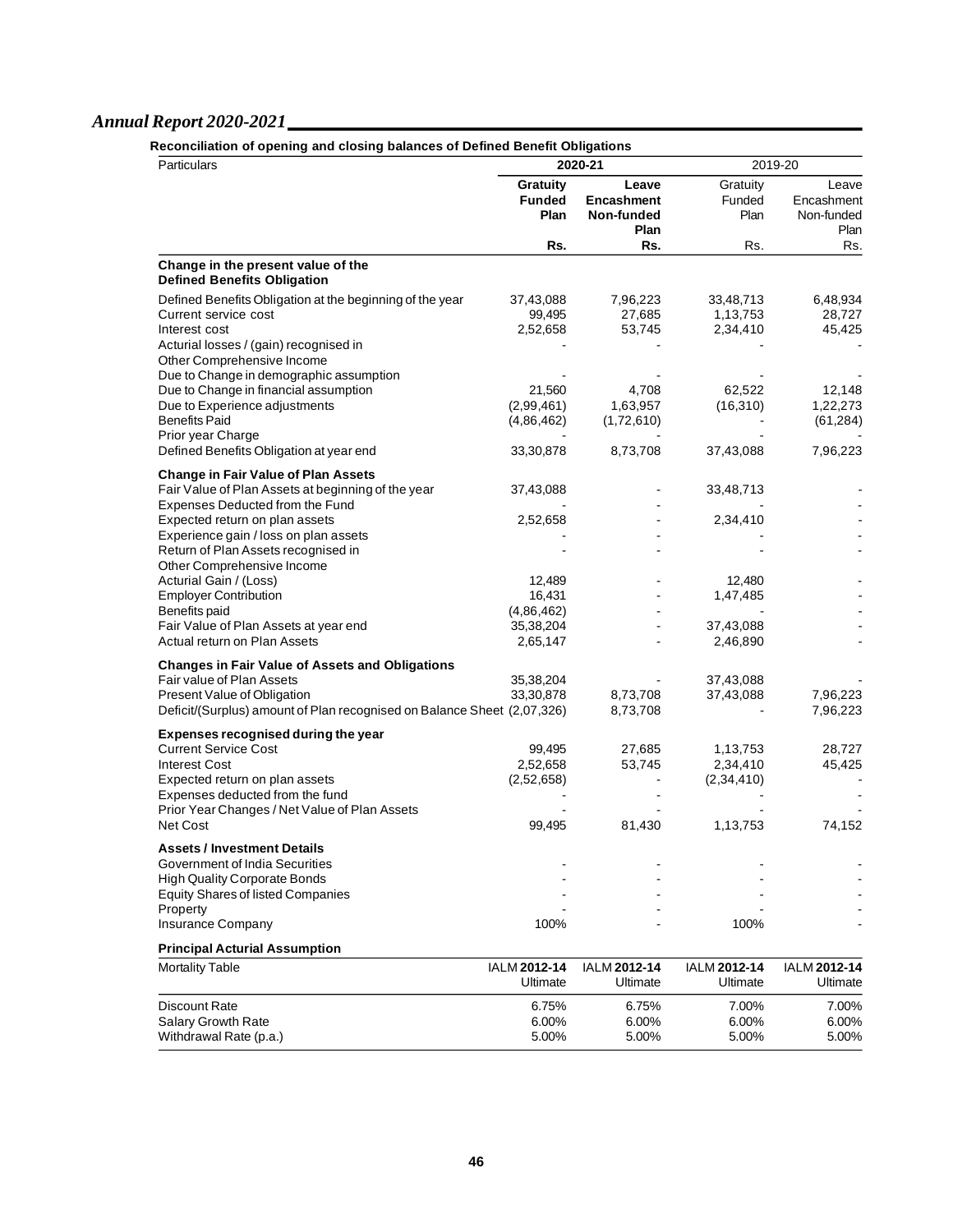

#### **Sensitivity Analysis**

|    | <b>Particulars</b>                     | 2020-21       |            | 2019-20   |            |
|----|----------------------------------------|---------------|------------|-----------|------------|
|    |                                        | Gratuity      | Leave      | Gratuity  | Leave      |
|    |                                        | <b>Funded</b> | Encashment | Funded    | Encashment |
|    |                                        | Plan          | Non-funded | Plan      | Non-funded |
|    |                                        |               | Plan       |           | Plan       |
|    |                                        | Rs.           | Rs.        | Rs.       | Rs.        |
|    | Rate of increase in Discount Rate      |               |            |           |            |
| a) | Increase by 100 base points            | 32,80,740     | 8,62,263   | 36,90,333 | 7,85,307   |
| b) | Decrese by 100 base points             | 33,87,164     | 8,86,810   | 38,01,923 | 8,08,770   |
|    | Rate of increase in Salary Growth Rate |               |            |           |            |
| a) | Increase by 100 base points            | 33,86,998     | 8,86,774   | 38,01,923 | 8,08,770   |
| b) | Decrese by 100 base points             | 32,79,950     | 8,62,082   | 36,89,369 | 7,85,111   |
|    | Rate of increase in Withdrawal Rate    |               |            |           |            |
| a) | Increase by 100 base points            | 33, 32, 833   | 8,74,300   | 37,45,871 | 7,97,029   |
| b) | Decrese by 100 base points             | 33.28.694     | 8.73.041   | 37.40.055 | 7.95.321   |

The sensitivity analysis above have been determined based on reasonably possible changes of the respective assumptions occuring at the end of the year and may not be representative of the actual change. It is based on a change in the key assumption while holding all other assumptions constant. When calculating the sensitivity to the assumption, the same method used in preparing the sensitivity analysis did not change compared with the previous year.

#### **Maturity Profile of the Defined Benefit Obligation**

| Year <sub>1</sub> | 26,51,036 | 31,22,886 |
|-------------------|-----------|-----------|
|                   |           |           |
| Year <sub>2</sub> | 23,072    | 20,058    |
| Year <sub>3</sub> | 23.119    | 20,058    |
| Year 4            | 23.061    | 20.029    |
| Year <sub>5</sub> | 23,003    | 19.978    |
| Year 5 Onwards    | 5,87,587  | 5,40,079  |

#### **Company's estimate of Contribution expected to be paid during Financial Year 2020-21 is as under :** Defined Contribution Plan

| <b>PUILIUG OUTERUATUL IUI</b>             |               |               |
|-------------------------------------------|---------------|---------------|
| Employer's contribution to Provident Fund | 12% of Salary | 12% of Salary |
| Defined Investment Plan                   |               |               |
| Gratuity                                  | 45.604        | 63.454        |

The estimate of rate of escalation in salary considered in acturial valuation, take into account infaltion, seniority, promotion and other relevant factors including supply and demand In the employment market. The above information is certified by actuary.

The expected rate of return on plan assets is determined considering several applicable factors, mainly the composition of plan assets held, assessed risks, historical results of return on plan assets and the Company's policy for plan assets management.

#### **31 A FINANCIAL INSTRUMENTS FAIR VALUE MEASUREMENT**

All assets and liabilities for which fair value is measured or disclosed in the Ind AS financial statements are categorised within the fair value hierarchy, as below, based on the lowest level input that is significant to the fair value measurement as a whole :

Level 1 Quoted (unadjusted) market prices in active markets for identical assets or liabilities

Level 2 Valuation techniques for which the lowest level input that is significant to the fair value measurement is directly or indirectly observable

Level 3 Valuation techniques for which the lowest level input that is significant to the fair value measurement is unobservable. The fair value measurement hierarchy of the Company's assets and liabilities is as below :

|                                         | Carrying       |             | <b>Fair Values</b> |         |
|-----------------------------------------|----------------|-------------|--------------------|---------|
|                                         | amount         | Level 1     | Level 2            | Level 3 |
|                                         | Rs.            | Rs.         | Rs.                | Rs.     |
| As at $31$ <sup>st</sup> March 2021     |                |             |                    |         |
| Financial assets measured at fair value |                |             |                    |         |
| Non-current Investments                 | 8,74,84,197    | 5,54,36,774 | -                  |         |
| <b>Current Investments</b>              | 4, 16, 24, 217 | 3,23,22,465 |                    |         |
| As at $31$ <sup>st</sup> March 2020     |                |             |                    |         |
| Financial assets measured at fair value |                |             |                    |         |
| Non-current Investments                 | 5,54,36,774    | 6,04,77,981 |                    |         |
| Current Investments                     | 3,23,22,465    | 4,57,73,803 |                    |         |

There has been no transfers between levels during the year.

The fair values of Non-Current Investment and Current Investments are derived from quoted market prices in active markets. The mangement assessed that the carrying values of trade and other receivables, cash and short term deposits, other assets and trade and other payables, based in their notional amounts, reasonably approximate their fair values because these instruments have short-term maturities and are re-priced frequently.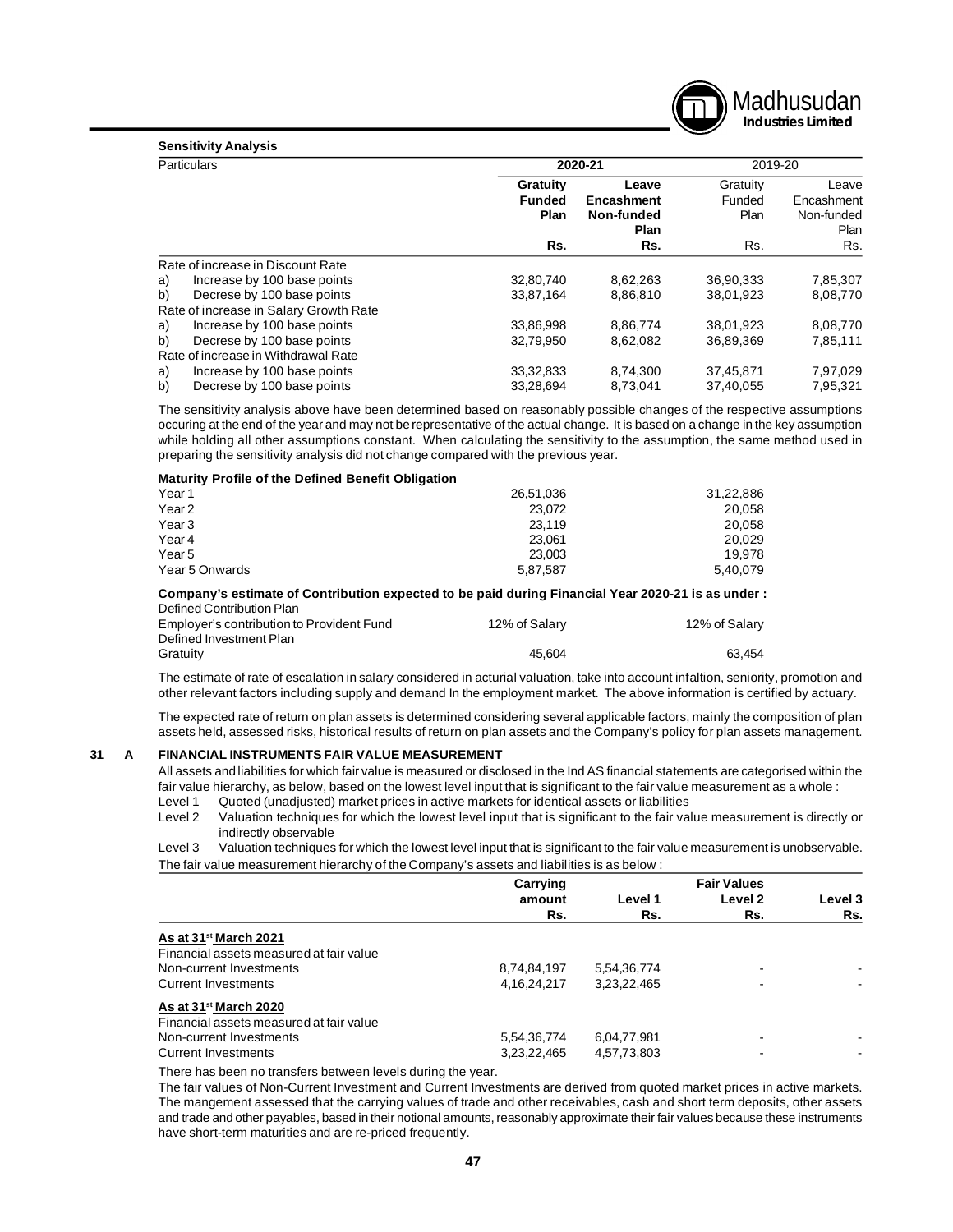# **FINANCIAL RISK MANAGEMENT**

The Company's activities exposes it to variety of Market risk, Credit risk and liquidity risk. The Company's focus is to foresee the unpredictability of financial markets and seek to minimise potential adverse effects on its financial performace. The Company has constitued a Risk Management Committee, which is responsible for developing and monitoring the Company's risk management policies. The Company's risk management policies are established to identify and analyse the risks faced by the Company, to set and monitor appropriate risk limits and controls, periodically review the changes in market conditions and reflect the changes in the policy accordingly.

The key risks and mitigating actions are also placed before the Audit Committee of the Company.

#### **I Market Risk**

Market risk is that the fair value of future cash flows of a financial instrument will fluctuate because of changes in market prices.

Market risk comprises three types of risks : Interest rate risk, Currency risk and other price risk.

Financial instruments affected by market risk includes investments, trade payables, trade receivables, loans.

#### **a) Interest Rate Risk**

Interest rate risk is the risk that the fair value of future cash flows of financial instrument will fluctuate because of change in market interest rates. Since the company has no interest bearing borrowings, there is no exposure to changes market interest rates.

#### **b) Foreign currency Risk**

Foreign currency risk is the risk that the fair value of future cash flows of an exposure will fluctuate due to changes in foreign currency rates. Since the company has not undertaken any direct exposure to foreign exchange transactions there is no exposure to foreign currency risk.

#### **c) Other Price Risk**

Other price risk is the risk that the fair value of a financial instrument will fluctuate due to changes in market traded price. Other price risk arises from financial assets such as investments in equity instruments and bonds.

The Company is exposed to price risk arising mainly from investment in equity intruments recognised at FVTPL.

#### **II Credit Risk**

Credit risk is the risk that counter party will not meet its obligations under a financial instument or customer contract, leading to a financial loss. The company is exposed to credit risk from its operating activities (primarily trade receivables), deposits with banks and Inter Corporate Deposit. The Company's customer mainly consist of its associate Cera Sanitaryware Limited. The Company has a credit policy, approved by the Management that is designed to ensure that consistent processes are in place to measure and control credit risk.

The Company has trade relationships only with reputed third parties. The receivable balances are constantly monitored, resulting in an insignificant exposure of the Company to the risk of non-collectible receivables. Credit risk is managed through credit approvals, estabishing credit limits, obtaining collaterals from the customers in the form of deposits and / or bank gurantees and continuously monitoring the creditworthiness of customers to which the Company grants credit terms in the normal couse of business. The maximum credit exposure associated with financial assets is equal to the carrying amount.

The Company's historical experience of collecting receivables, supported by the level of default, is that credit risk is low across territories and so trade receivables are considered to be single class of financial assets.

An impairment analysis is performed at each reporting date on an individual basis for major clients. The maximum exposure to credit risk at the reporting date is the carrying value of each class of financial assets disclosed in financial statements. As a practical expedient, the Company follows the policy of providing for debtors which are due for more than 180 days. In case of cash and cash equivalents, since the amount is in form of demand deposits with bank there is no credit risk perceived. Hence no provision for expected credit loss has been made.

#### **III Liquidity Risk**

Liquidity risk is the risk that the Company will encounter difficulty in raising funds to meet commitments associated with financial instruments that are settled by delivering cash or another financial asset. Liquidity risk may result from an inability to sell a financial asset quickly close to its fair value.

The Company's principal sources of liquidity are cash and cash equivalents and the cash flow is generated from operations. The Company has no outstanding bank borrowings. The Company believes that the working capital is sufficient to meet its current requirements. The company manages the liquidity risk by maintaining adequate funds in cash and cash equivalents. Accordingly no liquidity risk is perceived.

#### **Impact of COVID-19**

Major part of the financial asset are carried at amortised cost. Financial assets as at 31 March 2021 carried at amortised cost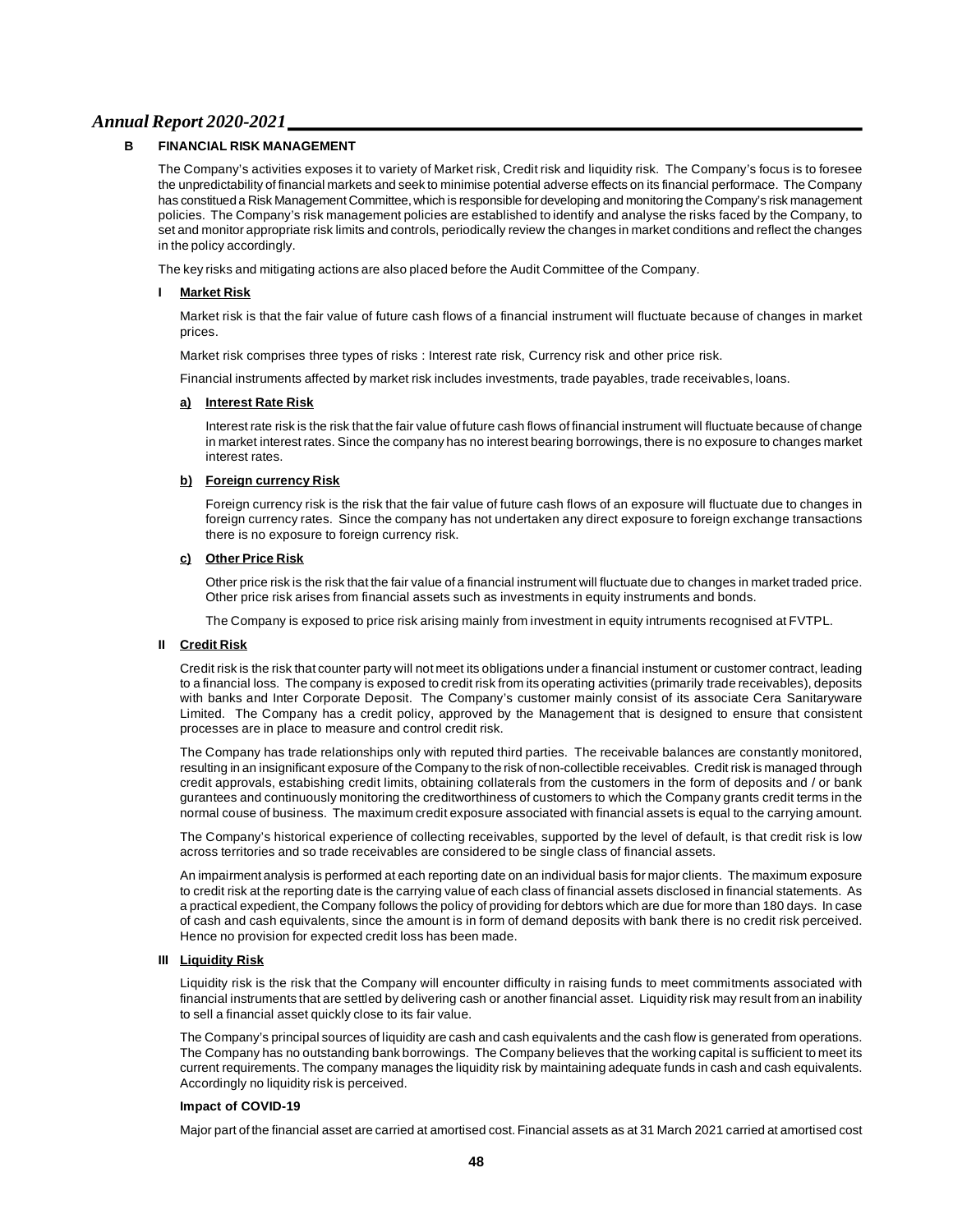

is in the form of trade receivables and cash and cash equivalents where the Company has assessed the counterparty credit risk. Trade receivables as at 31 March 2020 forms a significant part of the financial assets carried at amortised cost, which is valued considering provision for allowance using expected credit loss method. In addition to the historical pattern of credit loss, we have considered the likelihood of increased credit risk and consequential default considering emerging situation due to COVID-19. This assessment is not based on any mathematical model but an assessment considering the nature of verticals, impack immediately seen in the demand outlook of these verticals and the financial strength of the customers in respect of whom amounts are receivable. Basis assessment done by the company and the cutomers being related parties, there is no need for doubtful allowances.

#### **C CAPITAL MANAGEMENT**

For the purpose of the Company's capital management, capital includes issued capital and all other equtiy reserves attributable to the equity share holders of the company. The primary objective of the Company when managing capital is to safeguard its ability to continue as going concern and to maintain an optimal capital structure so as to maximise the shareholder value.

The Company manages its capital structure and makes adjustments in light of changes in economic conditions and the requirements of the financial covenants. The Company monitors capital using a gearing ratio and is measured by net debt divided by total capital plus net debt. The Company's net debt is equal to trade and other payables less cash and cash equivalents. The Company did not have any borrowings at any time during the year.

As at 31st March 2021, the Company has only one class of equity shares and has no debt. Consquently to such capital structure, there are no externally imposed capital requirements.

- **32** In view of the pandemic relating to COVID-19, the Company has considered internal and external information and has performed an analysis based on current estimates while assessing the provision towards employee benefits, trade receivables, investments and other current and financial assets, for any possible impact on the financial statements. The Company has also assessed the impact of this whole situation on its capital and financial resources, profitability, liquidity position and internal financial reporting controls and is of the view that based on its present assessment this situation does not materially impact these financial statements. However, the actual impact of COVID-19 on these financial results may differ from that estimated due to unforeseen circumstances and the Company will continue to closely monitor any material changes to future economic conditions.
- **33** As required under Paragraph (10C) of Ind AS 101, the Company has reclassified items that it recognised in accordance with previous GAAP as one type of asset, liability or component of equity, but are a different type of asset, liability or component of equity in accordance with Ind AS.

The accompanying notes are an integral part of the Financial Statements.

| As per our report of even date attached<br>For and on behalf of<br><b>Shailesh Shah &amp; Associates</b><br>ICAI Firm Registration No. 109877W<br><b>Chartered Accountants</b> | Thomas Koshy<br>C.E.O.<br><b>Tarun Panchal</b><br>C.F.O.<br>Neha Singh<br>Company Secretary<br>Mem. No. ACS 55606 | Rajesh B. Shah<br>P. K. Shashidharan<br>P. C. Surana | (DIN: 00607602) Director<br>(DIN: 06506263) Director<br>(DIN: 06508125) Director |
|--------------------------------------------------------------------------------------------------------------------------------------------------------------------------------|-------------------------------------------------------------------------------------------------------------------|------------------------------------------------------|----------------------------------------------------------------------------------|
| C. A. Shailesh A. Shah<br>Proprietor<br>Membership No. 32205                                                                                                                   |                                                                                                                   | Rutva Acharya                                        | (DIN: 06933478) Director                                                         |
| Place<br>: Ahmedabad<br>: 15 <sup>th</sup> June, 2021<br>Date                                                                                                                  |                                                                                                                   | : Ahmedabad<br>Place<br>$: 15th$ June, 2021<br>Date  |                                                                                  |